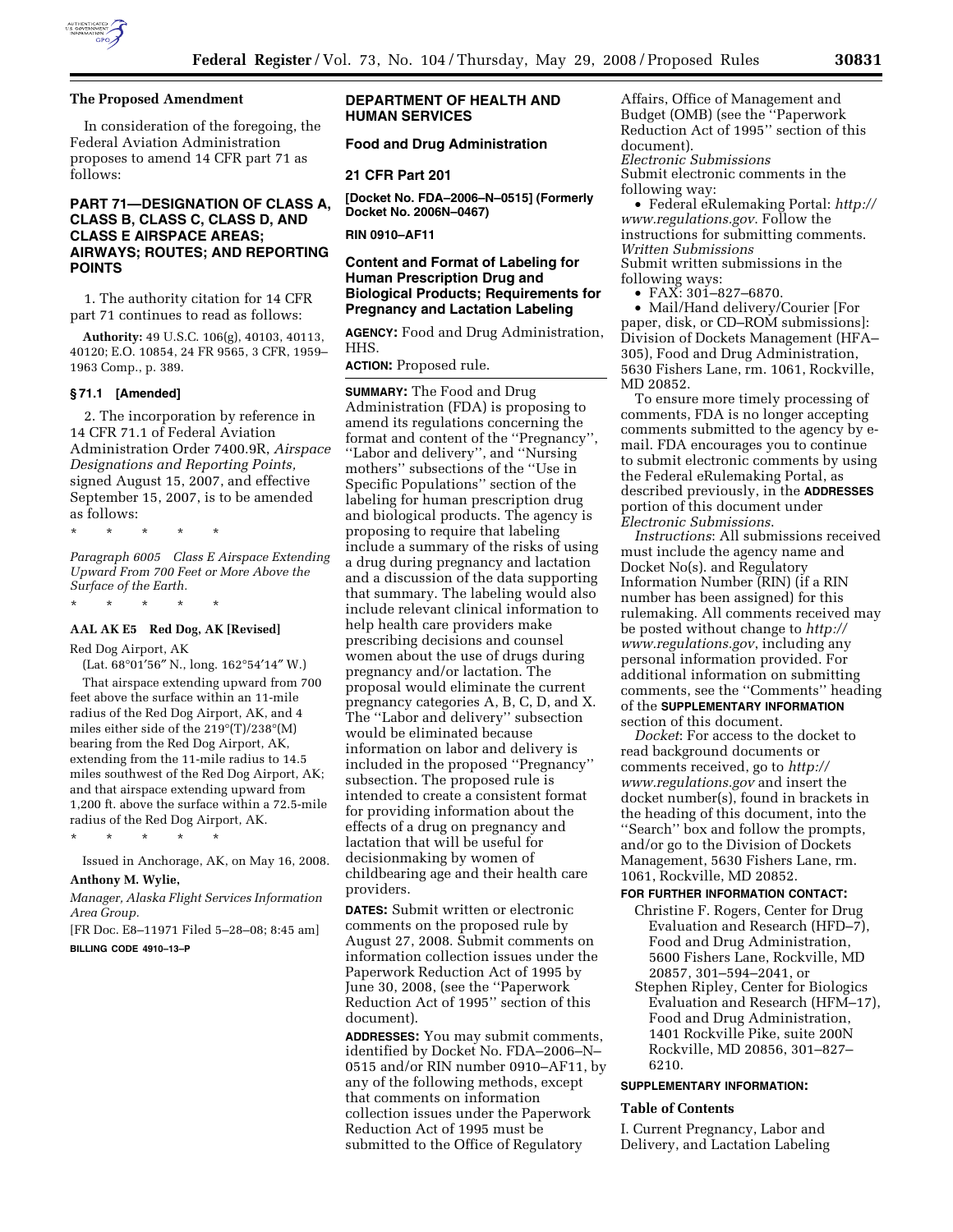II. FDA's Examination of Pregnancy Labeling

- A. Part 15 Hearing on the Pregnancy Labeling Categories
- B. Development of a Model Pregnancy Labeling Format
- C. Focus Group Testing of Model Pregnancy Labeling Format
- D. Advisory Committee Assessment of Pregnancy Labeling Concepts
- E. Focus Group Testing of Pregnancy Risk Statements

III. FDA's Examination of Labeling on Lactation

- A. Recommendations on Lactation Labeling From Part 15 Hearing
- B. Advisory Committee on Lactation Labeling Issues
- C. The Need for Informative Lactation Labeling

IV. Description of the Proposed Rule

- A. General Description of the Format and Content of the Pregnancy and Lactation Subsections of Labeling
- B. Pregnancy Subsection
- C. Lactation Subsection
- D. Removing the Pregnancy Designation
- V. Implementation Plan for the Proposed Rule
- A. General
- B. New Content (Proposed
- § 201.57(c)(9)(i) and (c)(9)(ii))
- C. Removing the Pregnancy Category (Proposed § 201.80(f)(6))
- VI. Legal Authority
- VII. Environmental Impact
- VIII. Analysis of Impacts
- A. Need for the Proposed Rule
- B. Scope of the Proposed Rule
- C. Costs of the Proposed Rule
- D. Benefits of the Proposed Rule
- E. Impacts on Small Entities
- F. Alternatives Considered
- IX. Paperwork Reduction Act of 1995 X. Federalism
- XI. Request for Comments
- XII. References
- 
- Appendix

# **I. Current Pregnancy, Labor and Delivery, and Lactation Labeling**

Under the Federal Food, Drug, and Cosmetic Act (the act) (21 U.S.C. 352 and 355), FDA has responsibility for ensuring that prescription drug and biological products (both referred to as ''drugs'' in this proposed rule) are accompanied by labeling (including prescribing information) that summarizes scientific information concerning their safe and effective use. FDA regulations on labeling for use during pregnancy, during labor and delivery, and by nursing mothers were originally issued in 1979 as part of a rule prescribing the content and format for labeling for human prescription drugs (21 CFR part 201) (44 FR 37434,

June 26, 1979).<sup>1</sup> The requirements on content and format of labeling for human prescription drug and biological products were revised on January 24, 2006 (71 FR 3922).2 As part of the 2006 revision, the subsections of the labeling on pregnancy, labor and delivery, and nursing mothers were moved from the ''Precautions'' section under § 201.57 to the ''Use in Specific Populations'' section. The content of these sections in part 201 (21 CFR part 201) was not revised, but they were redesignated as §§ 201.57(c)(9)(i) through (c)(9)(iii). The previous labeling regulation (adopted in 1979) was redesignated § 201.80, and this regulation applies to products not affected by the January 24, 2006, revisions. In redesignated § 201.80, the subsections on pregnancy, labor and delivery, and nursing mothers are § 201.80(f)(6) through (f)(8)).

The current regulations provide that, unless a drug is not absorbed systemically and is not known to have a potential for indirect harm to a fetus, a ''Pregnancy'' subsection must be included within the ''Use in Specific Populations'' section of the labeling. The ''Pregnancy'' subsection must contain information on the drug's teratogenic effects and other effects on reproduction and pregnancy. When available, a description of human studies with the drug and data on its effects on later growth, development, and functional maturation of the child must also be included. The regulations require that each product be classified under one of five pregnancy categories (A, B, C, D, or X) on the basis of risk of reproductive and developmental adverse effects or, for certain categories, on the basis of such risk weighed against potential benefit.

Currently, §§ 201.57(c)(9)(i)(A)(1) through  $(c)(9)(i)(A)(5)$  and 201.80(f)(6)(i)(a) specify the following pregnancy category designations and language:

• *Pregnancy Category A* 

For pregnancy category A, if adequate and well-controlled studies in pregnant women have failed to demonstrate a risk to the fetus in the first trimester of pregnancy (and there is no evidence of a risk in later trimesters), the labeling must state:

Pregnancy Category A. Studies in pregnant women have not shown that (*name of drug*) increases the risk of fetal abnormalities if administered during the first (*second, third, or all*) trimester(s) of pregnancy. If this drug is used during pregnancy, the possibility of fetal harm appears remote. Because studies cannot rule out the possibility of harm, however, (*name of drug*) should be used during pregnancy only if clearly needed.

If animal reproduction studies are also available and they fail to demonstrate a risk to the fetus, the labeling must also state:

Reproduction studies have been performed in (*kinds of animal(s)*) at doses up to (*x*) times the human dose and have revealed no evidence of impaired fertility or harm to the fetus due to (*name of drug*).

• *Pregnancy Category B* 

For pregnancy category B, if animal reproduction studies have failed to demonstrate a risk to the fetus and there are no adequate and well-controlled studies in pregnant women, the labeling must state:

Pregnancy Category B. Reproduction studies have been performed in (*kind(s) of animal(s)*) at doses up to (*x*) times the human dose and have revealed no evidence of impaired fertility or harm to the fetus due to (*name of drug*). There are, however, no adequate and well-controlled studies in pregnant women. Because animal reproduction studies are not always predictive of human response, this drug should be used in pregnancy only if clearly needed.

If animal reproduction studies have shown an adverse effect (other than decrease in fertility), but adequate and well-controlled studies in pregnant women have failed to demonstrate a risk to the fetus during the first trimester of pregnancy (and there is no evidence of a risk in later trimesters), the labeling must state:

Pregnancy Category B. Reproduction studies in (*kind(s) of animal(s)*) have shown (*describe findings*) at (*x*) times the human dose. Studies in pregnant women, however, have not shown that (*name of drug*) increases the risk of abnormalities when administered during the first (*second, third, or all*) trimester(s) of pregnancy. Despite the animal findings, it would appear that the possibility of fetal harm is remote, if the drug is used during pregnancy. Nevertheless, because the studies in humans cannot rule out the possibility of harm, (*name of drug*) should be used during pregnancy only if clearly needed.

• *Pregnancy Category C* 

For pregnancy category C, if animal reproduction studies have shown an adverse effect on the fetus, if there are no adequate and well-controlled studies in humans, and if the benefits from the use of the drug in pregnant women may be acceptable despite its potential risks, the labeling must state:

Pregnancy Category C. (*Name of drug*) has been shown to be teratogenic (or to have an

<sup>1</sup>Thus, the labeling for drugs originally approved before 1979 may not contain the information required by these regulations regarding pregnancy, labor and delivery, and nursing mothers.

<sup>2</sup>FDA's regulations governing the content and format of labeling for human prescription drug products are contained in §§ 201.56, 201.57, and 201.80. Although those regulations do not specifically mention the term ''biologics,'' under the act most biologics are drugs that require a prescription and, thus, are subject to these regulations.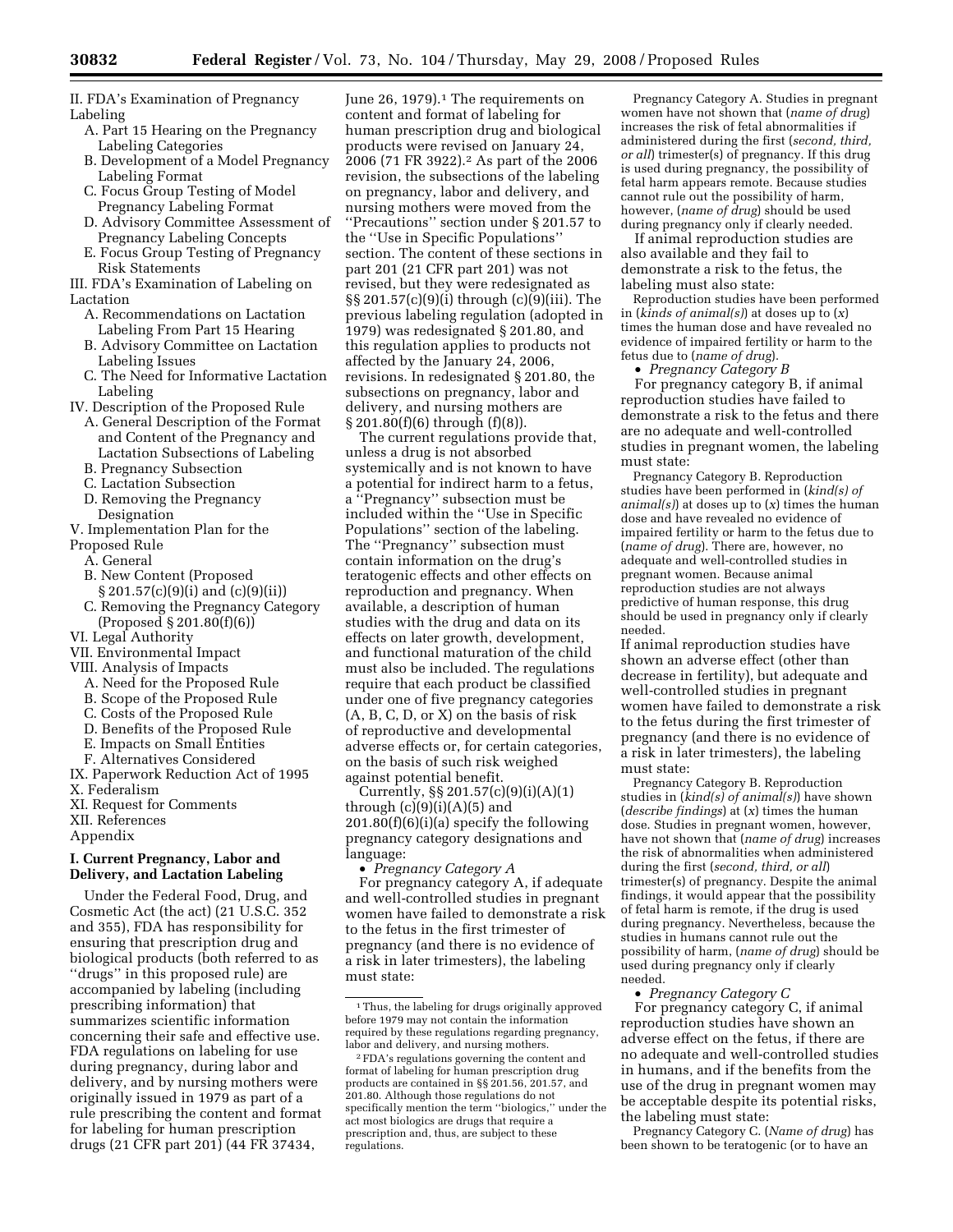embryocidal effect or other adverse effect) in (*name(s) of species*) when given in doses (*x*) times the human dose. There are no adequate and well-controlled studies in pregnant women. (*Name of drug*) should be used during pregnancy only if the potential benefit justifies the potential risk to the fetus.

If there are no animal reproduction studies and no adequate and wellcontrolled studies in humans, the labeling must state:

Pregnancy Category C. Animal reproduction studies have not been conducted with (*name of drug*). It is also not known whether (*name of drug*) can cause fetal harm when administered to a pregnant woman or can affect reproduction capacity. (*Name of drug*) should be given to a pregnant woman only if clearly needed.

• *Pregnancy Category D* 

For pregnancy category D, if there is positive evidence of human fetal risk based on adverse reaction data from investigational or marketing experience or studies in humans, but the potential benefits from the use of the drug in pregnant women may be acceptable despite its potential risks, the labeling must state: ''Pregnancy Category D. See 'Warnings and Precautions' section'' (for § 201.57(c)(9)(i)(A)(4)) or ''Pregnancy Category D. See 'Warnings' Section'' (for § 201.80(f)(6)(i)(d)). Under the ''Warnings and Precautions'' or ''Warnings'' section, the labeling must state:

(*Name of drug*) can cause fetal harm when administered to a pregnant woman. (*Describe the human data and any pertinent animal data.*) If this drug is used during pregnancy, or if the patient becomes pregnant while taking this drug, the patient should be apprised of the potential hazard to a fetus.

• *Pregnancy Category X* 

For pregnancy category X, if studies in animals or humans have demonstrated fetal abnormalities or if there is positive evidence of fetal risk based on adverse reaction reports from investigational or marketing experience, or both, and the risk of the use of the drug in a pregnant woman clearly outweighs any possible benefit, the labeling must state: ''Pregnancy Category X. See 'Contraindications' section.'' Under ''Contraindications,'' the labeling must state:

(*Name of drug*) may (*can*) cause fetal harm when administered to a pregnant woman. (*Describe the human data and any pertinent animal data.*) (*Name of drug*) is contraindicated in women who are or may become pregnant. If this drug is used during pregnancy, or if the patient becomes pregnant while taking this drug, the patient should be apprised of the potential hazard to a fetus.

With regard to labor and delivery, the current regulations state at § 201.57(c)(9)(ii) and § 201.80(f)(7) that, under certain circumstances, the labeling must include information on the effects of the drug on, among other

things, the mother and the fetus, the duration of labor and delivery, and the effect of the drug on the later growth, development, and functional maturation of the child.

With regard to labeling on lactation, under current FDA regulations, a ''Nursing mothers'' subsection must be included in either the ''Use in Specific Populations'' section of the labeling  $(\S 201.57(c)(9)(iii))$  or the "Precautions" section of the labeling (§ 201.80(f)(8)). The ''Nursing mothers'' subsections provide that if a drug is absorbed systemically, the labeling must contain information about excretion of the drug in human milk and effects on the nursing infant, as well as a description of any pertinent adverse effects observed in animal offspring. The ''Nursing mothers'' subsections require the use of certain standard statements.

If the drug is known to be excreted in human milk and is associated with serious adverse reactions or has a known tumorigenic potential, the labeling must state: ''Because of the potential for serious adverse reactions in nursing infants from (*name of drug*) (or, ''Because of the potential for tumorigenicity shown for (*name of drug*) in (*animal or human*) studies), a decision should be made whether to discontinue nursing or to discontinue the drug, taking into account the importance of the drug to the mother.''

If the drug is known to be excreted in human milk, but is not associated with serious adverse reactions and does not have a known tumorigenic potential, the labeling must state: ''Caution should be exercised when (*name of drug*) is administered to a nursing woman.''

If information on excretion in human milk is unknown and the drug is associated with serious adverse reactions or has a known tumorigenic potential, the labeling must state: ''It is not known whether this drug is excreted in human milk. Because many drugs are excreted in human milk and because of the potential for serious adverse reactions in nursing infants from (*name of drug*) (or, ''Because of the potential for tumorigenicity shown for (*name of drug*) in (*animal or human*) studies), a decision should be made whether to discontinue nursing or to discontinue the drug, taking into account the importance of the drug to the mother.''

If information on excretion in human milk is unknown, but the drug is not associated with serious adverse reactions and does not have a known tumorigenic potential, the labeling must state: ''It is not known whether this drug is excreted in human milk. Because many drugs are excreted in human milk, caution should be exercised when

(*name of drug*) is administered to a nursing woman.''

# **II. FDA's Examination of Pregnancy Labeling**

# *A. Part 15 Hearing on the Pregnancy Labeling Categories*

In September 1997, the agency held a part 15 hearing (21 CFR part 15) on the current category requirements for pregnancy labeling (62 FR 41061, July 31, 1997). The agency sought comment on the practical utility and effects of the pregnancy categories as well as on problems associated with the categories. The agency also sought input on ways to address problems with the categories, including suggestions for possible alternatives to the categories for communicating information on reproductive and developmental toxicity. The following are the specific issues the agency sought comment and data on, followed by a summary of the comments received and the discussion related to those comments:

(1) *The agency requested comment on the extent to which the category designations are relied upon in making decisions about drug therapy in pregnant women and women of childbearing potential and decisions about inadvertent fetal exposure, the extent to which such reliance may be misplaced, and the extent to which such reliance may have untoward public health consequences.* 

Participants stated that because the categories appear to provide a simple, convenient measure of risk, they are routinely relied upon by health care providers and others in making decisions about drug therapy in pregnant women and women of childbearing age. There was concern that, because these decisions are more complex than the category designations suggest, such reliance may often be misplaced and could result in poorly informed clinical decisionmaking.

(2) *The agency requested comment on the extent to which current pregnancy labeling (category designation and accompanying narrative text) is effective in communicating risk of reproductive and developmental toxicity.* 

Participants stated that the current categories are confusing and overly simplistic and, therefore, not adequate to effectively communicate risk of reproductive and developmental toxicity. A major problem identified by the participants is that the categories convey the incorrect impression that developmental risk increases from category A to B to C to D to X when, in fact, the criteria for inclusion in the categories are not based solely on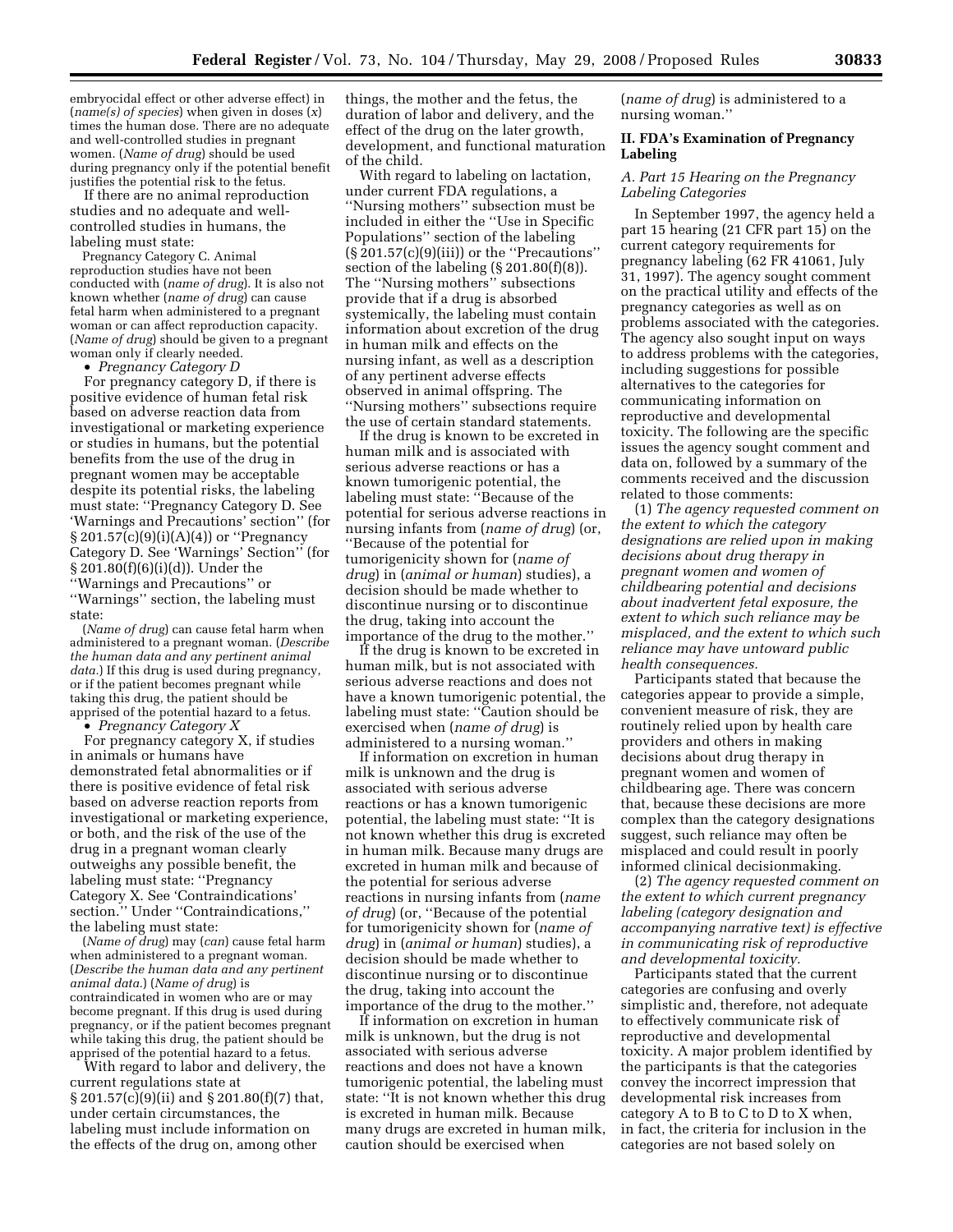increasing risk. Categories C, D, and X also consider risk weighed against benefit. Thus, drugs in categories C or D may pose risks similar to a drug in Category X based on animal or human data, but may be categorized differently based on different risk-benefit considerations.

Participants stated that the categories also create the incorrect impression that drugs within a given category have similar potential to cause developmental toxicity. In fact, because the descriptive criteria for the individual categories focus largely on whether the available data have identified a potential hazard, they permit assignment of drugs to the same category when the severity, incidence, and types of risk may be quite different. The criteria also permit drugs with known risks and drugs with no known risks to be placed in the same category. Specifically, category C (which includes more than 60 percent of all products with a pregnancy category)<sup>3</sup> includes both drugs with demonstrated adverse reproductive effects in animals and drugs for which no animal studies have been performed.

Participants also expressed concern that current labeling can be confusing because the way risk is characterized does not readily discriminate among potential developmental adverse effects on the basis of severity, incidence, or type of adverse effects, nor does it make a distinction between the nature of the data (e.g., possible effects in humans based on animal data versus known effects that have been observed in humans) and the quality of the data (e.g., statistical significance, study design) that identified the effects. In addition, current labeling often does not indicate whether there are degrees of risk based on the dose, duration, frequency, route of exposure, and gestational timing of exposure to a given product.

(3) *The agency requested comment on the extent to which current pregnancy labeling may not adequately address the range of issues that may bear on decisions about drug therapy in pregnant women and women of childbearing potential and decisions about inadvertent fetal exposure (e.g., indication-specific concerns, pregnancy status, magnitude of exposure, incidental exposure, chronic exposure, timing of exposure)*.

Participants stated that current pregnancy labeling does not adequately address the range of clinical situations

in which information about drug exposure in pregnancy is needed. Specifically, current pregnancy labeling focuses almost entirely on prospective considerations of whether to prescribe a drug for a pregnant woman and rarely addresses inadvertent exposure. However, because approximately 50 percent of pregnancies are unplanned (Ref. 1), there is significant potential for inadvertent exposure to a drug before a pregnancy is detected. Participants expressed strong support for addressing inadvertent exposure issues in pregnancy labeling because clinical decisions about inadvertent exposures often involve deciding whether to terminate pregnancies due to the exposure. It was also pointed out that a statement about the risk associated with use of a drug during pregnancy should be put in the context of the background risk of adverse fetal outcomes.

(4) *The agency requested comment on additional information (data or interpretation of data) that could be included in pregnancy labeling to better address the range of issues that bear on decisions about drug therapy in pregnant women and women of childbearing potential and decisions about inadvertent fetal exposure*.

Participants stated that current pregnancy labeling does not adequately address the full range of potential developmental toxicities—fetal death, structural malformations, perturbations of fetal growth, and functional deficits. There were also concerns that current labeling does not present enough of the evidentiary basis for the category designation or adequately discuss the potential relevance of animal data to humans. Participants urged FDA to implement a mechanism to routinely update the ''Pregnancy'' subsection of labeling after a drug is marketed to include human exposure information as it becomes available. Several participants spoke favorably about the utility of pregnancy exposure registries. FDA was also encouraged to expand its assessment of the adequacy of pregnancy labeling to include what was then called the ''Nursing mothers'' subsection and to incorporate discussions of a product's effects on fertility, pregnancy, and lactation into a single labeling subsection. Some participants also expressed concern that current pregnancy labeling fails to discuss the risks, sometimes serious, of foregoing medically necessary medication during pregnancy.

(5) *The agency requested comment on options to improve communication of reproductive and developmental risk in labeling, which could include alternatives to the categories (both* 

# *content and format options) or efforts to make the current category scheme and accompanying narrative text more consistent and informative*.

Most participants stated that the current letter categories should be replaced with a concise narrative summarizing a product's risks to pregnant women and women of childbearing age, and the clinical implications of such risks. To aid comprehension and facilitate evaluation of therapeutic options, it was recommended that the narratives contain common core elements. Some comments also supported providing a conclusive statement or recommendation about clinical use. FDA also was encouraged to take steps to better understand how language used in pregnancy labeling to communicate risk is perceived by health care providers.

# *B. Development of a Model Pregnancy Labeling Format*

After the part 15 hearing testimony and comments, FDA decided to revise its pregnancy labeling regulations and began to develop a model format to address the concerns raised about the existing format. The model format was designed to prominently display important information relevant to managing the risks of fetal and maternal adverse effects in the clinical setting, provide a summary of the risks that are the basis for the clinical care recommendations, and provide an overview of the data that are the basis for the risk conclusions. Accordingly, the model format divided the ''Pregnancy'' subsection into three components: (1) Clinical management statement, (2) summary risk assessment, and (3) discussion of data. The model format replaced the letter categories with concise conclusions about risk presented in narrative form, in large part to address concerns that users of the labeling might misinterpret the categories as presenting gradations of risk and as indicating that drugs in a given category pose similar risks. The model format also separated clinical management information from the risk assessment. This separation was intended to address concerns that the current categories (category X, in particular) appear to represent only risk assessments, but, in some cases, actually represent risk-benefit considerations. The three distinct labeling components were intended to clearly differentiate between the clinical management information, the risk conclusions, and the data that underpin the risk conclusions.

<sup>3</sup>Based on searches of the 2001 and 2002 electronic version of the *Physicians' Desk Reference*  (Ref. 39).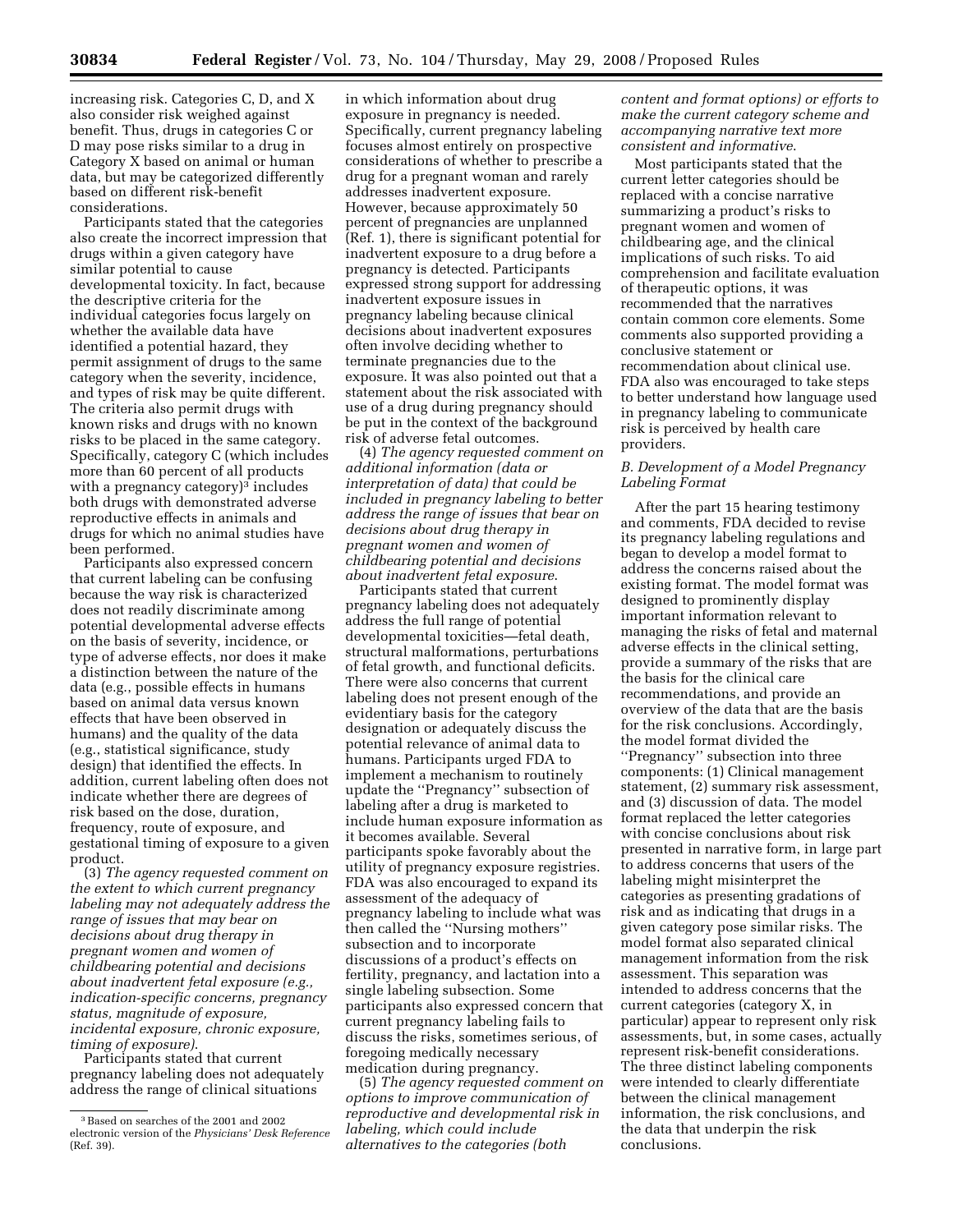# *C. Focus Group Testing of Model Pregnancy Labeling Format*

FDA sought practical feedback on the model format the agency had developed for the ''Pregnancy'' subsection at the 15th Annual Clinical Update in Obstetrics and Gynecology Conference in February 1999 (February 1999 Conference). At this conference, FDA conducted two focus groups that included obstetrician-gynecologists and family practitioners. One of the groups also included a reproductive endocrinologist.

Participants were provided with sample ''Pregnancy'' subsections of labeling for three fictitious drugs. One sample used the current pregnancy labeling format and the other two used the model format that FDA had developed based on recommendations from the part 15 hearing. The feedback the agency sought and the responses it received from the participants were as follows:

(1) *What factors did they take into account when prescribing for a pregnant woman and what information did they rely on?* 

Focus group members indicated that they rely on the pregnancy categories as a guide for prescribing and that they also rely on colleagues for advice.

(2) *What was the availability and quality of data they relied on in making prescribing decisions for pregnant women?* 

The major concern of focus group members was the absence of human data. They indicated a willingness to rely on animal data in the absence of human data if the labeling provided some correlation to human dosing. They also recommended that if human data were available, they should take precedence over animal data in making risk conclusions.

(3) *What were their overall impressions of the sample labeling formats, including their thoughts about the formats generally and the clinical management section in particular?* 

Focus group members preferred the model pregnancy labeling formats that had been developed based on recommendations from the part 15 hearing. They agreed that the clinical recommendations should appear first in the labeling, followed by the details. They favored a clinical management section, but there was some difference of opinion as to how directive the management advice should be. While some members said they appreciated the directive nature of the new labeling formats, other participants were uncomfortable with the directive management advice. The overall

consensus was that the participants wanted as much information as possible without specific instructions pertaining to clinical management.

(4) *What were their recommendations for what should be in labeling and how it should be presented?* 

Focus group members recommended that animal data be arranged by species and that the data be organized by effect in trimester of pregnancy. They also preferred a uniform labeling format for all drug products. Finally, participants stated that more information was better and that the most important information should be presented first. Specifically, they encouraged FDA to include relevant information about human exposures even if such information was limited (e.g., from a very limited number of case reports of exposures).

# *D. Advisory Committee Assessment of Pregnancy Labeling Concepts*

Based on the part 15 hearing and the feedback from the focus groups at the February 1999 Conference, the agency further developed the model pregnancy labeling format and presented the revised version for discussion and comment at a meeting of the Pregnancy Labeling Subcommittee of the FDA Reproductive Health Drugs Advisory Committee in June 1999 (64 FR 23340, April 30, 1999). The model labeling format was presented as a Concept Paper on Pregnancy Labeling (*http:// www.fda.gov/ohrms/dockets/ac/99/ transcpt/3516r1.doc*).

The agency asked the advisory committee for input on the following issues:

(1) *The committee was asked to provide comment on the usefulness of the proposed reorganization of information on pregnancy, fertility, and lactation in the labeling that separates information into three components: Clinical management, summary risk assessment, and discussion of data, including their suggestions to refine or improve the model.* 

In general, committee members thought the proposed model with its standardized format was an improvement over the current labeling and that separating information into three components (clinical management statement, risk summary, and discussion of data) under the fertility, pregnancy, and lactation subsections would be beneficial. However, they felt that the summary risk information was the most important information in the pregnancy subsection; therefore, the risk statement should precede the clinical management information. One advisory committee member recommended against including fertility, saying that

fertility is a very different issue and should be considered separately.

(2) *How specific and detailed should the recommendations be in the clinical management statements (e.g., should they address types and frequency of testing and monitoring)? Were there circumstances under which specific recommendations should not be provided?* 

Committee members agreed that it was important to have information relevant to clinical management of pregnant women in the labeling. However, they advised against providing directive advice or instructions (e.g., specific instructions about the type of monitoring that should be done and when to do it). They were concerned that directive advice could intrude on the practice of medicine and, if not kept current, could become outdated and contrary to the standard of care. They were also concerned about the liability implications for prescribers of failing to adhere to instructions in labeling that are no longer the standard of care for the relevant clinical situation.

Committee members also objected to the heading ''Clinical Management Statement'' because it suggested that the information is intended to dictate to health care providers how to manage their patients. They recommended that the heading be changed to ''Clinical Considerations'' to clarify that the information is intended to assist health care providers and patients in making their own decisions.

(3) *In the risk summary, how could appropriate context for the reader be provided, such as risks to pregnancy associated with the maternal disease state or baseline population rates of the adverse outcomes in question?* 

Committee members agreed that the risk summary should be expressed in terms of an increased risk due to drug exposure compared to a background risk—either a background risk for a disease state or general background risk for the occurrence of the hazard in pregnancy. Some members advocated including a general statement in this section to remind readers of the inherent risks of developmental adverse effects independent of drug therapy. The committee also recommended that standardized risk statements be used and that the risk statement indicate gestational periods of higher and lower fetal vulnerability if that information is available. They felt that any description of risk should be portrayed as either ''potential'' or ''known'' depending on whether the information is based on animal studies or human experience.

(4) *Could the committee provide guidance on the relative merits of*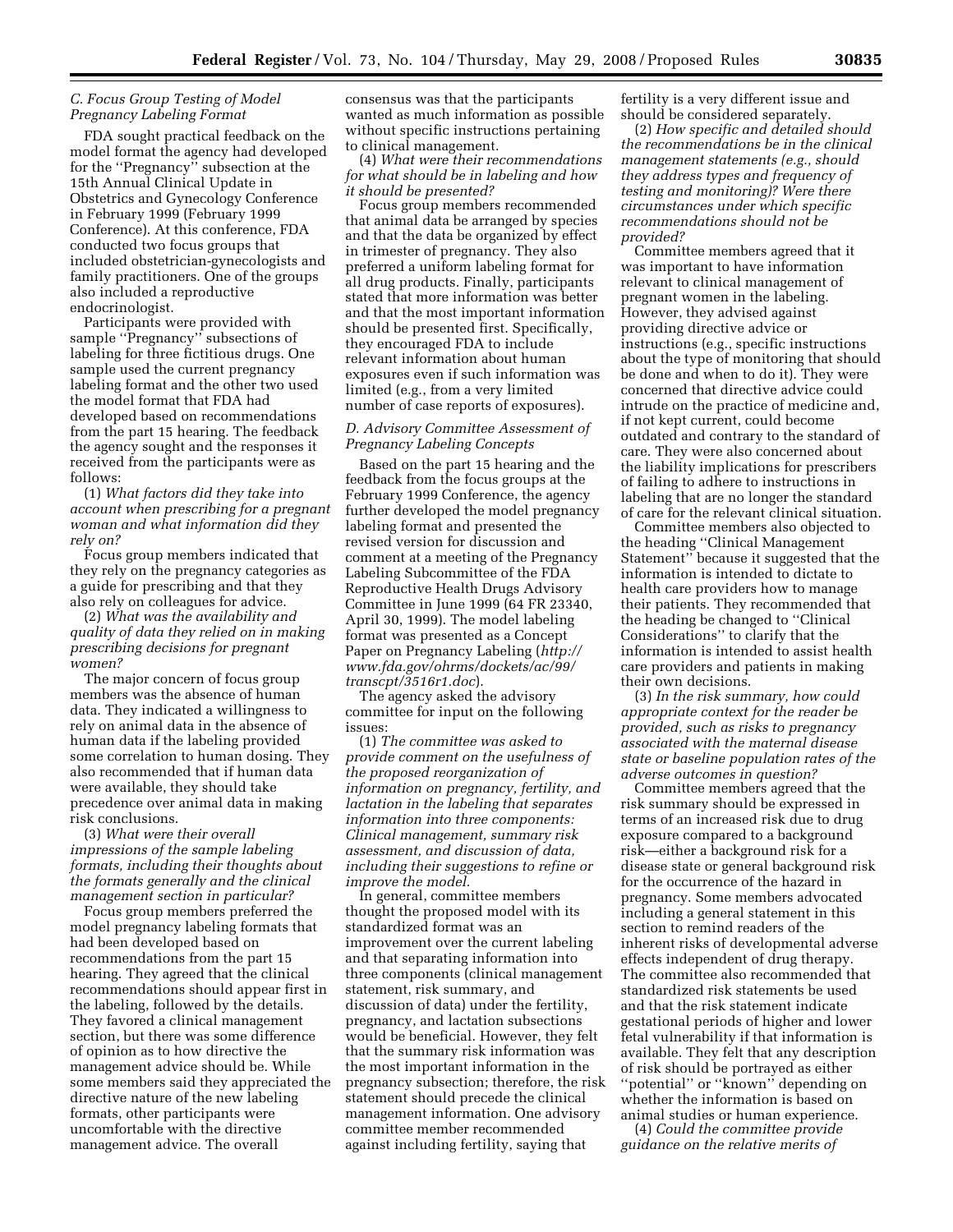*quantitative (e.g., risk ratios) vs. qualitative (e.g., high/low) descriptions of risk for this section of the label?* 

There was general agreement among the committee members that quantitative description of risks is more informative and less problematic than qualitative description. Some members also expressed the view that stating the absolute or attributable risk is preferable to stating a risk ratio. Others stated they would like to see confidence intervals around numbers used because they convey information on the quantity of data.

(5) *What should the goals be for the discussion of data component? How should information be selected for inclusion?* 

Committee members stated that the discussion of data component should include human data to the extent available. There was some discussion about the utility of animal data in the absence of human data. However, there was consensus among committee members that the labeling should address the relevance of animal data for the doses generally prescribed for humans.

In the model format provided to the committee members, the discussion of data component included six subheadings: Structural alteration (or dysmorphogenesis), embryo-fetal death, growth retardation (irreversible and reversible), functional toxicities, maternal toxicity, and labor and delivery. The agency's purpose in proposing these subheadings was to address the full range of possible reproductive and developmental toxicities that might be appropriate for discussion in the data component. The committee's discussion focused on animal data because most of the data in current labeling is animal data. Committee members thought that the subheadings were too detailed. Instead, it was suggested that the presentation of animal studies should focus on describing the toxicities and include dose response information. Committee members also thought it was important, with regard to animal data, to compare the level of systemic exposure in animals to the human level.

(6) *In the setting where little is known about risk, how should this lack of information be communicated in a manner that is optimally informative?* 

Committee members agreed that situations where there are ''no data'' should be distinguished from those where there are "limited data." They agreed that the labeling should clearly state when there are no data available. When there are some data available, but the data are not sufficient to draw a

conclusion about the risk of developmental abnormality, it was suggested that the labeling should qualify the risk by saying that the risk is undetermined. Committee members also cautioned against making the assumption that all drugs within a pharmaceutical class are teratogenic just because one member of the class is.

(7) *How could uncertainty associated with the predictive value of animal studies, particularly in the absence of human data, best be communicated?* 

Some committee members stated that the uncertainty of predicting human risk based on animal data should be clearly expressed in the labeling. Other committee members suggested that in the absence of human data, instead of focusing on the uncertainty of the predictive value of the available animal data, the labeling should focus on the weight of evidence provided by the animal data.

(8) *Is there risk or other descriptive language that has acquired sufficient unintended connotation that it should be avoided in providing advice or in summary risk statements? Were there examples and could they suggest alternatives?* 

There was general agreement among committee members that labeling should describe the facts. Committee members cautioned against the use of phrases or terms such as ''use with caution,'' ''crosses the placental barrier,'' and ''probability'' because the lay public and scientists define the terms very differently. One member also pointed out that all of the terms used to describe animal findings can be alarming to patients and providers.

# *E. Focus Group Testing of Pregnancy Risk Statements*

Based on the recommendations of the advisory committee, the agency further refined the model pregnancy labeling format. FDA also developed a number of standard statements to use in pregnancy labeling to characterize the risk of developmental abnormality associated with a drug. In May 2000, FDA conducted four focus groups to evaluate these standard statements being considered by the agency. Two focus groups consisted of nurse-midwives attending the annual meeting of the American College of Nurse-Midwives and two focus groups consisted of obstetrician/gynecologists attending the annual meeting of the American College of Obstetricians and Gynecologists (ACOG).

Participants in all four focus groups were asked to review the following series of risk statements: *Risk Statement 1* 

Drug X does not appear to increase the risk of (type of developmental toxicity). Data on a limited number of exposed pregnancies indicate no adverse effects on the health of the (fetus/newborn child). While animal studies did show (specific adverse effect seen in animals), such effects in humans are unlikely.

*Risk Statement 2* 

Drug X is not expected to increase the risk of (type of developmental toxicity) attributable to Drug X. Data on a large number of exposed pregnancies indicate no adverse effects on the health of the (fetus/newborn child). Animal studies show (specific adverse effect seen in animals) but the implications for humans are uncertain.

*Risk Statement 3* 

Drug X does not appear to increase the risk of (type of developmental toxicity). Data on a limited number of exposed pregnancies indicate no adverse effects on the health of the (fetus/newborn child). Animal studies show (specific adverse effect seen in animals) but the implications for humans are uncertain.

*Risk Statement 4* 

Drug X may increase the risk of (type of developmental toxicity or adverse effect) based on animal studies and data on a limited number of exposed pregnancies.

*Risk Statement 5* 

Drug X does not appear to increase the risk of (type of developmental toxicity). Data on a large number of exposed pregnancies indicate no adverse effect on the health of the (fetus/newborn child), although animal studies did show (specific adverse effect seen in animals).

*Risk Statement 6* 

Drug X may increase the risk of (type of developmental toxicity). Data on a limited number of exposed pregnancies indicate no adverse effects on the health of the (fetus/newborn child). However, animal studies did show (specific adverse effect seen in animals).

The focus groups were asked to consider a number of phrases for possible use in risk statements, including phrases used in the six model risk statements above. These phrases included ''does not appear to increase the risk,'' ''there is no known risk attributable to,'' ''is not expected to increase the risk,'' ''may not increase the risk,'' and ''may increase the risk.'' In general, the participants did not like the use of terms such as ''may increase,'' ''may not increase,'' ''is uncertain,'' ''although,'' or ''however,'' saying they felt the words were too vague and not useful to them. They preferred a factual statement that would allow them to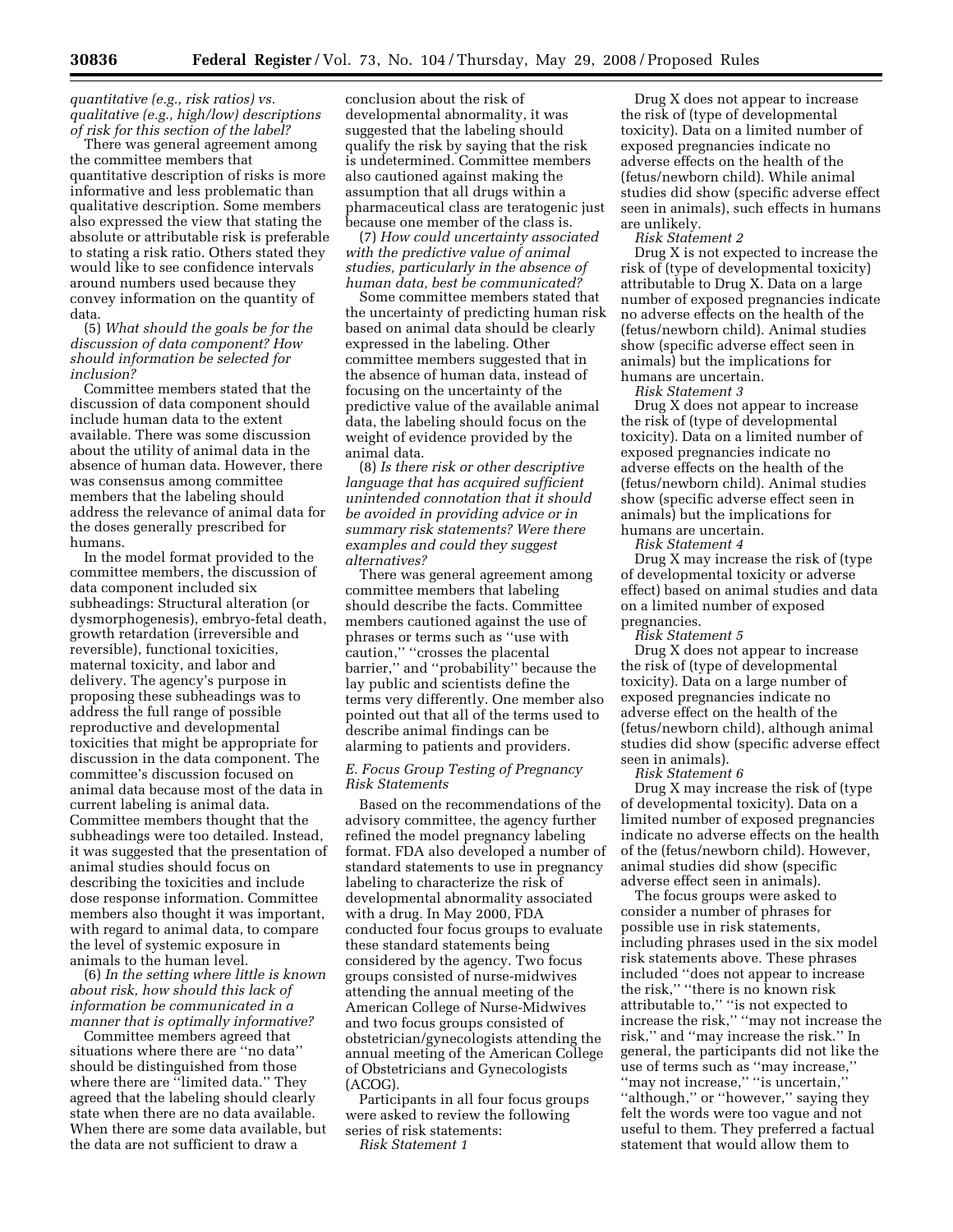make a clinical judgment based on the circumstances of their patient. Participants also believed that the degree of risk that certain statements attempted to convey overlapped with that conveyed by other statements.

The physicians participating in the focus groups at the ACOG meeting also were asked to review a general statement about the risks inherent in pregnancy independent of drug therapy, the difficulty in determining whether a drug poses any additional risk of developmental abnormality above the background incidence, and the uncertain predictive value of animal studies. The physicians agreed that it would be useful to include the general statement in labeling and said it would be particularly useful when explaining the concept of background risk to their patients.

Based on feedback from the four focus groups, FDA revised the standard risk statements in the model format and incorporated the general statement reviewed by the physician groups.

# **III. FDA's Examination of Labeling on Lactation**

# *A. Recommendations on Lactation Labeling From Part 15 Hearing*

Participants in the September 1997 part 15 hearing on pregnancy labeling also recommended that the agency revise the requirements for the ''Nursing mothers'' subsection of the labeling. They were concerned that current labeling on lactation is not informative for a number of reasons, including lack of data and a tendency for clinicians to conclude, based on the current format of the labeling, that they should recommend to their patients that they choose between breast-feeding and taking a drug. Based in part on these concerns, FDA developed a new format for the lactation subsection of labeling, using the draft pregnancy labeling model as a guide.

## *B. Advisory Committee on Lactation Labeling Issues*

In September 2000, the agency held a joint advisory committee meeting of the Pregnancy Labeling Subcommittee of the Advisory Committee for Reproductive Health Drugs and the Pediatric Subcommittee of the Anti-Infective Drugs Advisory Committee to consider lactation labeling (65 FR 50995, August 22, 2000) (advisory committee on lactation). Committee members heard presentations on what was then called the ''Nursing mothers'' subsection of the labeling, the need for research and information on drug therapy during lactation, and the draft

format developed by FDA for the lactation portion of the labeling.

The committee members were specifically asked to address the following questions:

(1) *Is maternal drug therapy during lactation an important health issue for infants? If yes, how should fundamental data be derived to determine if a drug is expressed in breast milk; whether a drug found in breast milk is available to the infant; and, when the drug is available, what the risk or lack of risk is to the nursing infant?* 

The advisory committee members agreed that maternal drug therapy during lactation is an important health issue for infants. They believed that the only type of studies that could be ethically conducted involving nursing infants would be those in which the mother had already independently made the decision to breast-feed during drug therapy. The committee agreed that serum levels in the child would provide valuable information and that it is most important to assess clinical effects on the child from drug exposure. Committee members indicated that, as a practical matter, only short-term effects could be detected. They recommended that, if there is a known pediatric dose and safety profile, the dose received via breast milk should be put in perspective by reference to the recommended pediatric dose.

(2) *What products or types of therapies are most important to study: Those for conditions common in young women; those for chronic conditions; those for life-threatening conditions? Are there characteristics that are common across products or groups of products that make them a high priority?* 

After lengthy discussion of the various issues and classes of drugs, the committee recommended that studies in the following categories of drugs should be of higher priority: Drugs predicted to have high levels in breast milk; drugs commonly used by women of childbearing age; and drugs used to treat chronic illnesses.

(3) *What kinds of information should be included in the labeling to allow informed decisions as to the safety of breast-feeding while taking a medication?* 

The advisory committee members recommended that labeling include the following information:

• The amount of drug in breast milk, • The anticipated daily dose for a

nursing infant, • The effect of the drug on the infant

taking into account the infant's age, • Drug pharmacokinetics during

lactation,

• The presence of metabolites in breast milk and their half-lives,

• The effect of the drug on

displacement of bilirubin from proteinbinding, and

• The effect of the drug on the quantity and quality of breast milk produced.

Committee members recommended against a general statement that a drug enters the breast milk without information on the quantity of drug in breast milk. The committee advised that labeling discussions about the need to discontinue breast-feeding should be put in the context of a particular drug, its importance to the mother, and any risk to the infant. One member questioned the value of including animal data in lactation labeling, saying the data can be confusing and not necessarily helpful. Committee members urged FDA to provide a mechanism to ensure that labeling is updated as new data become available.

## *C. The Need for Informative Lactation Labeling*

Breast milk is the most complete form of nutrition for infants and offers a range of health benefits for breast-feeding women and infants. Research in developed and developing countries provides strong evidence that breastfeeding decreases the incidence and/or severity of a wide range of infectious diseases including bacterial meningitis, bacteremia, diarrhea, respiratory tract infection, necrotizing enterocolitis, otitis media, urinary tract infection, and late-onset sepsis in preterm infants. Studies suggest that breast-feeding significantly reduces postneonatal infant mortality and rates of sudden infant death syndrome in the first year of life. In addition, data suggest that older children who were breast-fed have slightly enhanced cognitive performance and decreased rates of asthma, obesity and overweight, diabetes mellitus (insulin and noninsulin dependent), lymphoma, leukemia, and Hodgkin's disease. Maternal benefits of breast-feeding include reduction in postpartum bleeding, earlier return to pre-pregnancy weight, reduced risk of premenopausal breast cancer, and reduced risk of osteoporosis (Ref. 2).

A survey conducted in 2001 found that 69.5 percent of women initiated breast-feeding and 32.5 percent had continued to breast-feed when surveyed at 6 months postpartum (Ref. 3). Given these numbers, FDA believes that it is highly likely that a woman will need and take medications while she is breast-feeding and thereby potentially will expose her child to the effects of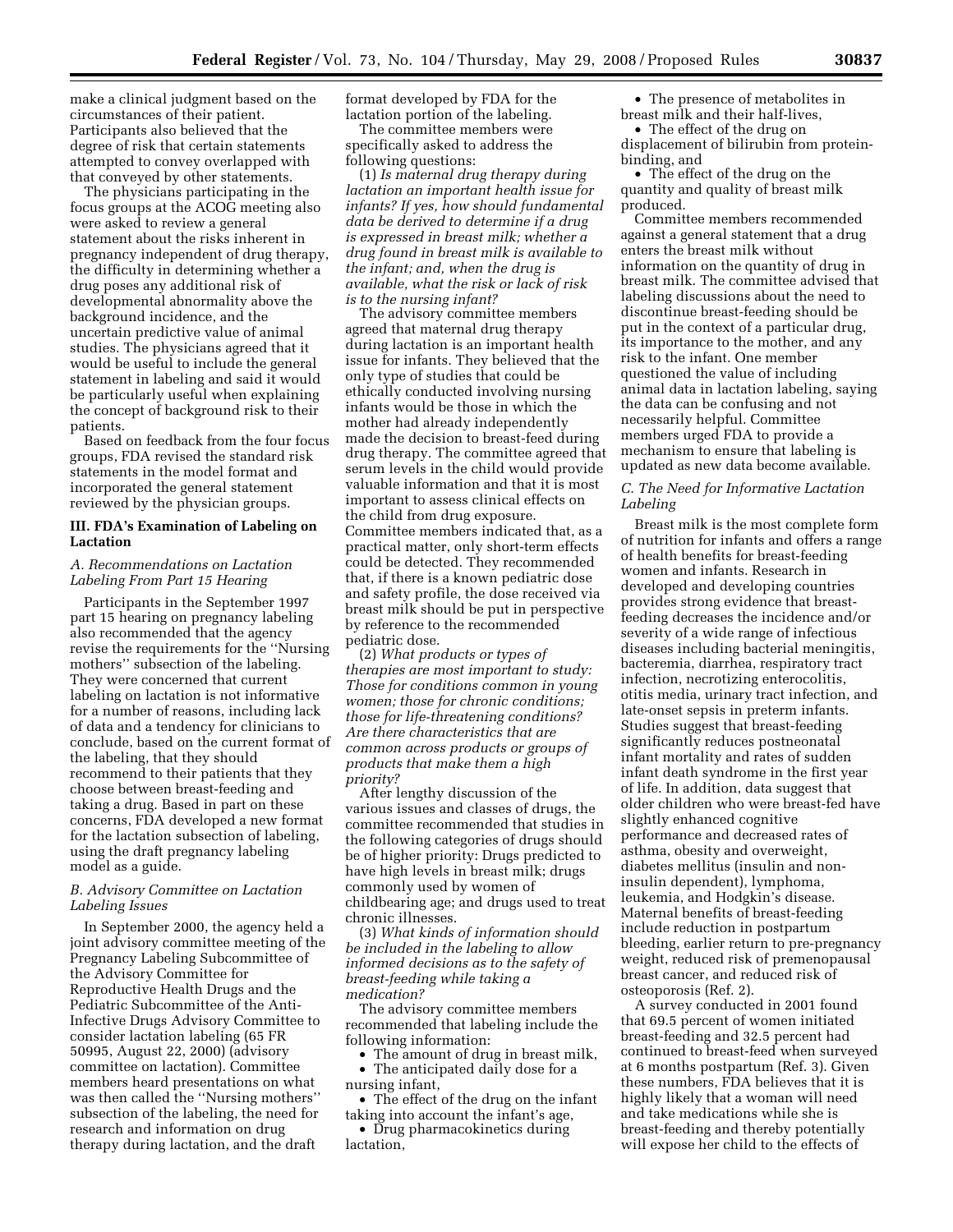these medications. Surveys in various countries indicate that 90 to 99 percent of nursing mothers receive a medication during the first week postpartum. At 4 months postpartum, the percentage of nursing mothers taking medication was 17 to 25 percent. Five percent of nursing mothers receive long-term drug therapy (Ref. 4).

Because lactation studies, including studies of the transfer of drug into milk (animal or human), are not usually conducted during drug development, for most drugs there is little scientific information available on the effects on milk production, the extent of passage into breast milk, and the effects on the infant. Therefore, breast-feeding women and their health care providers must make decisions about treatment of maternal medical conditions in the absence of data. FDA is aware that a decision often is made to stop breastfeeding in order to take needed drug therapy.

FDA encourages sponsors to conduct lactation studies so that women and their health care providers will have the information they need to make decisions about breast-feeding during maternal drug use. On February 8, 2005, the agency issued a draft guidance for industry entitled ''Clinical Lactation Studies—Study Design, Data Analysis, and Recommendations for Labeling'' (70 FR 6697). The draft guidance provides advice and recommendations on the design, conduct, and analysis of clinical lactation studies, including advice about when to perform such studies. It sets out in detail the types of information on lactation that the agency believes should be available to breast-feeding women and their health care providers. In addition to the public comments received on the draft guidance, the agency requested input from the Pediatric Advisory Committee at its November 29, 2007, meeting. FDA is currently working to finalize its guidance on Clinical Lactation Studies.

#### **IV. Description of the Proposed Rule**

# *A. General Description of the Format and Content of the Pregnancy and Lactation Subsections of Labeling*

The agency is proposing to revise the format and content of § 201.57 to change the requirements for the current ''Pregnancy,'' ''Labor and delivery,'' and ''Nursing mothers'' subsections. The proposed rule would merge the current ''Pregnancy'' and ''Labor and delivery'' subsections into a single ''Pregnancy'' subsection and would modify the requirements for the format and content of that subsection. The proposed rule would modify the format and content of

the ''Nursing mothers'' subsection. The agency is proposing to rename the subsection ''Lactation'' because the focus of the subsection is primarily on the breast-fed child rather than on the lactating woman. In labeling, the identifying numbers for the subsections under the section ''8 Use in Specific Populations'' would be 8.1 for ''Pregnancy'' and 8.2 for ''Lactation.'' The identifying number 8.3 would be available for future use.

## *B. Pregnancy Subsection*

The proposed rule would amend § 201.57(c)(9)(i) by entirely replacing the format and content of the ''Pregnancy'' subsection. As discussed in section II.A of this document, the pregnancy category system has been criticized as being confusing and overly simplistic. The standardized statements required by current regulations do not distinguish information about risk alone from judgments based on both risk and benefit. In addition, the statements associated with the pregnancy categories do not take into account that a woman may already have been exposed to a drug before learning she is pregnant, and thus considerations for her may differ from those for a women who has not yet been exposed to a drug during pregnancy. The agency believes that advice and cautions about drug use should be clear and should specifically relate to the particular clinical situation, which includes whether exposure has already occurred or is being contemplated. The clinical situation also includes the risks presented if the woman has a condition or disease that remains untreated during her pregnancy.

FDA's process for developing this model for the pregnancy and lactation subsections of labeling included establishing an internal working group to obtain extensive input from experts from multiple disciplines across the Center for Drug Evaluation and Research and the Center for Biologics Evaluation and Research. The working group carefully explored a multitude of models to determine whether a different pregnancy category system could accurately and consistently communicate differences in degrees of maternal and fetal risk. The working group considered systems employed by other countries, including the European Union and Australia, but concluded that these approaches either did not address degrees of risk, or that these approaches simply provided statements that directed clinicians whether or not to use a product without describing risk information in a clinically meaningful way. The working group also explored

developing a new model using alphanumeric symbols or character/graphics to represent a continuum of risk. This approach included building tables and matrices of evidence-based criteria that might underlie each category along the risk continuum. When the working group applied these criteria to actual animal and human data findings for drugs with known risk profiles, none of the models produced clinically informative and reliable differentiations of risk.

FDA concluded that using a category system to characterize the risks of drug use during pregnancy would not be appropriate because of the complexity of medical decisionmaking about drug use during pregnancy. Various combinations of reproductive toxicology data, human pregnancy exposure data, and information about the mother's condition define a risk/benefit equation for each individual patient and her circumstances. As for any drug in any patient, prescribing and drug use decisions that affect both mother and fetus require consideration of various clinical and individual factors including the effects of the drug on the mother, the severity of the mother's condition, maternal tolerance of the drug, coexisting maternal conditions, the impact of maternal illness on the fetus, and the available alternative therapies. These conclusions mirror and support feedback FDA obtained from the public through the 1997 part 15 hearing and in Advisory Committee meetings and focus groups with experts and other clinicians who care for pregnant women. The feedback from the participants in these activities made it clear that the explanation of what is meant by any determination of ''risk'' or ''hazard'' is equally, if not more, important than the risk determination itself. This perspective is consistent with FDA's approach to other aspects of product labeling. For example, numeric or letter or other categorical gradations of risk have never been used for safety labeling because safety and risk are much more complex constructs in clinical medicine than in other areas, such as environmental exposure or consumer product ratings. For similar reasons, FDA does not apply symbol or letter designations of risk to other potential toxicities or adverse effects expected with medical product use. Accordingly, FDA believes that a narrative structure for pregnancy labeling is best able to capture and convey the potential risks of drug exposure based on animal or human data, or both.

One of FDA's primary objectives in developing the model labeling format in response to the part 15 hearing and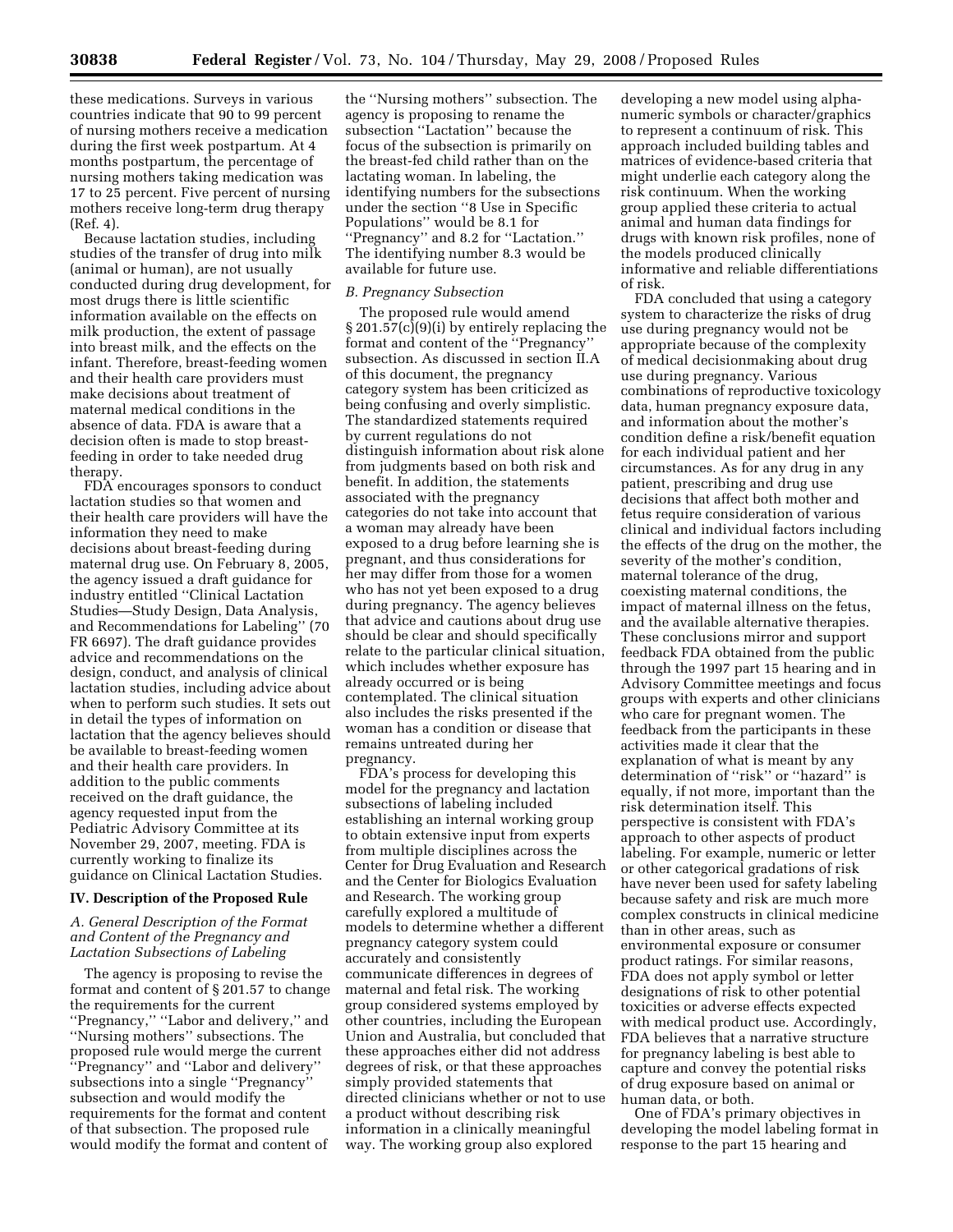early focus group testing was to make a clear distinction between risk information and clinical management information. The model format originally contained three components in the following order: Clinical management, summary risk assessment, and discussion of data. Committee members at the June 1999 advisory committee stated that the summary risk assessment was the most important information in pregnancy labeling and therefore should precede the clinical considerations component. FDA agrees that the risks should be presented first, followed by clinical considerations. Accordingly, under the proposed rule, pregnancy labeling would contain a fetal risk summary, clinical considerations, and data discussion, in that order. Since developing the model format, the agency has concluded that pregnancy labeling should contain two additional components: Pregnancy exposure registry information (if applicable) and a general statement about the background risk of fetal developmental abnormalities. These two components, as well as the reasons for including them, are discussed in detail below. Thus, the proposed ''Pregnancy'' subsection would require prescription drug labeling to contain, under the subheading "8.1 Pregnancy," the following information: (1) Pregnancy exposure registry information (if applicable), (2) a general statement about the background risk of fetal developmental abnormalities, (3) a fetal risk summary, (4) clinical considerations, and (5) data. Information on labor and delivery would be included under clinical considerations of the pregnancy subsection because, from a medical perspective, labor and delivery is the end phase of pregnancy. FDA seeks comment on how these elements should be ordered to optimize the clinical usefulness of this labeling subsection. Specifically, FDA is interested in comments on whether the fetal risk summary should precede the pregnancy registry contact information and the information on background risk.

FDA's current regulations permit omission of the ''Pregnancy'' subsection of labeling if the drug is not absorbed systemically and is not known to have a potential for indirect harm to the fetus. In contrast, the proposed rule would require that the labeling for all drugs contain a ''Pregnancy'' subsection. The agency believes that labeling that omits the ''Pregnancy'' subsection is confusing because the reader has no way of knowing why that subsection has been omitted. It is unlikely that most health

care providers are aware that the ''Pregnancy'' subsection may be omitted when the drug is not absorbed systemically. Thus, the lack of a ''Pregnancy'' subsection does not necessarily signal to the reader that the drug is not absorbed systemically. Furthermore, in some cases, particularly with older labeling, there may be no ''Pregnancy'' subsection even when the drug is systemically absorbed. To correct this potential source of confusion, the proposed rule would require that the labeling of all drugs contain a ''Pregnancy'' subsection. However, when the drug is not systemically absorbed, the fetal risk summary would contain only the following statement:

''(*Name of drug*) is not absorbed systemically from (*part of body*) and cannot be detected in the blood. Maternal use is not expected to result in fetal exposure to the drug.''

## 1. Pregnancy Exposure Registry Information (Proposed  $\S 201.57(c)(9)(i)(A))$

FDA believes that appropriately conducted pregnancy exposure registries are an important mechanism for the collection of clinically relevant data concerning the effects of exposure to drugs during human pregnancy. Because of its belief in the value of pregnancy exposure registries, the agency has taken a number of steps to facilitate the establishment of welldesigned pregnancy exposure registries and to encourage participation in such registries. In August 2002, the agency published a guidance for industry on ''Establishing Pregnancy Exposure Registries'' to provide sponsors with recommendations on the design of pregnancy exposure registries (67 FR 59528, September 23, 2002). FDA's Office of Women's Health maintains a Web site (*http://www.fda.gov/womens/ registries/default.htm*) that explains what a pregnancy registry is and lists pregnancy registries currently enrolling pregnant women with specific medical conditions and women using specific drugs. Providing information about pregnancy exposure registries in prescription drug labeling is an additional step to encourage participation in registries.

Data from pregnancy registries have been used to support important labeling changes for certain drugs. The agency anticipates that, under the proposed labeling format, data from pregnancy registries, among other types of data, would be used to update labeling that, in most cases, would otherwise contain only animal data, and thus labeling would provide more clinically useful

information for health care providers and their patients.

The proposed rule states that, if there is a pregnancy exposure registry for the drug, the telephone number or other information needed to enroll in the registry or to obtain information about the registry must be stated at the beginning of the ''Pregnancy'' subsection of labeling. FDA believes that placing this information in a position of prominence in prescription drug labeling may encourage participation in pregnancy registries by making it easier for health care providers and their patients to learn of pregnancy registries and the means to contact them. This information may also be appropriate for inclusion in a Medication Guide (patient labeling) under 21 CFR part 208.

If there is no pregnancy registry for the drug, the labeling is not required to contain any statement about pregnancy registries.

2. General Statement About Background Risk (Proposed § 201.57(c)(9)(i)(B))

In all pregnancies, there is a risk that there will be an adverse outcome, even if the mother takes no medications during her pregnancy. This risk is usually referred to as the background risk. Rates of adverse pregnancy outcomes vary with maternal age and underlying maternal medical conditions (Ref. 5). Fifteen to twenty percent of recognized pregnancies result in spontaneous abortion or miscarriage (loss prior to 20 weeks) (Ref. 6), and 1 in 200 known pregnancies results in fetal death or stillbirth (loss after 20 weeks) (Ref. 7). One out of 28 infants is born with serious birth defects (i.e., those resulting in physical or mental disability or death) (Ref. 1). Except for genetic syndromes and chromosomal abnormalities, most birth defects have no known cause. Minor birth defects may be 10 to 20 times more common than major ones, and 20 percent of infants with one or more minor birth defects also have a major birth defect (Ref. 8).

Because many women of reproductive age are not aware that there is a background risk in all pregnancies, physicians on the advisory committee and those who participated in focus testing of the model format suggested that FDA include in pregnancy labeling a general statement about background risk. The physicians stated that including such a statement would help them when counseling their patients.

FDA agrees that it is important to make clear that, when labeling characterizes the risk presented by a drug used during pregnancy, it is the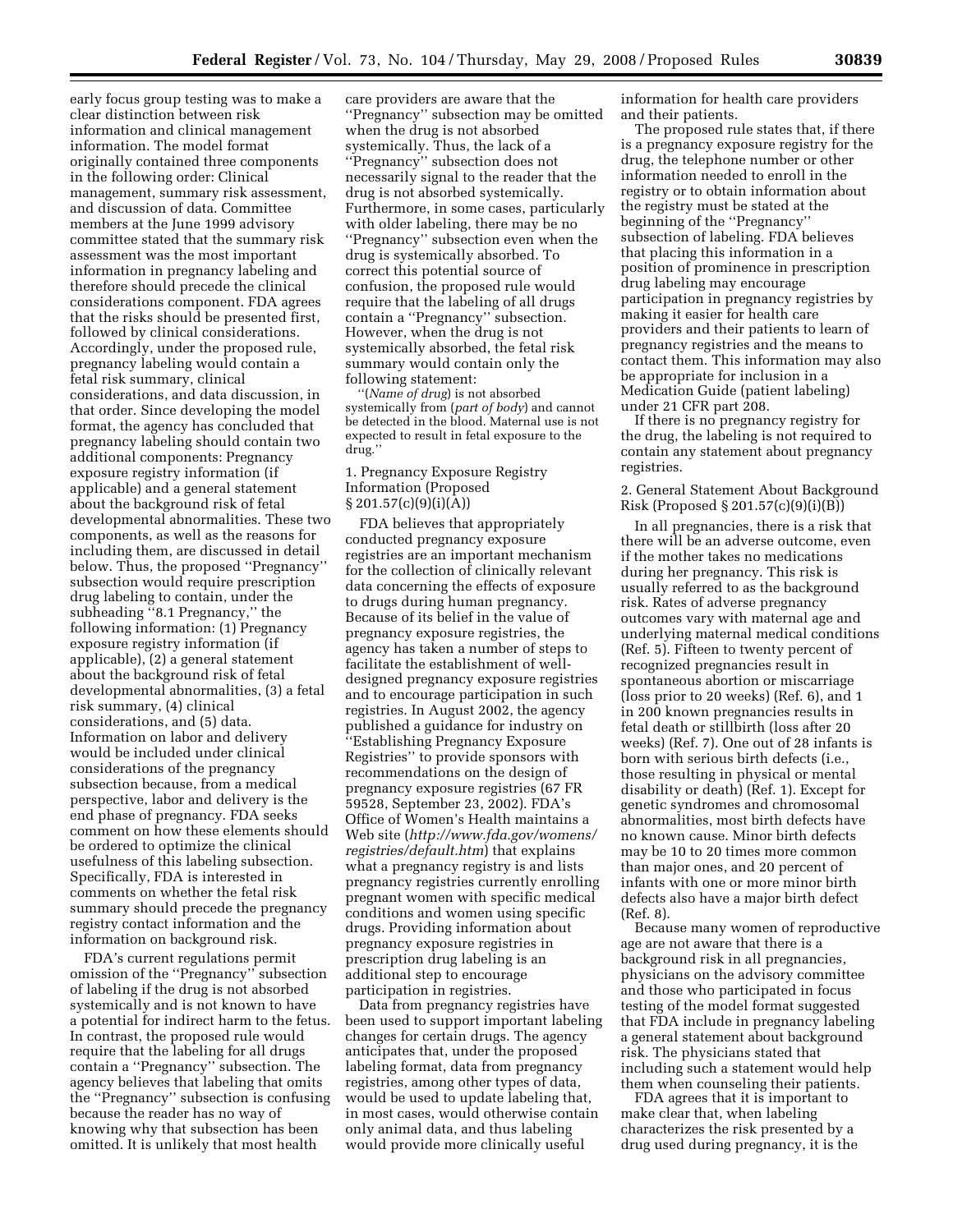increase over the background risk that is being characterized. To emphasize this point, proposed  $\S 201.57(c)(9)(i)(B)$ would require pregnancy labeling to state that all pregnancies have a background risk of birth defect, loss, or other adverse outcome, regardless of drug exposure, and that the fetal risk summary describes the drug's potential to increase the risk of developmental abnormalities above the background risk.

## 3. Fetal Risk Summary (Proposed § 201.57(c)(9)(i)(C))

The proposed rule states that, under the subheading ''Fetal Risk Summary,'' the labeling must contain a risk conclusion, contain a narrative description of the risk(s) (if the risk conclusion is based on human data), and refer to any contraindications or warnings and precautions. The fetal risk summary must characterize the likelihood that the drug increases the risk of developmental abnormalities and other risks (e.g., transplacental carcinogenesis) in humans.

a. *Types of developmental abnormalities and other risks*. Reproductive toxicologists refer to birth defects as developmental toxicities, and divide such toxicities into four types: (1) Dysmorphogenesis, (2) developmental mortality, (3) functional toxicity, and (4) alterations to growth (Ref. 9). Because some of this terminology is technical and unfamiliar to most health care providers, FDA is proposing to use simpler terms so that pregnancy labeling based on this proposed rule would be more easily understandable. Accordingly, FDA uses the following terms in this proposed rule:

• To describe developmental toxicities, the proposed rule uses ''developmental abnormalities.''

• To describe dysmorphogenesis, the proposed rule uses ''structural anomalies,'' which includes malformations, deformations, and disruptions.

• To describe developmental mortality, the proposed rule uses ''fetal and infant mortality,'' which includes miscarriage, stillbirth, and neonatal death.

• To describe functional toxicity, the proposed rule uses ''impaired physiologic function,'' which includes such outcomes as deafness, endocrinopathy, neurodevelopmental effects, and impairment of reproductive function.

• The proposed rule retains the term ''alterations to growth,'' which includes such outcomes as growth retardation, excessive growth, and early maturation because this term is not as technical as

the others, and other terms do not adequately capture this range of outcomes.

In addition to the four types of developmental abnormalities, there may be other risks that are appropriate for discussion in the fetal risk summary, such as transplacental carcinogenesis.

FDA believes that it is important for pregnancy labeling to describe, to the extent possible, all recognized potential adverse outcomes to the fetus associated with drug use during pregnancy. This point was also made by participants at the part 15 hearing. Thus, the proposed rule provides that the fetal risk summary must characterize the likelihood that the drug increases the risk of developmental abnormalities (i.e., structural anomalies, fetal and infant mortality, impaired physiologic function, alterations to growth) or other risks (e.g., transplacental carcinogenesis) in humans.

b. *Conclusions about risk*. The June 1999 advisory committee recommended that pregnancy labeling use standardized risk statements. Some participants at the part 15 hearing recommended that pregnancy labeling provide a conclusion statement as well as a narrative summary. Based on this feedback and its own internal deliberations, FDA believes that, to be most useful to health care providers, pregnancy labeling should draw conclusions about the likelihood that drug use during pregnancy increases the risk of developmental abnormalities, as well as describe the nature of the risk(s). Thus, the proposed rule would require that the fetal risk summary component of pregnancy labeling include language characterizing the likelihood that the drug increases the risk of developmental abnormalities or other risks in humans by using certain standardized risk conclusions that are provided in the proposed rule. More than one risk conclusion may be needed to characterize the likelihood of risk for different developmental abnormalities, doses, durations of exposure, or gestational ages at exposure. Examples of risk conclusions for varying types of data are provided in the sample fetal risk summaries in the appendix of this document.

c. *Data sources*. In developing the fetal risk summary, all available data, including human, animal, and pharmacologic data, that are relevant to assessing the likelihood that a drug will increase the risk of developmental abnormalities or other relevant risks must be considered. Participants in the part 15 hearing expressed concern that current pregnancy labeling does not clearly identify whether descriptions of,

and conclusions about, risk are based on animal or human data. FDA agrees that it is critical to know the source of the information and conclusions in the fetal risk summary. Thus, the proposed rule would require that the source(s) of the data that are the basis for the fetal risk summary be stated. For example, the risk summary must state that it is based on human data or based on animal data. The proposed rule also states that the fetal risk summary must present human data before animal data.

For the fetal risk summary, the agency is proposing different approaches for communicating the risks of drug use during pregnancy depending on whether the risk is based on human data or on animal data. Although FDA is proposing the use of standardized risk conclusions both for risks based on human data and those based on animal data, the risk conclusions based on human data would be followed by a narrative discussion of the risk. The agency believes that a narrative description of human data is the best approach for summarizing such data in a comprehensive manner because the types of human data contributing to the assessment are variable and complex. The assessment must also contribute constructively to the clinical decision to be made by the health care provider by helping her understand how the human data may or may not apply to the individual patient. In deciding whether to prescribe a drug during pregnancy, the clinician needs to consider the human data in combination with the maternal and fetal effects of not treating the maternal condition, other coexisting maternal conditions and/or medications, and whether exposure has already occurred. On the other hand, while the degree to which teratogenesis in animals predicts teratogenesis in humans varies, collective knowledge about the animal species used for reproductive toxicology studies and certain principles of reproductive toxicology provide a basis for more algorithmically characterizing expected risk in the context of animal data. It is important to emphasize that animal data can only predict that a risk exists. For this reason, and because most clinicians are not experts in reproductive toxicology, the proposed rule uses only standardized risk statements to convey risk based on animal findings, and does not include a narrative summary of the animal findings.

d. *Sources of human data*. Except for the few products developed to treat conditions unique to pregnancy, prescription drugs are not tested in pregnant women prior to their approval. Therefore, human data concerning a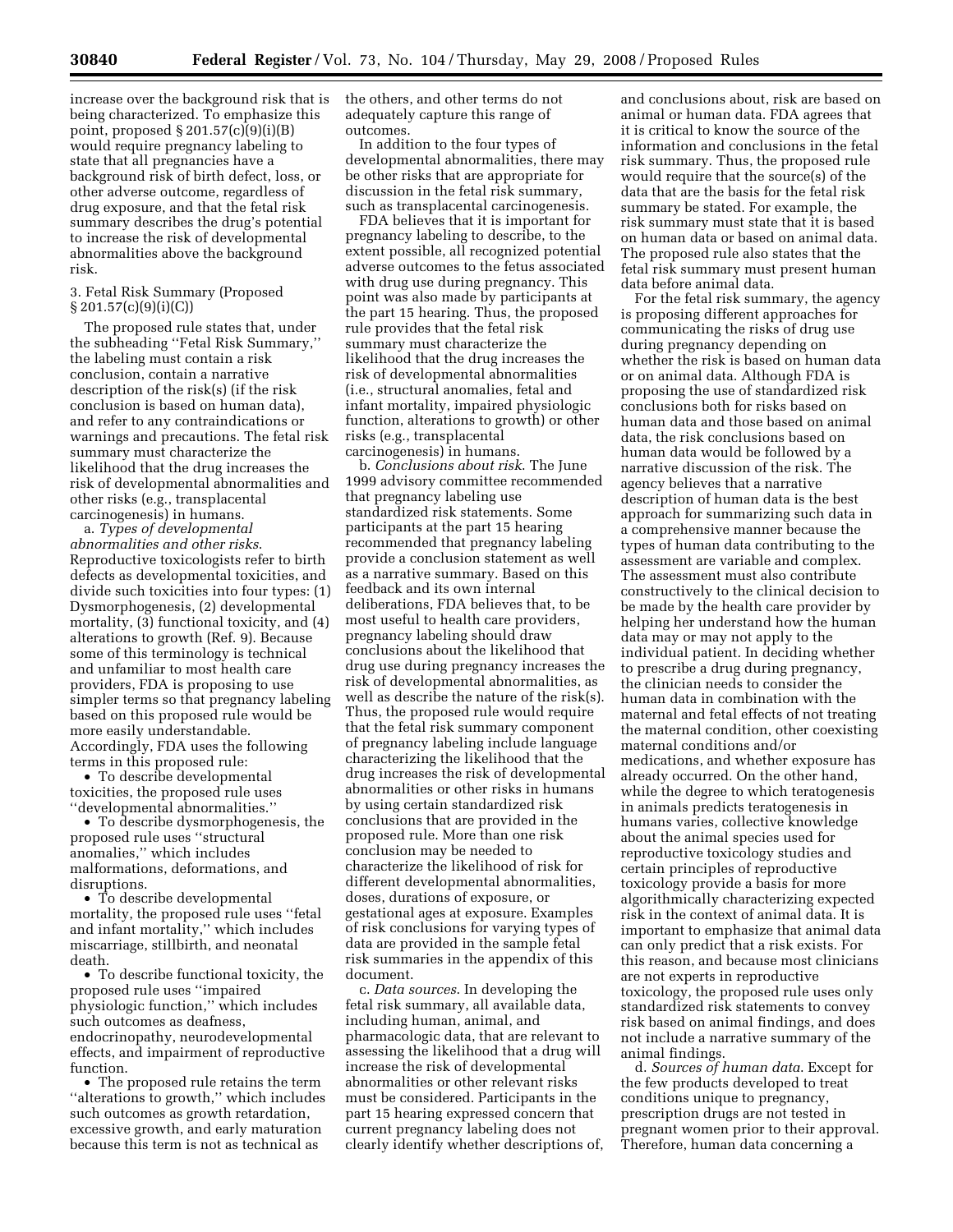drug's effect(s) on pregnant women and their offspring almost never come from controlled clinical trials. When human data are available, they may come from a variety of other sources. Sources that may contribute to an evaluation of whether a drug increases the risk of developmental abnormalities include pregnancy exposure registries, cohort studies, case-control studies, case series, and case reports. An assessment of the quality and quantity of the available human data is critical in determining the probative value of that data.

e. *The importance of human data*. FDA expects that revising our regulations on the content and format of pregnancy labeling will result in pregnancy labeling that includes much more information based on human data than does existing labeling. The importance of including human data in labeling was stressed by physicians who participated in focus group testing of the model format and also by the June 1999 advisory committee.

Participants at the part 15 hearing also emphasized that pregnancy labeling should be updated routinely to include human exposure information as it becomes available. The same principle was addressed by the Teratology Society in its comments on FDA's draft guidance for reviewers on ''Integration of Study Results to Assess Concerns About Human Reproductive and Developmental Toxicities,'' issued in October 2001 (66 FR 56830, November 13, 2001):

We recommend that assessment of the developmental and reproductive toxicity of every drug be seen as an ongoing process, not one that ends when the drug receives initial FDA approval. The process should encourage collection of human reproductive and developmental toxicity data after the drug has been approved and include provision for regular re-evaluation of all available data, and especially of relevant human data, as they become available. Most health care providers are not able to translate animal reproductive toxicity data into an accurate assessment of human teratogenic risk. Thus, in the absence of human data, it is difficult for health care providers to adequately

counsel patients about the risks of drug use in pregnancy. Without adequate counseling, women may decide to take steps to avoid becoming pregnant while on needed drug therapy, to forego needed drug therapy while pregnant, or to terminate pregnancies.

Providing the most complete assessment of risk possible, including both human and animal data, is essential because complete avoidance of drug use by pregnant women is neither realistic nor beneficial to the overall wellbeing of mother and fetus. Women

of reproductive age commonly use prescription drugs. A recent survey reported that 46 percent of women 18 to 44 years old had used at least one prescription drug during the preceding week, while 3 percent had used five or more (Ref. 10). Approximately 10 percent of women between the ages of 15 and 44 become pregnant annually (Ref. 11), and about half of these pregnancies are unplanned (Ref. 1). Thus, it is not uncommon for a fetus to be exposed to drugs before a woman knows she is pregnant. In many cases, such exposure would likely occur during the critical period of organogenesis (3 to 8 weeks postconception) (Ref. 12).

Some women enter pregnancy with medical conditions that require ongoing or episodic treatment with prescription drugs (e.g., asthma, epilepsy, hypertension). In addition, new medical problems may develop, or old ones may be exacerbated by pregnancy (e.g., migraine headaches, depression). Studies show that most women who know they are pregnant use either prescribed or over-the-counter drugs during pregnancy (Refs. 13 through 15).

Because pregnant women do use prescription drugs, it is critical that health care providers have access in labeling to available information about the effects of drug exposure in human pregnancies. In the usual case, no human data are available at the time a drug is approved. Animal studies function as a screen for potential human teratogenicity and are a required part of the drug development process. However, the positive and negative predictive values of animal studies for humans are often uncertain (Ref. 16). In screening for drug-induced fetal effects, animal models can be misleading by suggesting associations that ultimately turn out to be false positive or false negative in humans (Ref. 17). That is, there may be a finding of a drugassociated developmental abnormality in an animal study when that abnormality, or indeed, any abnormality, is not associated with the drug in humans. On the other hand, animal studies may predict that a drug is not associated with any developmental abnormality, while human experience may later indicate that the drug is associated with some developmental abnormality.

In some cases, drugs that are teratogenic in animals when given at high doses are not teratogenic to humans in therapeutic doses, which are typically much lower. In addition, certain animal species are especially disposed to develop a particular type of developmental abnormality (e.g., cleft

palate in mice), making it difficult to determine whether drug exposure contributed to the effect or, if so, to what extent. The strongest concordance between animal findings and human effects is when there are positive findings from more than one species, although even in this case the results cannot always be used to predict specific human effects or the incidence in humans (Ref. 18).

Inclusion of clinically relevant new human data in pregnancy labeling is necessary to ensure that labeling complies with the general requirements on content and format of labeling for human prescription drug and biological products (§ 201.56(a)(1) and (a)(2)). Section 201.56(a)(1) provides that the labeling must contain a summary of the essential scientific information needed for the safe and effective use of the drug. Section 201.56(a)(2) provides, in part, that ''the labeling must be updated when new information becomes available that causes the labeling to become inaccurate, false, or misleading.''

When new human data concerning the use of a drug during pregnancy becomes available, if that information is clinically relevant, FDA believes that it is necessary for the safe and effective use of the drug and, therefore, the pregnancy subsection of the labeling must be updated to include that information. Failure to include clinically relevant new information about the use of a drug during pregnancy could cause the drug's labeling to become inaccurate, false, or misleading. For example, animal data available at the time of approval might suggest that use of a particular drug during pregnancy is likely to be associated with a risk for the development of neural tube defects in the fetus. Under the proposed rule, that information would be included in the ''Pregnancy'' subsection of the labeling when the drug is approved. If data developed after the initial approval (perhaps from an appropriately designed and powered pregnancy registry) indicate that the drug may not be associated with neural tube defects in humans, the drug's original labeling based only on animal data—would be inaccurate, false, and misleading. In such a situation, § 201.56(a) would require that the labeling be updated to include the new information.

f. *Risk conclusions based on human data*. The proposed rule states that, when both human and animal data are available, risk conclusions based on human data must be presented before risk conclusions based on animal data. A risk conclusion based on human data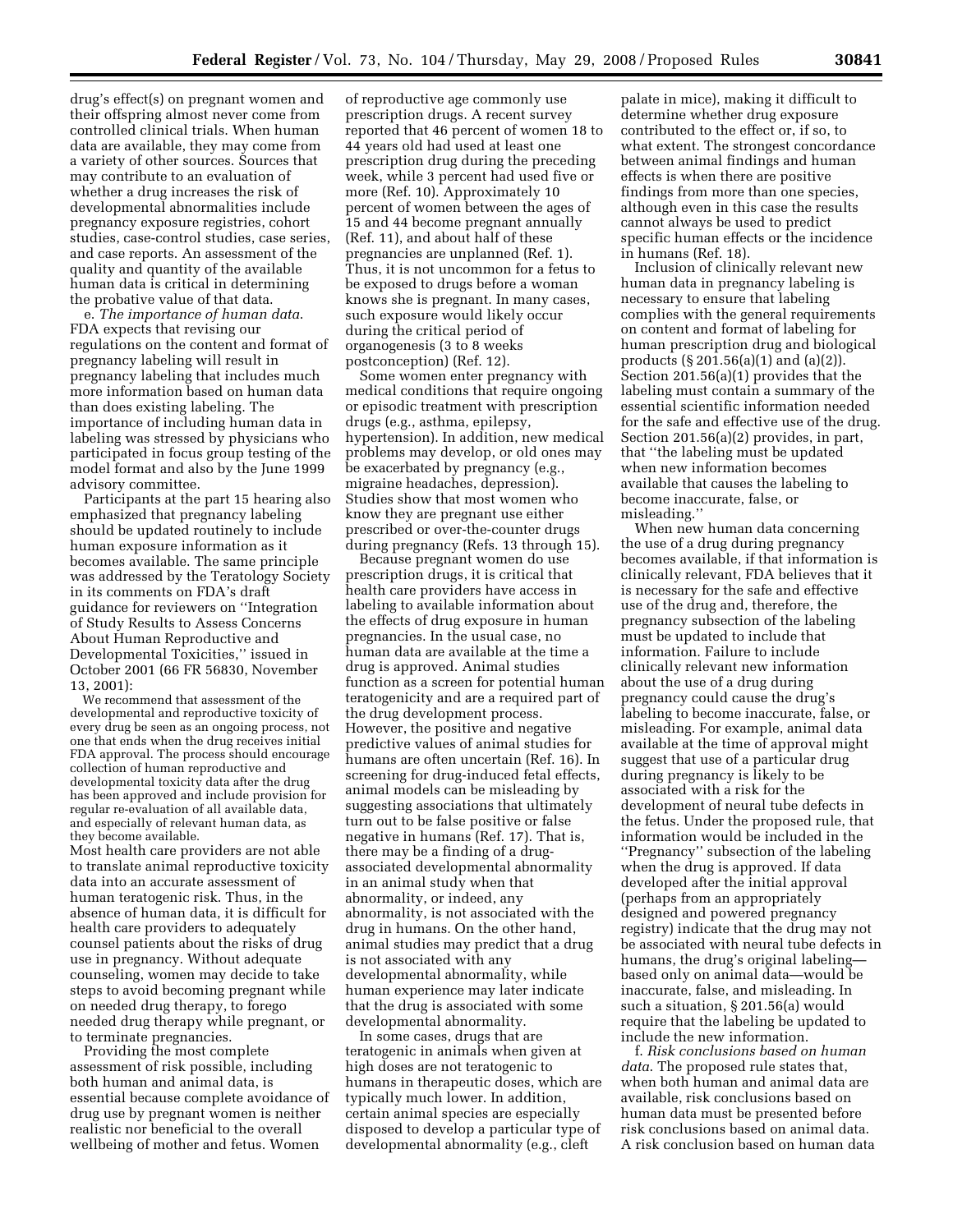must be followed by a narrative description of the risk(s) as discussed in section IV.B.3.h of this document.

The proposed rule addresses two different situations where human data are available: Those where human data are ''sufficient'' and those involving ''other human data.'' The proposed rule states that ''sufficient human data'' are those that are sufficient to reasonably determine the likelihood that the drug increases the risk of fetal developmental abnormalities or specific developmental abnormalities. As explained in the proposed rule, sufficient human data may come from such sources as clinical trials, robust pregnancy exposure registries or other large scale, wellconducted epidemiologic studies, or case series reporting a rare event.

The proposed rule provides the following two risk conclusions to be used when human data are sufficient:

• When sufficient human data do not show an increased risk, the risk conclusion must state: ''Human data do not indicate that (*name of drug*) increases the risk of (*type of developmental abnormality or specific developmental abnormality*).'' An example of a hypothetical risk conclusion using this statement is: ''Human data do not indicate that hypothezine increases the risk of structural malformations.'' Another example is: ''Human data do not indicate that hypothezine increases the risk of neural tube defects.''

• When sufficient human data show an increased risk, the risk conclusion must state: ''Human data indicate that (*name of drug*) increases the risk of (*type of developmental abnormality or specific abnormality*).'' An example of a hypothetical risk conclusion using this statement is: ''Human data indicate that theoretamine increases the risk of cardiac abnormalities.'' Another example is: ''Human data indicate that theoretamine increases the risk of hypospadias and clitoral anomalies.'' The proposed rule states that when human data are available but are not sufficient to require the use of one of the two preceding risk conclusions, the likelihood that the drug increases the risk of developmental abnormalities must be characterized as low, moderate, or high. Whether the likelihood of increased risk would be characterized as low, moderate, or high would require a scientific judgment about the quantity and quality of the available data. For example, if the human data consisted of a pregnancy registry examining the increased risk for a specific developmental abnormality, FDA would consider such factors as the duration of the registry, the number of patients

enrolled, and the statistical power of the study to identify or rule out a specified level of risk.

The proposed rule uses a slightly different approach for situations involving other human data,'' i.e., those where the human data are not sufficient to reasonably determine the likelihood that the drug increases the risk of fetal developmental abnormalities or specific developmental abnormalities. As discussed in section II.E of this document, FDA conducted four focus groups to evaluate standard statements being considered by the agency to characterize the increased risk of drugassociated developmental abnormalities in pregnancy labeling. After holding these focus groups, an agency working group further considered numerous possible wordings for standard statements. The working group also prepared many samples of fetal risk summaries to evaluate the concepts being discussed for this proposed rule. These risk summaries were based on varying types and amounts of data and described varying endpoints. The working group's experience in preparing these sample risk summaries indicated that using standardized risk conclusions about human data that were not sufficient to reasonably determine the drug's effect(s) on fetal developmental abnormalities presented difficulties. Using standardized risk conclusions often removed the flexibility needed to accurately convey the data. There were situations where the data did not fit into the format of the standardized risk conclusions. Rather than force the data to fit a standardized risk conclusion, the working group determined that labeling under the proposed rule should not be required to employ standardized statements when human data are not sufficient. Therefore, the proposed rule would not mandate the use of prescribed sentences when available human data are not sufficient to reasonably determine the drug's effects on fetal developmental abnormalities. Instead, the risk would be classified as either low, medium, or high. FDA seeks comment on whether, in situations with human data that are not sufficient, rather than classifying the risk as low, moderate, or high, the risk should instead be characterized by specific statements describing the findings, or whether the findings should be described at all if they are not readily interpretable. Examples of specific statements would be: ''Limited data in humans show (describe outcomes),'' or ''Limited data in humans show conflicting results (describe study types,

number of cases, outcomes, and limitations).''

g. *Risk conclusions based on animal data*. Section 201.56(a)(3) of FDA regulations states that labeling must be based whenever possible on data derived from human experience. Some of the limitations of animal data concerning the increased risk of developmental abnormalities because of drug exposure have been discussed in section IV.B.3.e of this document. There is an additional limitation that the agency considers to be particularly important in determining what conclusions can be drawn from animal data regarding human pregnancy outcomes. Toxic drug exposure may manifest as one type of developmental abnormality (e.g., embryolethality) in an animal species, but a different type of developmental abnormality (e.g., structural anomalies) in humans. Thus, the agency does not believe it is possible to draw a conclusion, based on animal data alone, that a drug is likely to cause an increased risk of a particular type of developmental abnormality (e.g., fetal and infant mortality), much less a specific developmental abnormality (e.g., cleft palate). However, it is more concerning when teratogenic effects occur in more than one animal species, especially if these effects were consistent across the different species. Accordingly, where the risk conclusion is based solely on animal data, the proposed rule would require that the fetal risk summary component consist only of a risk conclusion, and not, in addition, a description of the effects found in animals. The risk conclusion would be followed by a cross reference to the Data component of the ''Pregnancy'' subsection, and the effects found in animals would be described in the ''Data'' component.

The proposed rule states that when the data on which the risk conclusion is based are animal data, the fetal risk summary must characterize the likelihood that the drug increases the risk of developmental abnormalities using one of the following five risk conclusions.

• When animal data contain no findings for any developmental abnormality, the fetal risk summary must state, ''Based on animal data, (*name of drug*) is not predicted to increase the risk of developmental abnormalities.''

• When animal data contain findings of developmental abnormality but the weight of the evidence indicates that the findings are not relevant to humans (e.g., findings in a single animal species that are caused by unique drug metabolism or a mechanism of action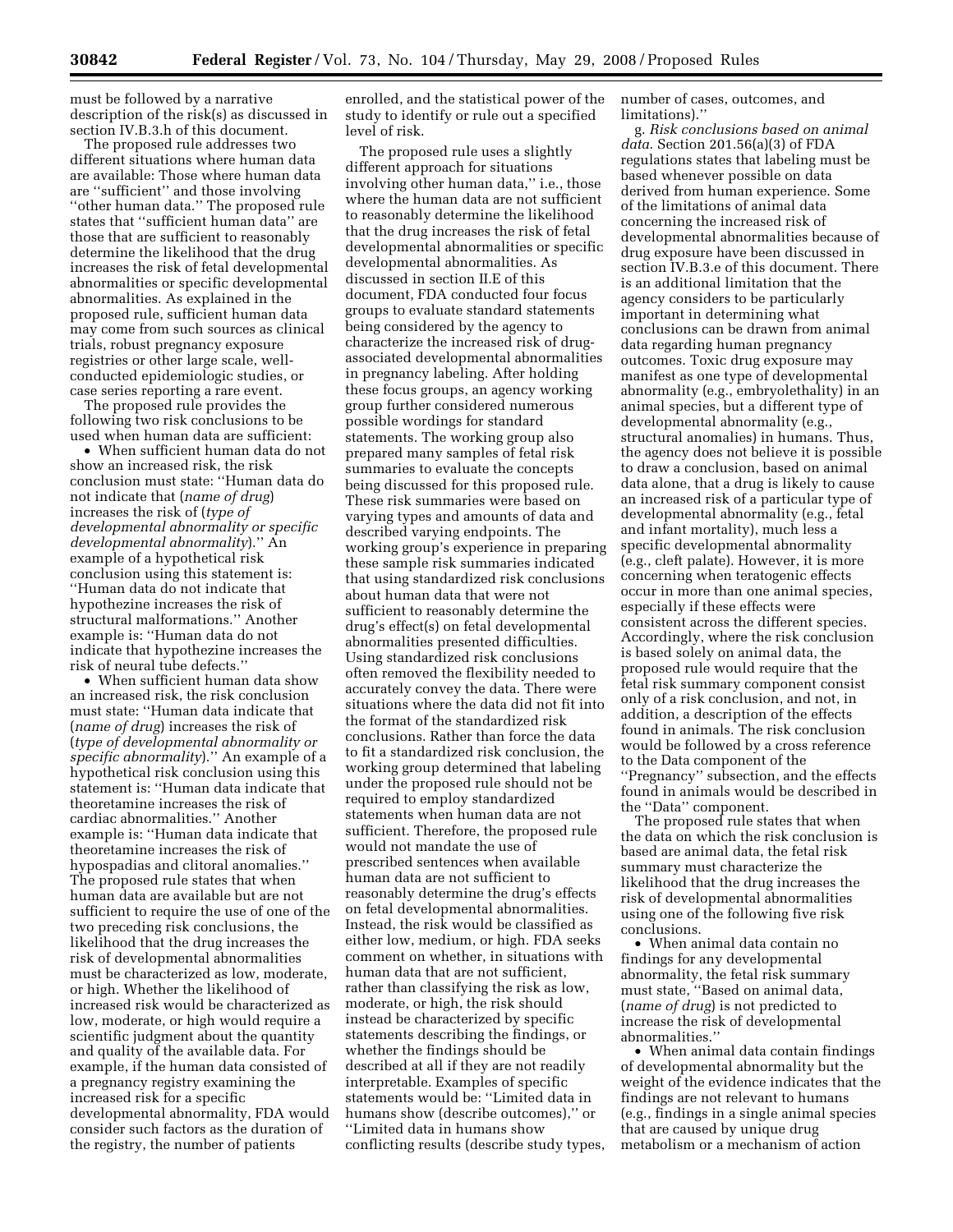thought not to be relevant to humans; findings at high exposures compared with the maximum recommended human exposure), the fetal risk summary must state, ''Based on animal data, the likelihood that (*name of drug*) increases the risk of developmental abnormalities is predicted to be low.''

• When animal data contain findings of one or more fetal developmental abnormalities in one or more animal species, and those findings are thought to be relevant to humans, the fetal risk summary must state, ''Based on animal data, the likelihood that (*name of drug*) increases the risk of developmental abnormalities is predicted to be moderate.''

• When animal data contain robust findings of developmental abnormalities (e.g., multiple findings in multiple animal species, similar findings across species, findings at low exposures compared with the anticipated human exposure) thought to be relevant to humans, the fetal risk summary must state, ''Based on animal data, the likelihood that (*name of drug*) increases the risk of developmental abnormalities is predicted to be high.''

• When animal data are insufficient to assess the drug's potential to increase the risk of developmental abnormalities, the fetal risk summary must state that fact. When there are no animal data to assess the drug's potential to increase the risk of developmental abnormalities, the fetal risk summary must state that fact.

FDA seeks comment on whether these standardized statements can adequately communicate different levels of risk based on animal data and their potential relevance to human fetal effects or whether these statements are likely to generate confusion among prescribers.

h. *Narrative description of the risks*. The proposed rule states that when human data are available, in addition to the risk conclusion(s), the fetal risk summary must be followed by a brief description of the risks of developmental abnormalities as well as on other relevant risks associated with the drug. To the extent possible, this description must include the specific developmental abnormality (e.g., neural tube defects); the incidence, seriousness, reversibility, and correctability of the abnormality; and the effect on the risk of the dose, duration of exposure, or gestational timing of exposure. When appropriate, the description must include the risk above the background risk attributed to drug exposure. For example, the labeling might state: ''Exposure to Drug X during the first trimester increases the risk of neural tube defects 20-fold, from

10 to 25 defects in 10,000 pregnancies to 200 to 500 defects in 10,000 pregnancies.'' When possible, the description must also communicate the level of certainty about the risk based on the power of the study and confidence limits. Thus, the proposed rule states that, when appropriate, the description must include confidence limits and power calculations to establish the statistical power of the study to identify or rule out a specified level of risk. For example, the labeling might state: ''Compared to a 1.62% prevalence of major malformations in women with the same disease not exposed to the drug, the relative risk of having an affected offspring for Drug X-exposed women is 7.3 (95% CI: 4.4 to 12.2; p<0.001).''

i. *Contraindications, warnings, and precautions*. The proposed rule states that if there is information on an increased risk to the fetus from exposure to the drug in the ''Contraindications'' or ''Warnings and Precautions'' sections of the labeling (§ 201.57(c)(5) or (c)(6)), the fetal risk summary must refer to the relevant section.

Section 201.57(c)(5) of FDA's labeling regulations provides that the ''Contraindications'' section must describe ''any situations in which the drug should not be used because the risk of use \* \* \* clearly outweighs any possible therapeutic benefit.'' This requirement applies to the use of a drug in pregnancy. FDA believes that pregnancy is different from other situations, however, in that the risk could be to the fetus as well as to the mother, and that in order to be contraindicated for use in pregnancy, the risk would have to clearly outweigh any possible therapeutic benefit either to the mother or to the fetus. Thus, the risk/benefit analysis would be somewhat different than for other situations because one would need to consider risk and benefit to both the mother and to the fetus. For example, a drug might have the potential to cause serious harm to the fetus, but be needed by the mother as treatment for an otherwise fatal disease or condition. Given that the mother's death would, depending on the gestational age of the fetus, result in the death of the fetus, the risk to the fetus from the drug would not necessarily outweigh the benefit to the mother.

FDA's understanding is that existing practice has been to contraindicate a drug in its entirety for use in pregnancy if any indication is contraindicated for such use, despite the fact that the risk/ benefit analysis might differ for different indications. FDA believes that when there is more than one labeled indication for a drug, a decision should

be made separately for each indication as to whether the drug should be contraindicated for use in pregnancy. It may also be appropriate to contraindicate a drug for use in pregnancy only for a particular patient population (e.g., when there is coexisting renal disease). In this case, the labeling should describe specifically the population to which the contraindication applies.

It may also be the case that a drug poses an increased risk to the fetus only during a particular time period, for example, the period of organogenesis or during the third trimester. Thus, the agency believes that if there is a specific known time period when the drug would pose an increased risk to the fetus, the contraindication should specify the time period (e.g., first trimester; after 30 weeks).

Finally, current drug labeling has sometimes contraindicated a drug for use in pregnancy simply because it is reasonable to assume that a pregnant woman would not use or be prescribed that drug. For example, women who know they are pregnant do not use oral contraceptives or fertility drugs. However, participants at the part 15 hearing clearly emphasized that contraindicating a drug gives the impression that it has been shown to cause fetal developmental abnormalities, perhaps leading women to terminate otherwise wanted pregnancies because of drug exposure before they realized they were pregnant. As was also brought out in the part 15 hearing, health care providers may also recommend termination to pregnant patients when a drug is contraindicated for use in pregnancy. Thus, FDA believes it is not appropriate to contraindicate a drug for use in pregnancy for the sole reason that the drug is not usually prescribed for pregnant women. Rather, a contraindication for use in pregnancy should be based on a determination that the drug should not be used in pregnancy because the risk of use during pregnancy clearly outweighs any possible therapeutic benefit.

4. Clinical Considerations (Proposed  $§ 201.57(c)(9)(i)(D))$ 

The proposed clinical considerations component of pregnancy labeling is intended to provide guidance and information to health care providers about the use of the drug in three distinct clinical situations: (1) Counseling women who were inadvertently exposed to the drug during pregnancy, (2) making prescribing decisions for pregnant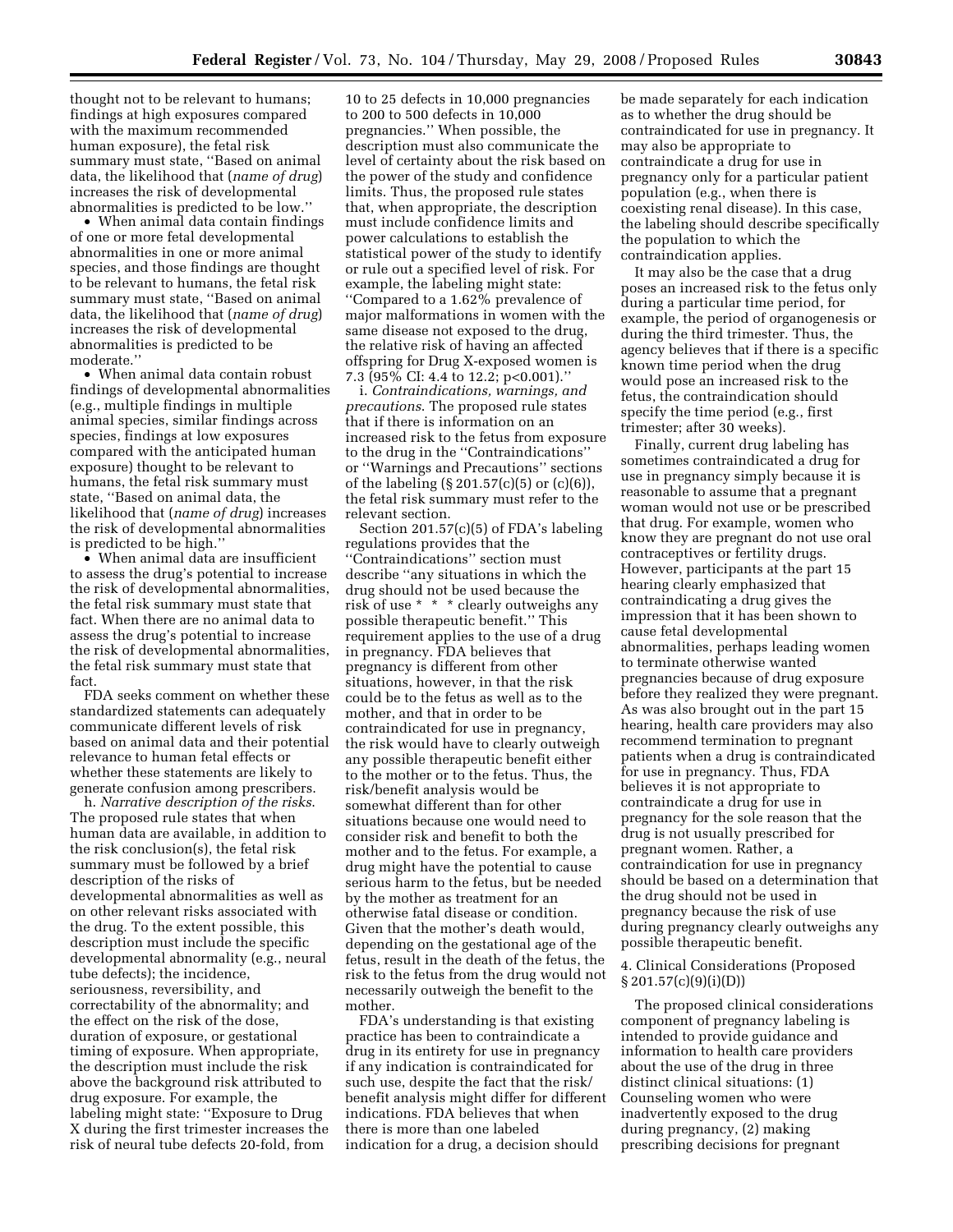women, and (3) making prescribing decisions during labor and delivery.

a. *Inadvertent exposure*. The agency recognizes that many women are exposed to drugs before they know they are pregnant. Failure to address such inadvertent exposure has been identified as one of the key weaknesses of current pregnancy labeling. Participants in the part 15 hearing advocated that labeling address issues relating to inadvertent exposure because clinical decisions about inadvertent exposures often involve deciding whether to terminate pregnancies. FDA agrees that it is critical to address inadvertent exposure in labeling. The population at risk for unnecessary terminations due to early drug exposure is large because approximately half of all pregnancies in the United States are unintended (Ref. 1). Thus, the proposed rule would require that the clinical considerations component of pregnancy labeling discuss the known or predicted risks to the fetus from inadvertent exposure, including human or animal data on dose, timing, and duration of exposure. If there are no data to assess the risk from inadvertent exposure, the labeling would be required to state this fact.

b. *Prescribing decisions for pregnant women*. The discussion relating to prescribing decisions for pregnant women would be required to include the following four types of information:

(1) The labeling would be required to describe the risk, if known, to the pregnant woman and the fetus from the disease or condition the drug is indicated to treat and the potential influence of drug treatment on that risk.

There is evidence that women of childbearing age and their health care providers overestimate the likelihood that drugs used in pregnancy will cause serious birth defects, probably because of the thalidomide tragedy in the early 1960s (Refs. 19 through 27). Because of this overestimation of risk, women may not be appropriately treated for serious and even life-threatening diseases or conditions during pregnancy (Refs. 22 and 27). Of the 62 million women of childbearing age (15 to 44) in the United States (Ref. 28), more than 9 million have chronic conditions such as asthma, epilepsy, and hypertension (Ref. 29) that require ongoing treatment with prescription medicines. Failure to treat these conditions properly can have serious consequences for mothers and fetuses (Refs. 25 and 30). The agency believes that including information about the risks to the pregnant woman and the fetus from the disease or condition to be treated will help health care providers to weigh the risks of drug

treatment against the risks of not treating the disease or condition.

(2) The labeling would be required to include information about dosing adjustments during pregnancy. Corresponding information would also be required in the ''Dosage and Administration'' and ''Clinical Pharmacology'' sections (§§ 201.57(c)(3) and (c)(13)). For example, the pregnancy subsection of the labeling might state under ''Clinical Considerations,'' ''Drug X is eliminated more rapidly in pregnant women than in nonpregnant women. Dosage adjustment is necessary for pregnant women. See 'Dosage and Administration.''' If there are no data on dosing in pregnancy, a statement of that fact would be required in the labeling.

Many physiologic changes occur during pregnancy, and these changes can affect drug pharmacokinetics. Assuming that the usual adult dose is appropriate during pregnancy can result in substantial underdosing or, in some cases, excessive dosages. FDA encourages sponsors to conduct studies to determine appropriate dosing during pregnancy. To this end, the agency published a draft guidance for industry on the design, conduct, and interpretation of pharmacokinetic studies in pregnant women. The availability of this guidance entitled ''Pharmacokinetics in Pregnancy— Study Design, Data Analysis, and Impact on Dosing and Labeling'' was announced in the **Federal Register** of November 1, 2004 (69 FR 63402).

(3) If use of the drug is associated with maternal adverse reactions that are unique to pregnancy or if known adverse reactions occur with increased frequency or severity in pregnant women, this portion of the labeling would be required to describe such adverse reactions. This description would include, if known, the effect of dose, timing, and duration of exposure on the risk to the pregnant woman of experiencing the adverse reaction(s). If information is available on interventions that might be needed, language to that effect would also be required. For example, the labeling might include the following statement: ''Drug X may cause hyperglycemia in pregnant women. Careful monitoring of blood glucose is recommended when using Drug X during pregnancy.''

(4) If it is known or anticipated that treatment of the pregnant woman will cause a complication in the fetus or the neonate, the labeling would be required to describe the complication, the severity and reversibility of the complication, and general types of interventions, if any, that may be needed.

c. *Labor and delivery*. If the drug has a recognized use during labor or delivery, whether or not that use is stated as an indication in the labeling, or if the drug is expected to affect labor or delivery, the discussion of clinical considerations would be required to provide the available information about the effect of the drug on the mother; the fetus/neonate; the duration of labor and delivery; the possibility of complications, including interventions, if any, that may be needed; and the later growth, development, and functional maturation of the child. FDA believes, for products to which this provision applies, that including this information in the labeling is important to help ensure the safe use of the drug under what may be a common condition of its use. FDA notes that, although the proposed rule would modify slightly the language currently found at  $\S 201.57(c)(9)(ii)$ , these changes are intended solely to update the language used in these sections and not to affect the information required by these provisions to be included in the labeling.

#### 5. Data (Proposed § 201.57(c)(9)(i)(E))

The Data component of the proposed pregnancy labeling is intended to provide a brief overview of the data that are the basis for the fetal risk summary and the clinical considerations portion of the labeling. The discussion of the data is not intended to be allencompassing, but rather to explain and supplement the conclusions in the fetal risk summary and clinical considerations portions of the labeling.

As in the fetal risk summary portion, the proposed rule states that human and animal data must be presented separately and human data must be presented first. The labeling would be required to describe the studies, including study type(s) (e.g., controlled clinical or nonclinical studies, ongoing or completed pregnancy exposure registries, other epidemiological or surveillance studies), animal species used, exposure information (e.g., dose, duration, timing), if known, and the nature of any identified fetal developmental abnormalities or other adverse effect(s).

Isolated case reports generally would not be included in the Data component of the labeling unless the quality of the report(s) and other factors (e.g., consistency with animal findings; information on the dose, duration, and timing of gestational exposure) support their inclusion.

The proposed rule states that, for human data included in the Data component, positive and negative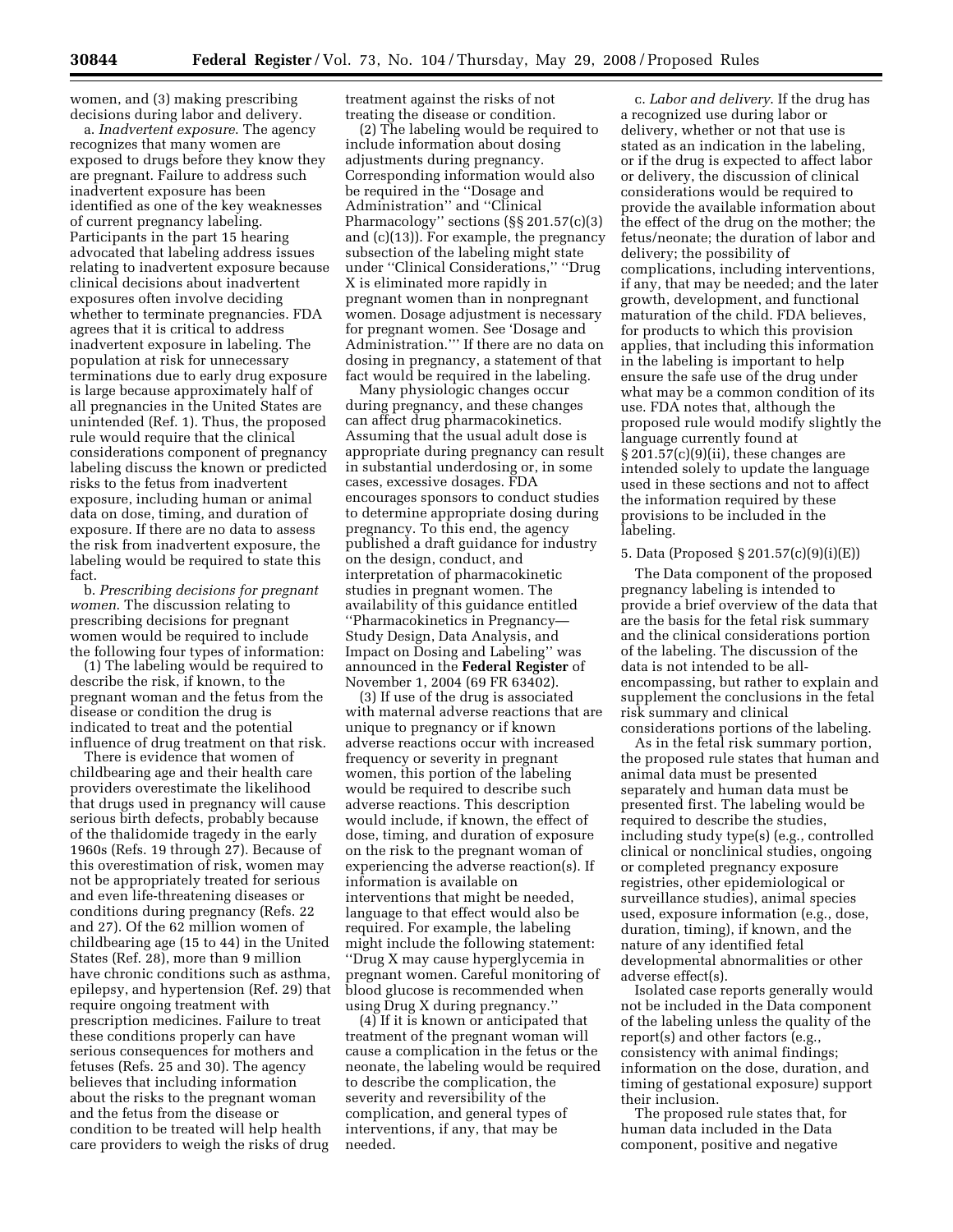experiences during pregnancy, including developmental abnormalities, must be described. To the extent applicable, the description must include the number of subjects and the duration of the study.

The proposed rule states that, for animal data included in the Data component, the relationship of the exposure and mechanism of action in the animal species to the anticipated exposure and mechanism of action in humans must be described. This proposed requirement addresses the concerns of focus group members and advisory committee members that pregnancy labeling should help health care providers understand the relationship between animal data and human exposures.

FDA seeks comment on whether, in the Data component of labeling, when animal data is described, the rule should also require the inclusion of information on the findings that contribute to the designation of the risk from animal data as low, moderate, or high. For example, should there be information on the number of species with positive findings, the consistency of the findings, or the severity of findings?

#### *C. Lactation Subsection*

Proposed  $\S 201.57(c)(9)(ii)$  would require prescription drug labeling to contain, under the subheading ''8.2 Lactation,'' the following three components: (1) A risk summary, (2) clinical considerations, and (3) data.

# 1. Risk Summary (Proposed  $§ 201.57(c)(9)(ii)(A))$

The proposed rule provides that a lactation risk summary must summarize the following information: (1) The drug's impact on milk production, (2) what is known about the presence of the drug in human milk, and (3) the effects on the breast-fed child. The proposed rule states that when, as discussed below, the data demonstrate that the drug does not affect the quantity and/or quality of human milk and there is reasonable certainty either that the drug is not detectable in human milk or that the amount of drug consumed via breast milk will not adversely affect the breastfed child, the labeling must state that the use of the drug is compatible with breast-feeding. Requiring such a statement is supported by FDA's consultation with stakeholders. The discussion at the advisory committee on lactation included a recommendation that, if appropriate, labeling contain a statement indicating that it is safe for a nursing mother to take a drug. Participants in the September 1997 part

15 hearing also expressed concern that mothers who need to take prescription drugs after they give birth may be advised by their health care providers to choose between breast-feeding and taking a drug. FDA agrees that, if the data support the conclusion, it is important for lactation labeling to indicate that use of a drug is compatible with breast-feeding.

The source(s) of the data (e.g., human, animal, in vitro) that are the basis for the risk summary must be stated. When there are insufficient data or no data to assess the drug's impact on milk production, the presence of the drug in human milk, and/or the effects on the breast-fed child, the risk summary would be required to state that fact.

Under FDA's current regulations, information is only required to be included in the ''Nursing mothers'' subsections of FDA's current regulations if a drug is absorbed systemically, in which case, the labeling must contain information about excretion of the drug in human milk and effects on the nursing infant, as well as a description of any pertinent adverse effects observed in animal offspring. FDA believes that if a drug is not absorbed systemically, it is important for the health care provider and the nursing mother to be aware of this fact. Therefore, the proposed rule would require that the labeling of all drugs contain a ''Lactation'' subsection. The proposed rule would require that, when the drug is not systemically absorbed, the risk summary in the ''Lactation'' subsection contain the following statement:

''(*Name of drug*) is not absorbed systemically from (*part of body*) and cannot be detected in the mother's blood. Therefore, detectable amount of (*name of drug*) will not be present in breast milk. Breast-feeding is not expected to result in fetal exposure to the drug.

• *The drug's impact on milk production*. The proposed rule states that the description of the effects of the drug on milk production must include the effect of the drug on the quality and quantity of milk, including milk composition, and the implications of these changes to the milk for the breastfed child. The advisory committee on lactation thought this information was important and recommended its inclusion in the labeling.

• *The presence of the drug in human milk*. The proposed rule states that the presence of the drug in human milk must be described in one of the following five ways:

(1) The drug is not detectable in human milk;

(2) The drug has been detected in human milk;

(3) The drug is predicted to be present in human milk;

(4) The drug is not predicted to be present in human milk; or

(5) The data are insufficient to know or predict whether the drug is present in human milk.

If studies demonstrate that the drug is not detectable in human milk, the proposed rule would require that the risk summary state the limits of the assay used.

The advisory committee on lactation recommended that lactation labeling include the amount of drug present in breast milk. Thus, the proposed rule also would require that, if the drug has been detected in human milk, the risk summary must give the concentration detected in milk in reference to a stated adult dose (or, if the drug has been labeled for use in pediatric populations, in reference to the labeled pediatric dose), an estimate of the amount consumed daily by the infant based on an average daily milk consumption of 150 milliliters (mL) per kilogram (kg) of infant weight per day (Ref. 31), and an estimate of the percent of the adult dose excreted in human milk.

• *Effects on the breast-fed child*. As recommended by the advisory committee on lactation, the proposed rule would require that the labeling contain information regarding the effects of the drug on the breast-fed child. This would include information on the likelihood and seriousness of known or predicted effects on the breast-fed child from exposure to the drug in human milk. As proposed, the risk summary must be based on the pharmacologic and toxicologic profile of the drug, the amount of drug detected or predicted to be found in human milk, and age-related differences in absorption, distribution, metabolism, and elimination. For example, the labeling might state: ''Based on its pharmacologic properties, Drug X has the potential to cause sedation in the breast-fed child. However, it is unlikely that sedation will occur because the estimated daily dose in human milk, based on the predicted presence of Drug X in human milk, is 2 percent of the daily pediatric dose for 6- to 12-month old infants.'' If the drug has not been labeled for pediatric use, the amount of the drug predicted to be present in human milk would be stated as a percentage of the maternal (i.e., adult) dose.

# 2. Clinical Considerations (Proposed § 201.57(c)(9)(ii)(B))

The clinical considerations component of the proposed ''Lactation'' subsection is intended to help health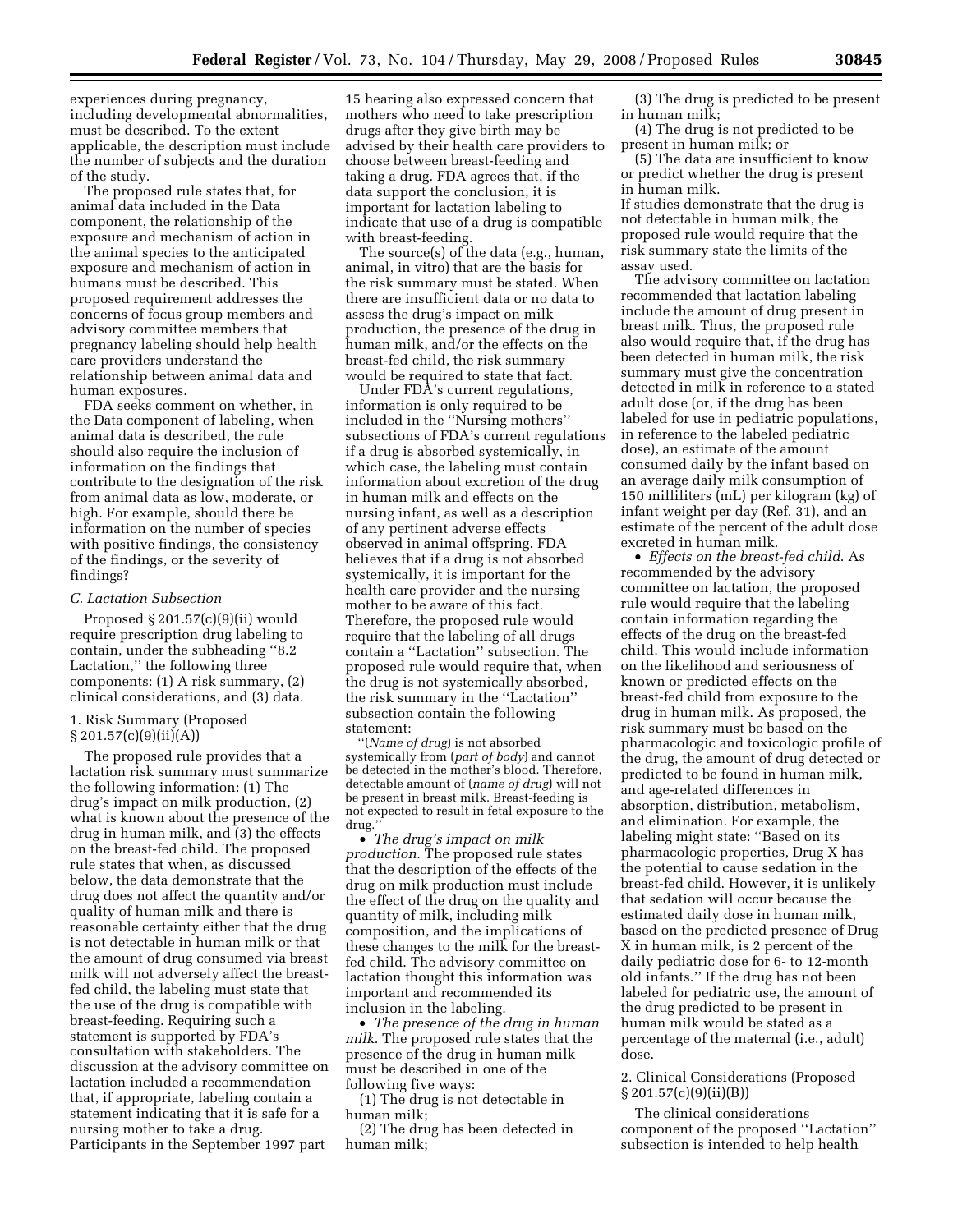care providers make informed decisions about prescribing drugs for lactating women. The proposed rule would require a discussion of three clinical issues to the extent information on them is available:

• *Minimizing exposure of the breastfed child*. The proposed rule states that, when there are ways to minimize the exposure of the breast-fed child to the drug, such as timing the dose relative to breast-feeding or pumping and discarding milk for a specified period, the labeling must provide this information.

• *Potential drug effects in the breastfed child*. The proposed rule states that the labeling must provide information about potential drug effects in the breast-fed child that could be useful to caregivers, including recommendations for monitoring or responding to these effects. For example, the labeling might state: ''Drug X may cause sedation in the breast-fed child.''

• *Dosing adjustment during lactation*. The proposed rule states that, to the extent it is available, information about dosing adjustments during lactation must be provided and that this information must also be included in the ''Dosage and Administration'' and ''Clinical Pharmacology'' sections.

#### 3. Data (Proposed § 201.57(c)(9)(ii)(C))

The proposed rule states that the Data component of the ''Lactation'' subsection must provide an overview of the data that are the basis for the risk summary and the basis for the clinical considerations component.

# *D. Removing the Pregnancy Category Designation*

As discussed in section II.A and II.B of this document, the pregnancy categories currently found in § 201.57(c)(9)(i)(A)(1) through  $(c)(9)(i)(A)(5)$  and § 201.80 $(f)(6)(i)(a)$ through (f)(6)(i)(e) have been criticized for being overly simplistic and misleading about the degree of risk a drug presents to the fetus. Accordingly, FDA is not including pregnancy categories in its proposed revision to § 201.57. However, the agency believes that it would be confusing to require category designations in the labeling for products subject to § 201.80 while the labeling for products subject to § 201.57 would not contain pregnancy categories. Therefore, the proposed rule would

remove the pregnancy category designations (A, B, C, D, and X) from both the headings and text of § 201.80(f)(6)(i)(a) through (f)(6)(i)(e).

# **V. Implementation Plan for the Proposed Rule**

#### *A. General*

There are two components to this proposed rule. The first component would require that the labeling of new and recently approved products be revised to comply with the new pregnancy and lactation labeling content (new content) described in proposed § 201.57(c)(9)(i) and (c)(9)(ii). The second component, affecting § 201.80(f)(6)(i), would require products subject to that regulation to remove from existing labeling the pregnancy category designations (e.g., ''Pregnancy Category C'') in both the headings and the text of that subsection of the labeling.

For already approved products subject to the new content requirements, under §§ 314.70(b) and 601.12(f)(1) (21 CFR 314.70(b), 21 CFR 601.12(f)(1)), holders of approved applications would be required to submit a supplement and obtain FDA approval prior to distributing the new labeling. Alreadyapproved products that only would be required to remove the pregnancy category designation would be required to report the change to FDA in an annual report (§§ 314.70(d) and 601.12(f)(3) (21 CFR 314.70(d) and  $601.12(f)(3)$ ).

In the following discussion of the implementation plan, the term ''application'' refers to new drug applications (NDAs), biologic licensing applications (BLAs), and efficacy supplements. Any final rule that becomes effective based on this proposed rule is referred to in the following discussion as ''the pregnancy final rule.''

# *B. New Content (Proposed § 201.57(c)(9)(i) and (c)(9)(ii))*

The new content requirements of the proposed rule would apply to all applications required to comply with FDA's final rule on ''Requirements on Content and Format of Labeling for Human Prescription Drug and Biological Products'' (71 FR 3921, January 24, 2006) (the physician labeling rule or the PLR). As stated in § 201.56(b)(1), this includes:

• Prescription drug products for which an application was approved by FDA between June 30, 2001, and June 30, 2006;

• Prescription drug products for which an application was pending June 30, 2006;

• Prescription drug products for which an application was or is submitted anytime on or after June 30, 2006.

The implementation schedule proposed in table 1 of this document would give all affected parties except those who submit an application on or after the date the pregnancy final rule becomes effective a minimum of 3 years after the effective date of the pregnancy final rule to submit labeling with the new content. FDA believes that this 3 year period would give industry sufficient time to use up existing labeling stocks and would avoid requiring manufacturers that have recently made the major labeling revision required by the physician labeling rule to make another significant labeling change in less than 3 years. In addition, the proposed implementation schedule would distribute the number of affected applications requiring review by the agency over a period of several years, thus assisting the agency in managing the workload associated with reviewing the new labeling.

The effective date of the physician labeling rule was June 30, 2006. For ease of coordinating the implementation of the pregnancy final rule with the implementation of the PLR, FDA proposes that the pregnancy final rule would become effective on the first June 30th that occurs at least 120 days after the date of publication of the pregnancy final rule. Thus, if the pregnancy final rule were to publish on January 14, 2010, the rule would become effective on June 30, 2010. Or, if the pregnancy final rule were to publish on June 1, 2010, the rule would become effective on June 30, 2011. For purposes of developing the proposed implementation schedule, FDA has assumed that the pregnancy rule will become effective no earlier than June 30, 2010. If it becomes effective earlier than that, FDA will adjust the implementation schedule accordingly.

Table 1 of this document describes the implementation plan FDA is proposing for the pregnancy final rule.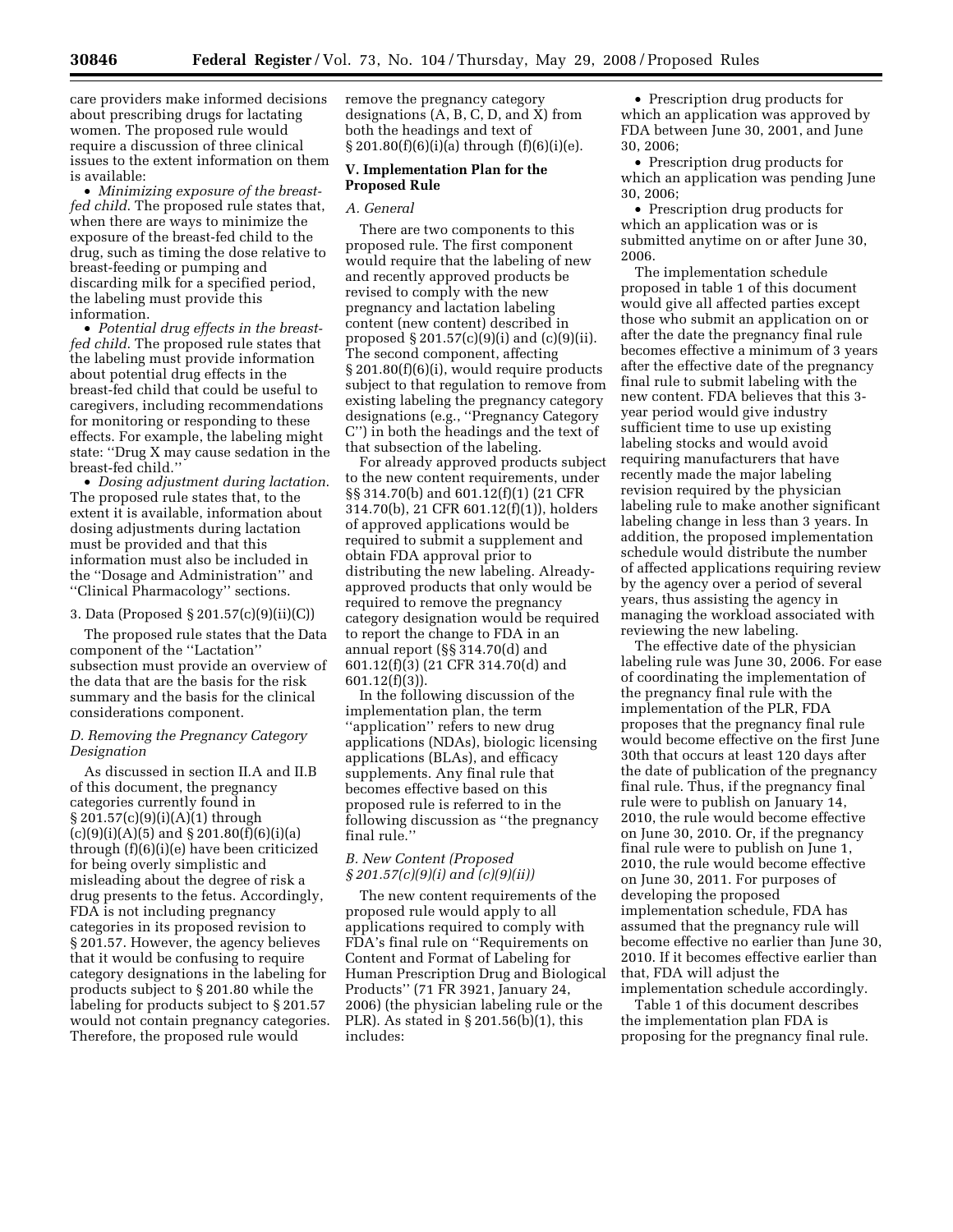| Applications Required To Conform to New Pregnancy/Lactation Content<br>Requirements                                                                       | Time by Which Labeling with New Pregnancy/Lactation Content Must<br>Be Submitted to FDA for Approval     |
|-----------------------------------------------------------------------------------------------------------------------------------------------------------|----------------------------------------------------------------------------------------------------------|
| New or Pending Applications:                                                                                                                              |                                                                                                          |
| Applications submitted on or after the effective date of the pregnancy<br>final rule                                                                      | Time of submission.                                                                                      |
| Applications pending on the effective date of the pregnancy final rule                                                                                    | 4 years after the effective date of pregnancy final rule or at time of ap-<br>proval, whichever is later |
| Approved Applications Subject to the Physician Labeling Rule:                                                                                             |                                                                                                          |
| Applications approved any time from June 30, 2001, up to and in-<br>cluding June 29, 2002, and from June 30, 2005, up to and includ-<br>ing June 29, 2007 | 3 years after the effective date of pregnancy final rule                                                 |
| Applications approved any time from June 30, 2007, up to and in-<br>cluding the effective date of the pregnancy final rule                                | 4 years after the effective date of pregnancy final rule                                                 |
| Applications approved from June 30, 2002, up to and including June<br>29, 2005                                                                            | 5 years after the effective date of pregnancy final rule                                                 |
|                                                                                                                                                           |                                                                                                          |

# TABLE 1.—IMPLEMENTATION PLAN

# *C. Removing the Pregnancy Category (Proposed § 201.80(f)(6))*

Holders of applications approved prior to June 29, 2001 (i.e., applications not subject to the PLR), would not be required to implement the new content requirements. Instead, if the labeling for such applications contains a pregnancy category, the application holders would be required to remove the pregnancy category designation by 3 years after the effective date of the pregnancy final rule. Because this is a relatively minor change, FDA believes it is not necessary to stagger its implementation.

# **VI. Legal Authority**

# *A. Statutory Authority*

In this proposed rule, FDA is proposing to revise its regulations prescribing the format and content of the ''Pregnancy,'' ''Labor and delivery,'' and ''Nursing mothers'' subsections of the ''Use in Specific Populations'' section (under § 201.57) and the ''Precautions'' section (under § 201.80) of the labeling for human prescription drugs.

FDA's revisions to the content and format requirements for prescription drug labeling are authorized by the act and by the Public Health Service Act (the PHS Act). Section 502(a) of the act deems a drug to be misbranded if its labeling is false or misleading ''in any particular.'' Under section 201(n) of the act (21 U.S.C. 321(n)), labeling is misleading if it fails to reveal facts that are material with respect to consequences which may result from the use of the drug under the conditions of use prescribed in the labeling or under customary or usual conditions of use. Section 502(f) of the act deems a

drug to be misbranded if its labeling lacks adequate directions for use and adequate warnings against use in those pathological conditions where its use may be dangerous to health, as well as adequate warnings against unsafe dosage or methods or duration of administration or application, in such manner and form, as are necessary for the protection of users. Section 502(j) of the act deems a drug to be misbranded if it is dangerous to health when used in the dosage or manner, or with the frequency or duration, prescribed, recommended, or suggested in its labeling.

In addition, the premarket approval provisions of the act authorize FDA to require that prescription drug labeling provide the practitioner with adequate information to permit safe and effective use of the drug product. Under section 505 of the act, FDA will approve an NDA only if the drug is shown to be both safe and effective for use under the conditions set forth in the drug's labeling. Section 701(a) of the act (21 U.S.C. 371(a)) authorizes FDA to issue regulations for the efficient enforcement of the act.

Under 21 CFR 314.125, FDA will not approve an NDA unless, among other things, there is adequate safety and effectiveness information for the labeled uses and the product labeling complies with the requirements of part 201. Under § 201.100(d) of FDA's regulations, a prescription drug product must bear labeling that contains adequate information under which licensed practitioners can use the drug safely for their intended uses. This proposed rule amends the regulations

specifying the format and content for such labeling.

Section 351 of the Public Health Service Act (PHS Act) (42 U.S.C. 262) provides legal authority for the agency to regulate the labeling and shipment of biological products. Licenses for biological products are to be issued only upon a showing that they meet standards ''designed to insure the continued safety, purity, and potency of such products'' prescribed in regulations (section 351(d) of the PHS Act). The ''potency'' of a biological product includes its effectiveness (21 CFR 600.3(s)). Section 351(b) of the PHS Act prohibits false labeling of a biological product. FDA's regulations in part 201 apply to all prescription drug products, including biological products.

## *B. First Amendment*

FDA's proposed requirements for the content and format of the ''Pregnancy'' and ''Lactation'' subsections of labeling for human prescription drug and biological products are constitutionally permissible because they are reasonably related to the government's interest in ensuring the safe and effective use of prescription drug products and because they do not impose unjustified or unduly burdensome disclosure requirements. In the PLR, FDA explained in greater depth why that rule passes muster under the First Amendment. See 71 FR 3922 at 3964. That analysis is equally applicable to this proposed rule, and we hereby adopt that discussion by reference.

#### **VII. Environmental Impact**

The agency has determined under 21 CFR 25.30(h) that this action is of a type that does not individually or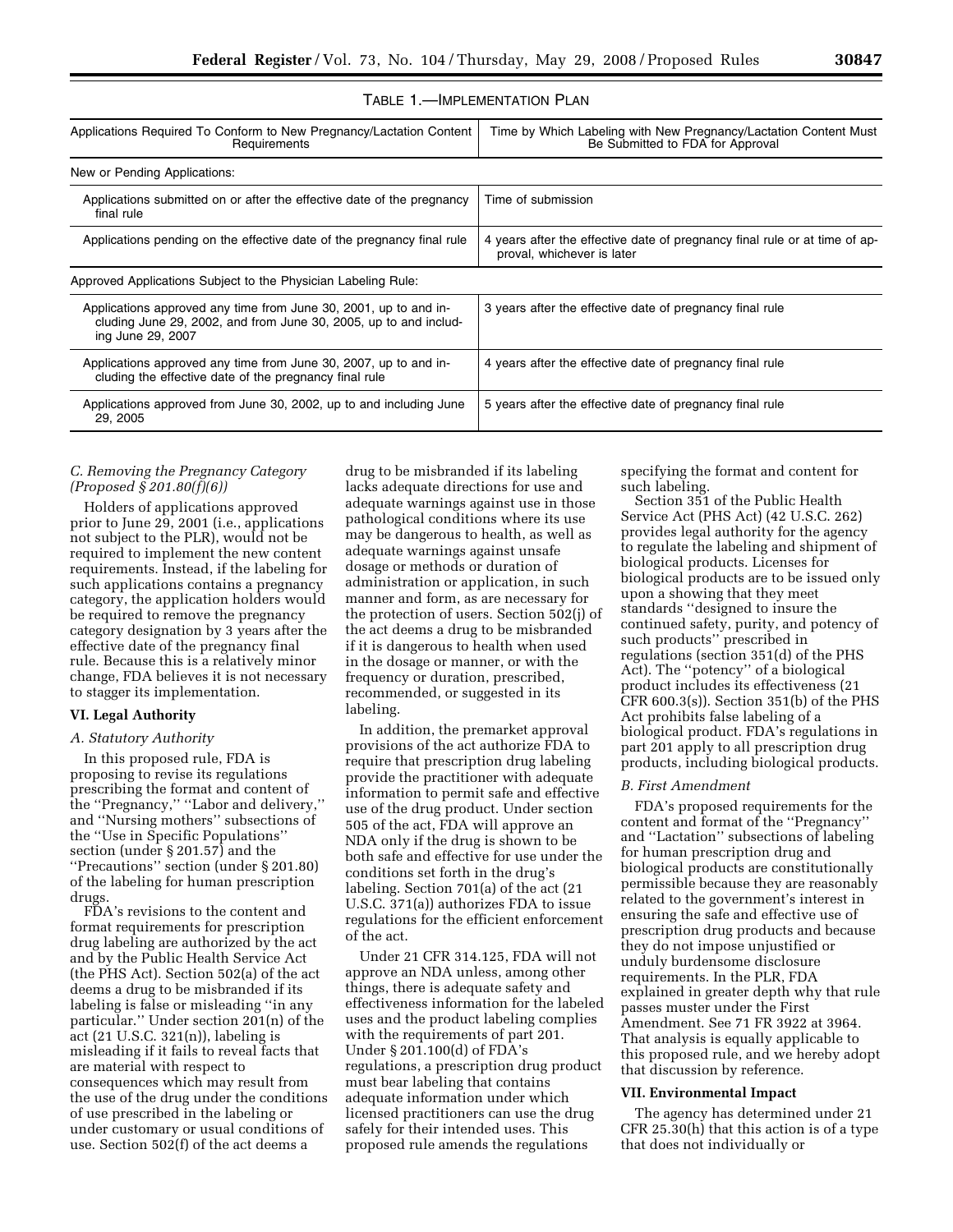cumulatively have a significant effect on the human environment. Therefore, neither an environmental assessment nor an environmental impact statement is required.

# **VIII. Analysis of Impacts**

FDA has examined the impacts of the proposed rule under Executive Order 12866 and the Regulatory Flexibility Act (5 U.S.C. 601–612), and the Unfunded Mandates Reform Act of 1995 (Public Law 104–4). Executive Order 12866 directs agencies to assess all costs and benefits of available regulatory alternatives and, when regulation is necessary, to select regulatory approaches that maximize net benefits (including potential economic, environmental, public health and safety, and other advantages; distributive impacts; and equity). The agency believes that this proposed rule is not a significant regulatory action as defined by the Executive order.

The Regulatory Flexibility Act requires agencies to analyze regulatory options that would minimize any significant impact of a rule on small entities. Because so many prescription drug manufacturers would be affected by the proposed rule, the agency believes that this rule could have a significant impact on a substantial number of small entities. Consequently, the agency does not certify that the proposed rule will not have a significant economic impact on a substantial number of small entities. The following analysis, in conjunction with the preamble, constitutes the agency's initial regulatory flexibility analysis as required by the Regulatory Flexibility Act.

Section 202(a) of the Unfunded Mandates Reform Act of 1995 requires that agencies prepare a written statement, which includes an assessment of anticipated costs and benefits, before proposing ''any rule that includes any Federal mandate that may result in the expenditure by State, local, and tribal governments, in the aggregate, or by the private sector, of \$100,000,000 or more (adjusted annually for inflation) in any one year.'' The current threshold after adjustment for inflation is \$127 million, using the most current (2006) Implicit Price Deflator for the Gross Domestic Product. FDA does not expect this proposed rule to result in any 1 year expenditure that would meet or exceed this amount.

The proposed rule would amend the current requirements for the content of human prescription drug labeling related to use in specific populations. The primary benefit of the proposed rule would be improved communication of clinically relevant information on the safe and effective use of prescription drugs by pregnant or lactating women. Although the agency is unable to quantify these benefits, this proposed rule is the product of over 10 years of consultation with stakeholders. Direct costs of the proposed rule are projected to range from approximately \$0.8 million to \$17.6 million in any single year, and over 10 years have a total present value of approximately \$50.3 million with a 7-percent discount rate or \$61.7 million with a 3-percent discount rate. The annualized costs over 10 years would be \$7.2 million with both a 7 percent discount rate and with a 3 percent discount rate. Although the agency is unable to quantify the net benefits of this proposed rule, the rule responds to problems with existing labeling identified by current users of drug product labeling. FDA therefore concludes that the potential benefit of better informed health care providers and patients would justify the costs of the rule. Furthermore, the agency has determined that the proposed rule is not an economically significant rule as defined by the Executive order.

#### *A. Need for the Proposed Rule*

In response to concerns about the usefulness of the current ''Pregnancy,'' ''Labor and delivery,'' and ''Nursing mothers'' subsections of prescription drug product labeling, FDA held a part 15 hearing and two advisory committee meetings and consulted with focus groups and the public to solicit comment on how to improve these subsections. During these discussions, participants said that current prescription drug product labeling lacks clarity and often fails to provide meaningful clinical information about drug exposure during pregnancy and lactation. Of equal concern, current prescription drug product labeling is not designed to address either inadvertent drug exposure in early pregnancy or the potential consequences of discontinuing during pregnancy a drug prescribed to the mother to treat a chronic condition. Moreover, the current system of pregnancy categories can be ambiguous, give a false impression of the comparative risks of different prescription drug products, and fail to adequately provide meaningful information that health care providers can use to advise their patients on the safe and effective use of prescription drugs during pregnancy.

This rule, therefore, proposes to improve the quality of prescription drug labeling. Providing up-to-date information on the safe and effective use of prescription drugs during pregnancy

and lactation in a standardized format would make labeling a more reliable resource that health care providers could consult when they seek prescription drug information for their pregnant and lactating patients.

## *B. Scope of the Proposed Rule*

This proposed rule would affect human prescription drugs that would be required to have labeling with a ''Pregnancy'' or ''Lactation'' subsection. Some manufacturers with multiple dosage forms, dosage strengths, and package sizes of the same active ingredients may produce a single version of the labeling to use with all products. Nevertheless, for this analysis, FDA assumes that manufacturers will produce separate labeling for each dosage form, but will use the same version for all package sizes and dosage strengths of the same dosage form. This assumption may lead to an overestimation of the costs of the proposed rule.

## *C. Costs of the Proposed Rule*

The extent to which the proposed rule might affect labeling depends on whether an affected application is subject to the PLR. The labeling for applications subject to the PLR would need to conform to the proposed content requirements for the ''Pregnancy'' and ''Lactation'' subsections of the ''Use in Specific Populations'' section of the full prescribing information (proposed §§ 201.57(c)(9)(i)-(c)(9)(ii)). The labeling of applications not subject to the PLR would only need to conform to the proposed requirement to remove the pregnancy category if it exists. The level of effort required to comply with the proposed changes, therefore, would depend on whether the affected application is subject to the requirements of the PLR. In the analysis of costs, multiple applications for the same prescription drug product are counted only once.

#### 1. Affected Applications

a. *Future applications*. NDAs, BLAs, and efficacy supplements submitted on or after the effective date of the pregnancy labeling final rule are future applications. Even though the number of future applications is unknown, for the analysis of impacts for the PLR (71 FR 3922 at 3969), FDA examined approvals from 1997 to 2001 to estimate the average annual number of applications that might be submitted in the future (i.e., after the effective date of the PLR). An updated analysis of the FDA approval data suggests that these estimates remain representative of current activity. Thus, FDA continues to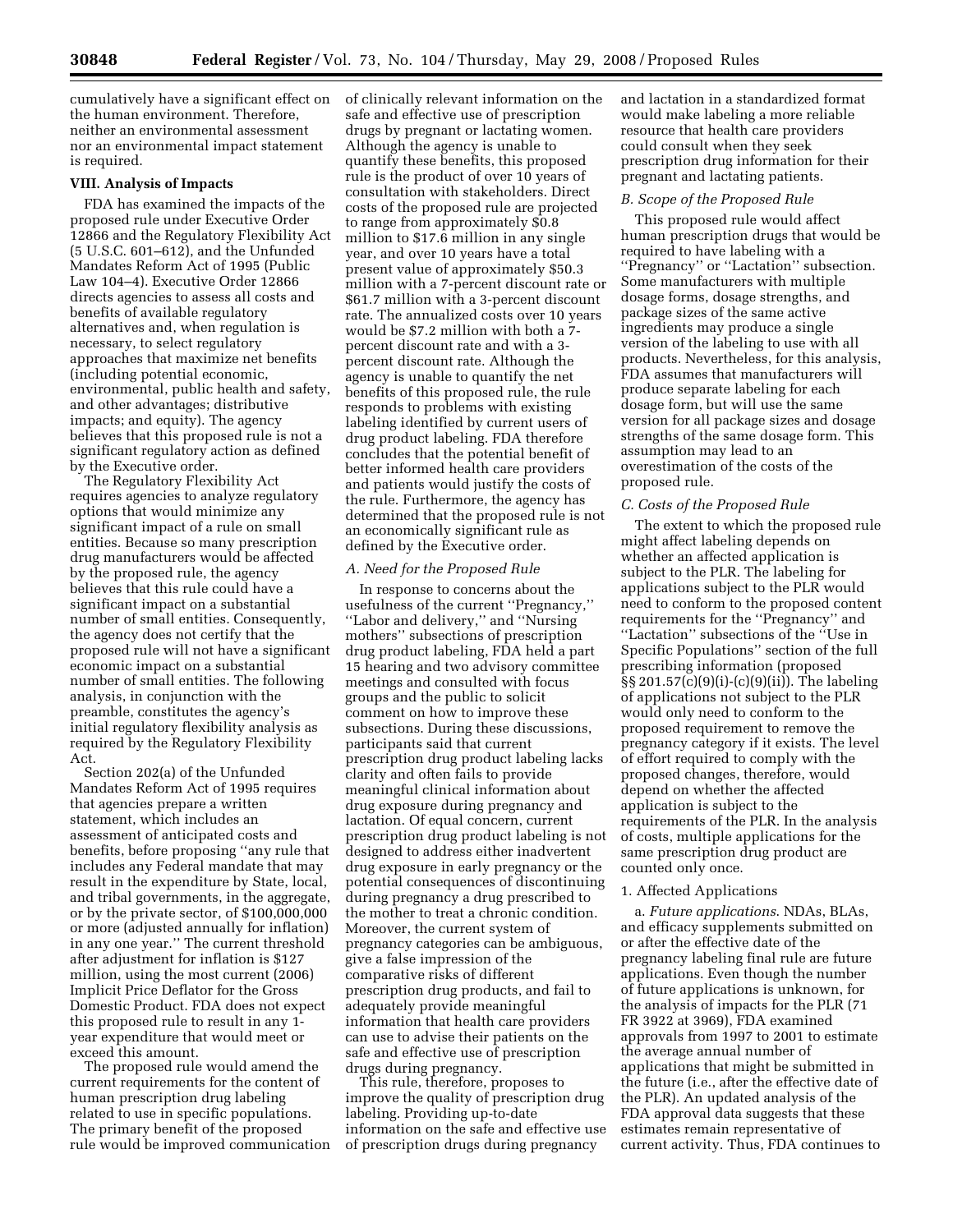use the numbers derived for the PLR analysis as the agency's best estimate of future activity. Table 2 of this document shows that manufacturers might submit an estimated 1,580 applications in the 10 years following the effective date of the pregnancy labeling final rule, with approximately 75 percent of these submissions being for innovator products.

b. *Approved or pending applications subject to the PLR*. Any approved or pending application subject to the requirements of the PLR would also need to conform to the requirements of this proposed rule. This includes applications pending on the effective date of the pregnancy labeling final rule and those applications approved between June 30, 2001, and the effective

date of the pregnancy labeling final rule. For the purposes of this analysis, FDA assumes that the pregnancy labeling final rule would become effective on June 30, 2010, and affect some applications counted as future applications in the PLR analysis.

This analysis uses FDA's approval data to tally the number of affected approvals between June 30, 2001, and June 30, 2006. This number provides a partial estimate of the number of approved or pending applications that might be affected by the proposed rule. Because the number of applications that would be submitted between June 30, 2006, and the effective date of the pregnancy labeling rule is unknown, FDA uses the estimate of the number of future applications in years 5 to 10 from

the PLR analysis to complete the estimate of the number of approved or pending applications subject to the PLR that might be affected by this proposed rule.

To minimize the burden on industry, FDA proposes that manufacturers with labeling that already conforms to the PLR requirements on the effective date of the pregnancy labeling final rule would have from 3 to 5 years to revise labeling to conform to the requirements of the rule. Table 2 of this document shows that the existing labeling of an estimated 1,300 innovator applications and 600 generic applications would need to be revised to add the new content that would be required by the pregnancy labeling final rule.

| Table 2.—Estimated Number of Applications Subject to the $\mathsf{PLR}^\mathsf{1}$ |  |  |
|------------------------------------------------------------------------------------|--|--|
|------------------------------------------------------------------------------------|--|--|

| Year  | <b>Future Applications</b> |               | Pending or Recently Approved Applications |               | Total                  |               |
|-------|----------------------------|---------------|-------------------------------------------|---------------|------------------------|---------------|
|       | <b>Innovator Drugs</b>     | Generic Drugs | <b>Innovator Drugs</b>                    | Generic Drugs | <b>Innovator Drugs</b> | Generic Drugs |
|       | 140                        | 40            | 0                                         | 0             | 140                    | 40            |
| 2     | 130                        | 40            | 0                                         | 0             | 130                    | 40            |
| 3     | 120                        | 40            | 380                                       | 260           | 500                    | 300           |
| 4     | 120                        | 40            | 480                                       | 130           | 600                    | 170           |
| 5     | 120                        | 40            | 440                                       | 210           | 560                    | 250           |
| 6     | 110                        | 40            | 0                                         | 0             | 110                    | 40            |
| 7     | 110                        | 40            | 0                                         | 0             | 110                    | 40            |
| 8     | 110                        | 40            | 0                                         | 0             | 110                    | 40            |
| 9     | 110                        | 40            | 0                                         | 0             | 110                    | 40            |
| 10    | 110                        | 40            | 0                                         | 0             | 110                    | 40            |
| Total | 1,180                      | 400           | 1,300                                     | 600           | 2,480                  | 1,000         |

1 Numbers include an estimated 1,613 pending or future applications (Source: See ANDAs, efficacy supplements, new NDAs and BLAs for years 5 to 10 of table 14 in 71 FR 3922 at 3977 through 3978), and 1,900 approved applications when the pregnancy labeling final rule becomes effective (Source: Analysis of approvals from June 29, 2001, to June 30, 2006, using FDA's approval data). Numbers may not sum due to rounding.

c. *Approved applications not subject to the PLR*. The proposed rule would require that manufacturers responsible for the labeling of approved applications not subject to the requirements of the PLR make minor revisions to remove the pregnancy category from the existing ''Pregnancy'' subsection of the ''Precautions'' section of the labeling. Manufacturers would have 3 years after the effective date of the pregnancy labeling final rule to make this change. This provision of the proposed rule would affect any approved application not subject to the PLR that currently has labeling that contains a pregnancy category. Although the actual number of applications that would be affected by

this provision of the proposed rule is uncertain, the recent analysis of FDA's approval data suggests that the labeling of up to 4,720 existing prescription drug products could be affected in year 3 of the rule. Because the labeling of many older products initially approved before 1979 might not contain a pregnancy category, this estimate is an upper bound. Moreover, it should be noted that manufacturers sometimes voluntarily discontinue marketing older products and might do so before they would be required to remove the pregnancy category. Although the magnitude is uncertain, this natural attrition would likely reduce the number of products that would be

affected by the pregnancy labeling final rule.

## 2. One-Time and Annual Labeling Costs

a. *One-time costs*. The actions required under this proposed rule to create drug product labeling can be divided into two major categories: (1) Collecting and organizing the additional information required by this proposed rule and (2) revising existing labeling to add or remove information. FDA notes that designing the labeling is a routine cost of a new application and would not be attributable to this proposed rule. To conform to the requirements of the proposed rule, manufacturers might spend more time on these actions than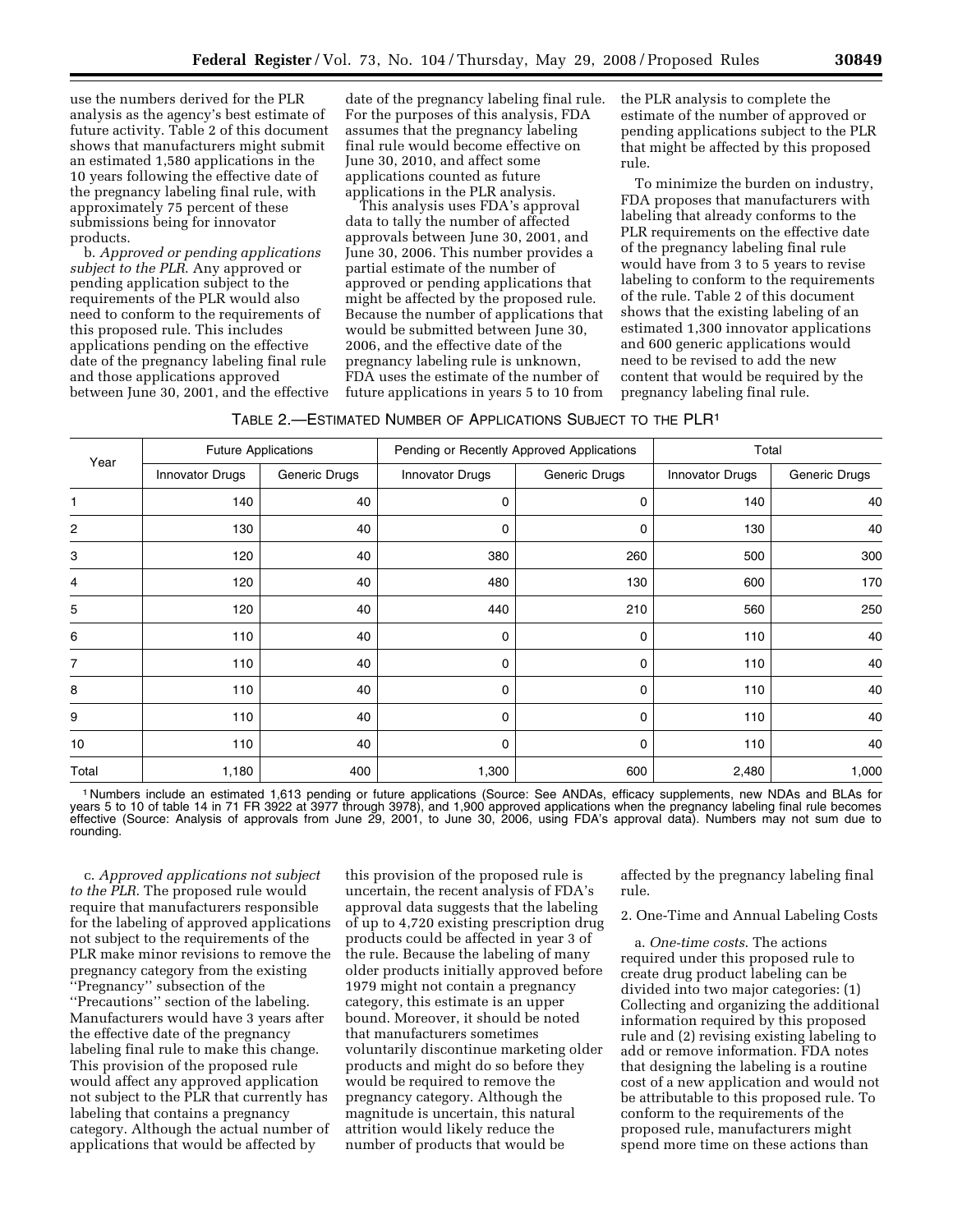they currently spend preparing the ''Pregnancy,'' ''Labor and delivery,'' and ''Nursing mothers'' subsections of the labeling, thus incurring additional labeling costs. Which costs would be incurred by a manufacturer will depend on when in the product's life cycle the labeling subject to the pregnancy labeling final rule would be required and whether the application is subject to the PLR. For example, manufacturers with future innovator applications would only incur costs to collect and organize the required information because designing labeling is a routine cost of a new application. In contrast, manufacturers required to change existing product labeling would incur both types of costs (i.e., collecting and organizing required information, and revising existing labeling).

i. *One-time costs to collect and organize the new content*. Manufacturers responsible for applications subject to the new content requirements would need to collect and organize the information required for the appropriate subsections of the ''Use in Specific Populations'' section of the labeling. Specifically, the proposed rule would merge the information in the ''Pregnancy'' and ''Labor and delivery'' subsections and revise the ''Nursing mothers'' subsection. The merged subsection would be called the ''Pregnancy'' subsection and would require the following: (1) Information about pregnancy exposure registries, (2) a general risk statement, (3) a fetal risk summary, (4) clinical considerations, and (5) a discussion of data. The proposed rule would rename the ''Nursing mothers'' subsection the ''Lactation'' subsection and require the following: (1) A risk summary, (2) clinical considerations, and (3) a discussion of data.

Under the current system, applicants and FDA review any existing animal and human data and determine the appropriate pregnancy category. Although the proposed rule would no longer require that a drug be assigned to a pregnancy category, preparing the new labeling content might require more time than manufacturers currently spend preparing this part of the product labeling. FDA personnel have worked with manufacturers on a case-by-case basis to update certain prescription drug labeling to include content similar to the content that would be required by the proposed rule. This experience suggests that for innovator products, a physician or other health care professional might spend up to 10 hours collecting the new information. In addition, regulatory affairs and legal personnel might spend up to 10 hours organizing the information and discussing the new content with FDA. At hourly wage costs of \$100 for medical personnel and \$50 for regulatory and legal personnel, manufacturers would incur about \$1,500 in additional costs (10 hours x \$100 per hour + 10 hours x \$50 per hour). Because labeling of generic drug products duplicates the labeling of reference listed drugs, FDA anticipates that manufacturers of generic products would not incur these incremental costs.

Furthermore, under § 314.50(l)(1)(i), all manufacturers submitting new or revised prescription drug labeling must prepare an electronic version of the labeling for submission to the agency. Some manufacturers may incur incremental costs to prepare and transmit an electronic version that is consistent with the XML (Extensible Markup Language)-based Structured Product Labeling (SPL) standard.

Because FDA has little information on the impact of this step, FDA requests detailed comment from industry on these costs.

ii. *One-time costs to revise existing prescription drug labeling*. The agency has previously estimated that the cost of revising prescription drug labeling varies with the size of the manufacturer (68 FR 6062 at 6074, February 6, 2003). Product labeling involves many departments in a manufacturer, including legal, drug safety, regulatory affairs, layout, and production personnel. Larger manufacturers with several administrative layers may require more time to change labeling than smaller manufacturers with fewer layers. In addition to labor costs, manufacturers incur material costs for each change to drug product labeling, including artwork and labeling scrap. If the rule were to require a labeling revision without allowing sufficient time to deplete existing inventories of labeling, manufacturers might also lose the value of labeling that they must throw away.

Using 2004 wages, table 3 of this document shows the estimated labor and material costs for generic drug manufacturers and three sizes of innovator manufacturers to revise labeling. Because the proposed implementation schedule would allow manufacturers with approved or pending applications subject to the PLR a minimum of 3 years to revise product labeling to conform to the requirements of the pregnancy final rule, manufacturers are not expected to incur any additional inventory costs beyond scrap. Material costs, therefore, include only the average cost of artwork and scrap.

| Type of manufacturer                     | Labor Cost (\$) | Material Cost (\$) | Total Cost (\$) |
|------------------------------------------|-----------------|--------------------|-----------------|
| Generic:                                 | .000            | 500                | 1.500           |
| Innovator (estimated share of products): |                 |                    |                 |
| Small (5 percent)                        | .000            | 500                | 1.500           |
| Medium (5 percent)                       | .500            | 1.420              | 2.920           |
| Large (90 percent)                       | 2,180           | 2,020              | 4.200           |

Source: 68 FR 6062 at 6074, updating for 2004 costs and excluding excess inventory loss from the material costs.

FDA's approval data suggests that large manufacturers with 1,000 or more employees produce about 90 percent of the affected innovator prescription drug products. Assuming a uniform distribution of the other 10 percent of innovator prescription drug products among small and medium-size manufacturers, manufacturers of

innovator prescription drug products may incur a weighted average cost of about \$4,000 per product to revise existing product labeling ((5 percent small innovator manufacturers x \$1,500) + (5 percent medium-size innovator manufacturers  $x$  \$2,920) + (90 percent large innovator manufacturers x \$4,200)). Generic drug manufacturers

may incur about \$1,500 per product to revise labeling.

iii. *One-time cost to prepare artwork for prescription drug labeling other than trade labeling*. The PLR requires that trade labeling (labeling on or within the package from which the drug is to be dispensed) be printed in a minimum of 6-point type size and that labeling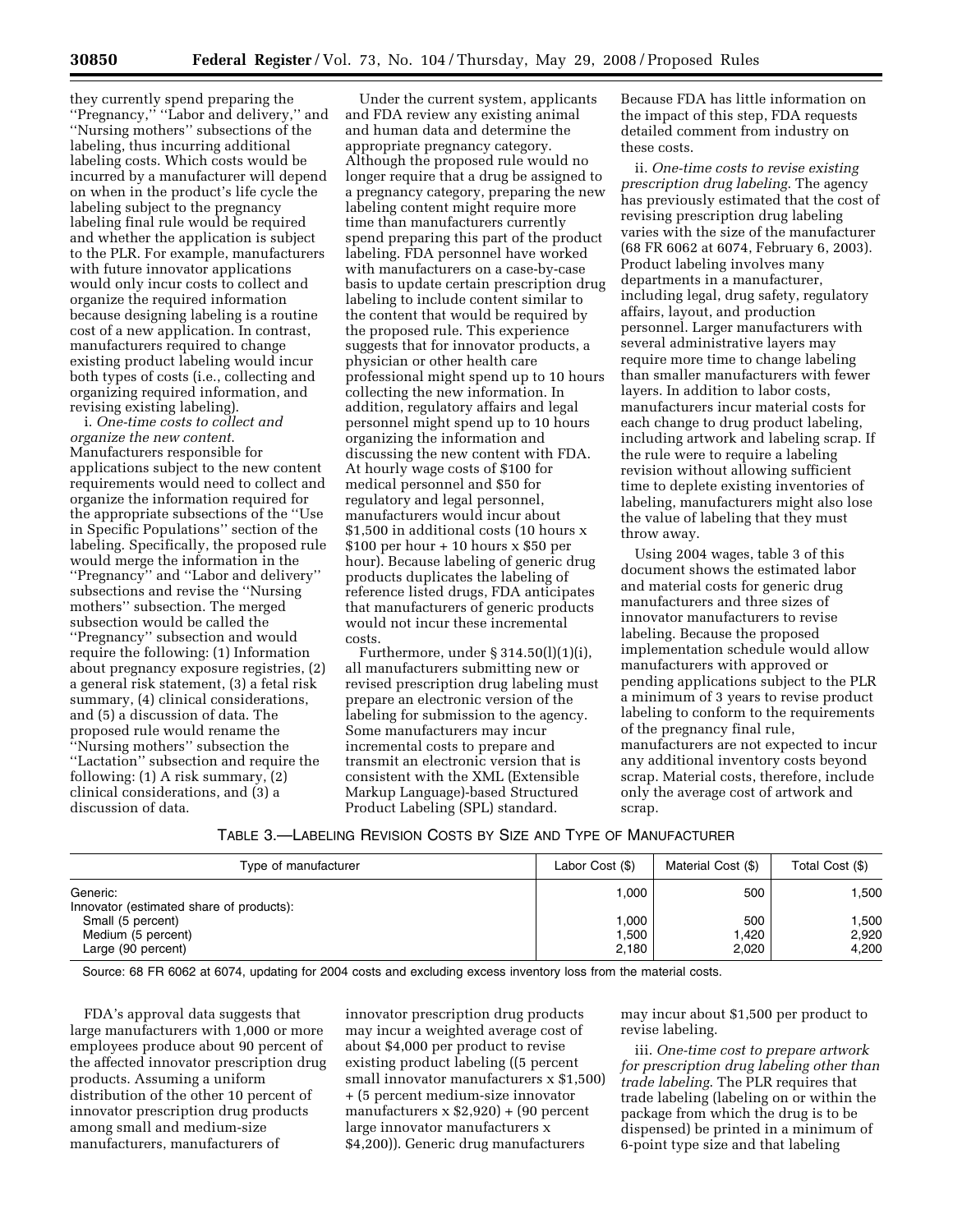disseminated in other contexts (nontrade labeling) be printed in a minimum of 8-point type size  $(\S 201.57(d)(6))$ . In the analysis of impacts for the PLR, FDA assumed that manufacturers would incur additional costs for nontrade labeling because the 8-point type size requirement would require that manufacturers revise nontrade labeling to accommodate the larger type size. FDA makes the same assumption for prescription drug labeling incorporating the new pregnancy and lactation content: that affected manufacturers would incur additional one-time costs to revise nontrade labeling to accommodate the new pregnancy and lactation content in the 8-point type size. The agency previously estimated it would cost manufacturers about \$810 per product to revise and proofread the layout, and to prepare artwork (71 FR 3922 at 3981). Updating for current material and labor costs, on average, FDA estimates that, on average, manufacturers might spend \$1,000 for each affected innovator product.

b. *Annual incremental costs to print longer labeling*. Longer labeling increases the cost of paper, ink, and other ongoing incremental printing costs. Some requirements of the proposed rule would increase the length of labeling. The incremental increase will depend on many factors, including the number of animal and human studies that have been conducted and their findings, the known risks of the drug, and whether a pregnancy registry exists. Based on the agency's experience with recent labeling changes incorporating content similar to that proposed in this rule, labeling conforming to both the PLR and the proposed requirements might increase by approximately 15 square inches in 6 point type size and 24 square inches in 8-point type size.4 Although the estimate is based on a small number of labeling changes, FDA concludes it reasonably approximates the additional amount of paper that would be needed.

Nevertheless, FDA requests comment from industry on these assumptions.

i. *Trade labeling*. Manufacturers must send trade labeling with all shipments of prescription drugs and with any samples distributed to health care providers. The PLR requires that trade labeling be printed in a minimum of 6 point type size. The proposed new content requirements would increase the size of trade labeling by an estimated 15-square inches. To conserve space, trade labeling is normally printed on both sides of the paper. The proposed new content, therefore, would add about 7.5-square inches of paper to the overall size of trade labeling. The agency previously estimated that manufacturers would spend about \$0.0086 to produce 100-square inches of labeling (65 FR 81082 at 81107). Updating for inflation, FDA estimates that manufacturers might spend \$0.01 for each additional 100-square inches of labeling they produce.

The agency has also previously estimated that, on average, manufacturers annually send up to 650,000 pieces of trade labeling with each innovator product and up to 370,000 pieces of trade labeling with each generic product. In addition, industry wide, a total of 90 million pieces of trade labeling are distributed with drug samples each year (71 FR 3922 at 3979). Because the new content provisions of this proposed rule would only add about 7.5-square inches to the overall size of trade labeling, the cost of labeling for an affected innovator product would increase by approximately \$470 each year (650,000 pieces per product x \$0.000096 per square inch x 7.5-square inches per piece). Generic drug manufacturers would incur annual incremental printing costs of about \$280 for each generic product affected by the proposed rule (370,000 pieces per product x \$0.000102 per square inch x 7.5-square inches per product).

FDA assumes that almost all samples are innovator products. Although it is unlikely that all samples would be affected by the proposed rule, the annual cost of longer trade labeling accompanying all samples of innovator products could equal about \$65,000 (90 million samples x \$0.000096 per square inch x 7.5-square inches per piece).

ii. *Nontrade labeling*. The PLR requires that any nontrade labeling be printed in a minimum of 8-point type size. For applications subject to the PLR, the new content requirements of the proposed rule would increase the size of the paper needed to print nontrade labeling by approximately 24 square inches. FDA assumes that only

innovator products would incur these costs because almost all nontrade labeling is for innovator products. The agency previously estimated that manufacturers might distribute to health care providers and consumers an annual average of 730,000 pieces of labeling during the first 3 years of the life of an innovator product (71 FR 3922 at 3981). FDA assumes that this estimate is also a reasonable estimate of the number of pieces of labeling that would be distributed in the first 3 years after a product is relabeled under this rule. Thus, a manufacturer might spend up to \$5,100 per innovator product to print labeling in 8-point type size.<sup>5</sup>

iii. *Physicians' Desk Reference (PDR) costs*. The new content requirements of this proposed rule would add about 0.2 page to labeling printed in the PDR and would cost manufacturers an additional \$2,350 annually for each affected product.6 FDA assumes that these costs would be incurred by the pharmaceutical industry as fees paid to the publisher of the PDR. The total cost for a manufacturer to print longer labeling in the PDR depends on how many years the labeling remains in the PDR. In the economic analysis of the PLR, FDA assumed that only 75 percent of the affected innovator products would have labeling published in the PDR (some smaller manufacturers do not publish labeling in the PDR) and would continue to include the labeling in the PDR in subsequent years (71 FR 3922 at 3976). FDA makes the same assumptions for this analysis.

3. Summary of Industry Compliance Costs for the Proposed Rule

a. *One-time costs for applications subject to the PLR*. Manufacturers with future innovator applications or those with innovator applications pending on the effective date of the pregnancy labeling rule would incur one-time costs to collect and organize the information required for prescription drug labeling

6There are approximately 15,850 characters on an average page of the PDR. The new content adds, on average, 3,200 more characters, requiring an additional 0.2 page. Using the lowest per page cost shown on the 2006 PDR rate card, manufacturers might spend up to \$2,350 per product to add the new content (\$11,730 per page x 0.2 page).

<sup>4</sup>This estimate is based on the agency's sample labeling in the appendix, experience with recent case-by-case labeling changes, and the results of a study on new approvals between January 1, 1997, and December 31, 2002. The net increase in the number of characters was tallied for each case and for the hypothetical samples in the appendix. Using the average increase in the number of characters and the proportion of drug products for each pregnancy category, we estimate that prescription drug labeling could increase by a weighted average of 3,200 characters. Labeling can accommodate approximately 200 characters per square inch in 6 point type size and about 130 characters per square inch in 8-point type size. Therefore, 3,200 additional characters would require about 15-square inches of paper in 6-point type size and 24-square inches of paper in 8-point type size.

<sup>5</sup>For the PLR, the agency estimated that manufacturers would print and distribute 775,000 pieces of labeling in 8-point type size in the first year of the life cycle of an innovator drug product and 710,000 pieces in years 2 and 3. Compared to the 6-point type size, about 59 percent more paper would be needed to print the new content in 8 point type size. Printing on one side of the paper, manufacturers would need about 24 square inches more paper to accommodate the new content. For this analysis, manufacturers would spend about \$5,100 per product to print longer labeling ((775,000 + 710,000 + 710,000) x \$0.000096 per sq inch  $x$  24 sq inches = \$5,083).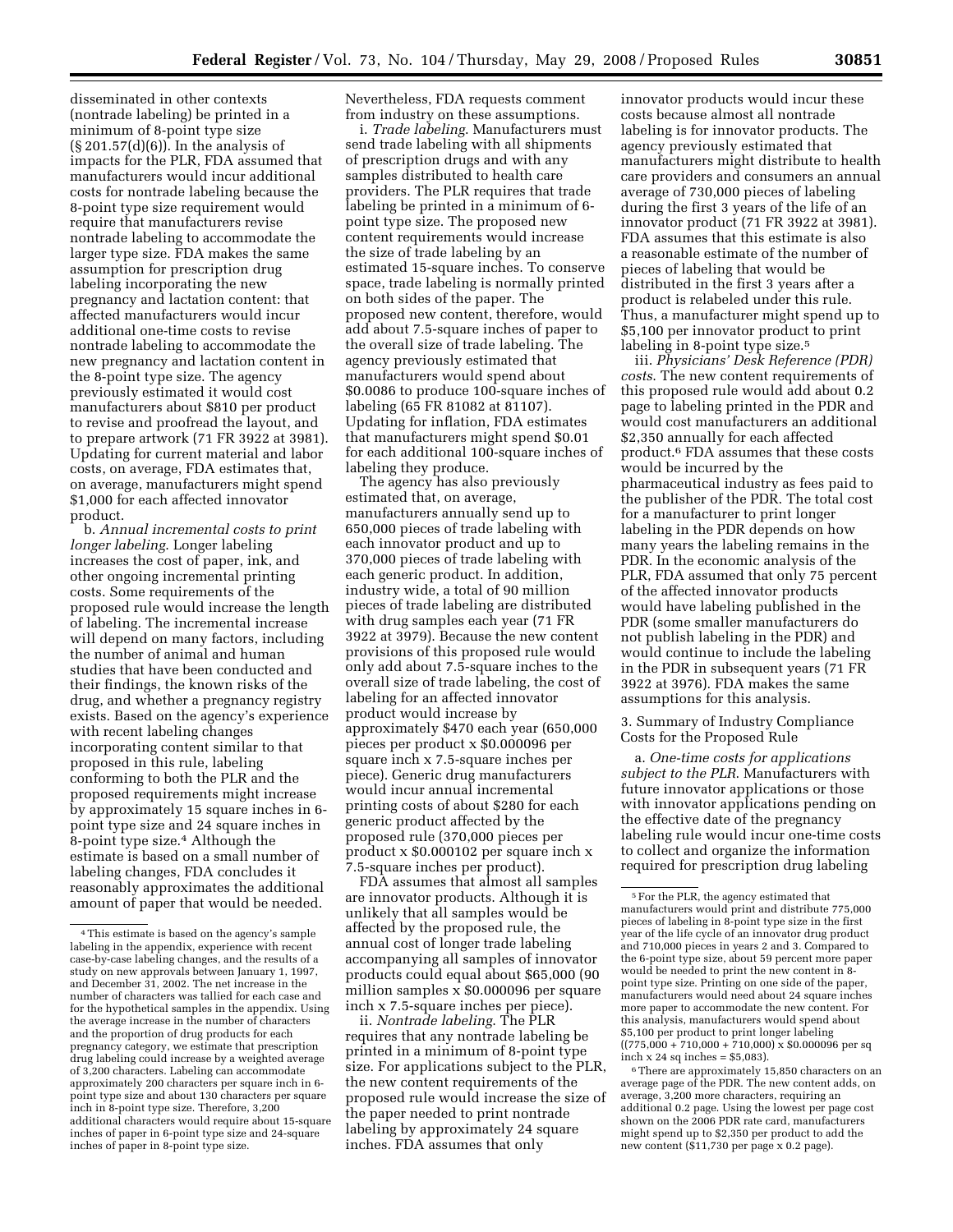conforming to the rule, but would not incur one-time costs to revise existing labeling. As explained in section VIII.C.2.a.i of this document, FDA estimates that manufacturers would spend approximately \$1,500 to collect and organize the information for the new pregnancy and lactation content. In contrast, manufacturers with future generic applications would incur no additional costs.

Manufacturers with applications approved on or after June 30, 2001, up to and including the effective date of the pregnancy labeling final rule, would incur costs to collect and organize the new content information and to revise existing prescription drug labeling. As described in section VIII.C.2.a.ii of this document, the estimated average cost to revise existing labeling equals \$1,500 for generic drugs and \$4,000 for innovator drugs. Moreover, manufacturers with innovator products might incur another \$1,000 to prepare the artwork for labeling not accompanying the prescription drug product. Therefore, manufacturers might spend a total of \$6,500 for existing innovator labeling (\$1,500 to gather and organize information for the new content + \$4,000 to revise trade labeling + \$1,000 to prepare artwork for labeling not accompanying the prescription drug product) and a total of \$1,500 for existing generic labeling.

Table 4 of this document shows that total one-time labeling costs would be \$11.1 million and range from \$0.2 million to \$3.5 million in any single year. As shown in table 2 of this document, after 10 years, the labeling of approximately 2,480 innovator drug products and about 1,000 generic drug products would include the new pregnancy and lactation content.

TABLE 4.—ONE-TIME COSTS TO PRE-PARE NEW CONTENT AND REVISE EXISTING LABELING FOR APPLICA-TIONS SUBJECT TO THE PLR1

| Year           | One-Time Costs (\$ million) |         |       |  |
|----------------|-----------------------------|---------|-------|--|
|                | Innovators                  | Generic | Total |  |
| 1              | 0.2                         | 0.0     | 0.2   |  |
| 2              | 0.2                         | 0.0     | 0.2   |  |
| $\overline{3}$ | 2.7                         | 0.4     | 3.0   |  |
| 4              | 3.3                         | 0.2     | 3.5   |  |
| 5              | 3.0                         | 0.3     | 3.4   |  |
| 6              | 0.2                         | 0.0     | 0.2   |  |
| $\overline{7}$ | 0.2                         | 0.0     | 0.2   |  |
| 8              | 0.2                         | 0.0     | 0.2   |  |
| 9              | 0.2                         | 0.0     | 0.2   |  |
| 10             | 0.2                         | 0.0     | 0.2   |  |
| Total          | 10.2                        | 0.9     | 11.1  |  |

1 Costs may not sum due to rounding. See table 2 of this document for details on the number and distribution of affected products.

b. *Annual incremental printing costs for applications subject to the PLR*.

i. *Trade labeling*. As described in section VIII.C.2.b.i of this document, the agency estimates that each year manufacturers print an average of about 650,000 pieces of trade labeling for each innovator product and an average of about 370,000 pieces of trade labeling for each generic product. Based on the average number of pieces of trade labeling and the estimated number of affected applications subject to the PLR from table 2 of this document, table 5 of this document shows the cumulative number of pieces of trade labeling that would be affected by this proposed rule.

TABLE 5.—CUMULATIVE NUMBER OF PIECES OF PRESCRIPTION DRUG TRADE LABELING BY TYPE OF PROD-UCT FOR APPLICATIONS SUBJECT TO THE PLR1

| Year           | Cumulative Number of Pieces (million) |         |         |  |
|----------------|---------------------------------------|---------|---------|--|
|                | Innovator                             | Generic | Samples |  |
|                | 90                                    | 10      | 90      |  |
| 2              | 180                                   | 30      | 90      |  |
| 3              | 500                                   | 140     | 90      |  |
|                | 890                                   | 200     | 90      |  |
| $\frac{4}{5}$  | 1,250                                 | 300     | 90      |  |
| 6              | 1,330                                 | 310     | 90      |  |
| $\overline{7}$ | 1,400                                 | 330     | 90      |  |
| 8              | 1,470                                 | 340     | 90      |  |
| 9              | 1,540                                 | 360     | 90      |  |
| 10             | 1,610                                 | 370     | 90      |  |

1 Numbers may not sum due to rounding. The cumulative calculation assumes that manufacturers print 650,000 pieces for each innovator product and 370,000 pieces for each generic product, and once a product is approved, it remains on the market for the entire analysis.

Printing longer trade labeling would cost manufacturers a total of \$9.9 million over 10 years, including \$7.4 million for innovator trade labeling, \$1.8 million for generic trade labeling, and \$0.7 million for trade labeling accompanying samples. As shown in table 6 of this document, annual costs to print the additional information that would be required by this proposed rule range from \$0.1 million in year 1 to \$1.5 million in year 10. However, if at some point in the future, manufacturers can supply trade labeling electronically, the rule will cease to impose these annual incremental printing costs.

TABLE 6.—ANNUAL INCREMENTAL PRINT-ING COSTS FOR LONGER TRADE LABEL-ING1

| Year | Costs by Type <sup>2</sup> (\$ million) |         |         |       |
|------|-----------------------------------------|---------|---------|-------|
|      | Innovator                               | Generic | Samples | Total |
|      | 0.1                                     | 0.0     | 0.1     | 0.1   |
| 2    | 0.1                                     | 0.0     | 0.1     | 0.2   |
| 3    | 0.4                                     | 0.1     | 0.1     | 0.5   |
| 4    | 0.6                                     | 0.2     | 0.1     | 0.9   |
| 5    | 0.9                                     | 0.2     | 0.1     | 1.2   |
| 6    | 1.0                                     | 0.2     | 0.1     | 1.3   |

TABLE 6.—ANNUAL INCREMENTAL PRINT-ING COSTS FOR LONGER TRADE LABEL-ING1—Continued

|       | Costs by Type <sup>2</sup> (\$ million) |         |         |       |  |
|-------|-----------------------------------------|---------|---------|-------|--|
| Year  | Innovator                               | Generic | Samples | Total |  |
|       | 1.0                                     | 0.2     | 0.1     | 1.3   |  |
| 8     | 1.1                                     | 0.3     | 0.1     | 1.4   |  |
| 9     | 1.1                                     | 0.3     | 0.1     | 1.5   |  |
| 10    | 1.2                                     | 0.3     | 0.1     | 1.5   |  |
| Total | 7.4                                     | 1.8     | 0.7     | 9.9   |  |

1 Costs may not sum due to rounding.

2 Manufacturers would incur printing costs of about \$72.37 for every 100,000 pieces of innovator trade labeling and about \$76.58 for every 100,000 pieces of generic trade labeling. Trade labeling accom-panying prescription drug samples would cost industry about \$65,132 annually. See section IX.C.2.b.i of this document for details.

ii. *Nontrade labeling*. As discussed in section VIII.C.2.b.ii of this document, the new content requirements of the pregnancy labeling final rule likely would require manufacturers to print longer nontrade labeling in 8-point type size during the first 3 years after adding the new content to labeling. FDA assumes that only innovator products would incur these costs because almost all nontrade labeling is for innovator products. Thus, over 10 years, manufacturers of innovator products might spend up to \$12.6 million (\$5,100 per innovator product x 2,480 innovator products) to print labeling in 8-point type size.

iii. *Physicians' Desk Reference*. As discussed in section VIII.C.2.b.iii of this document, manufacturers of innovator products may pay an additional \$2,350 annually to include longer prescription drug labeling in the PDR. Because FDA assumes that, after the first year, labeling would remain in the PDR for all subsequent years, PDR printing costs are cumulative. As illustrated in table 7 of this document, in 10 years industry might incur a cumulative total of \$27.8 million to print longer labeling in the PDR.

TABLE 7.—CUMULATIVE NUMBER OF AFFECTED APPLICATIONS AND AN-NUAL INCREMENTAL COST OF LONGER LABELING PRINTED IN THE PDR1

| Year           | Cumulative<br>Number of Af-<br>fected Inno-<br>vator Applica-<br>tions <sup>2</sup> | Annual Incre-<br>mental Cost<br>$($$ mil) |
|----------------|-------------------------------------------------------------------------------------|-------------------------------------------|
|                | 110                                                                                 | 0.2                                       |
| 2              | 210                                                                                 | 0.5                                       |
| 3              | 590                                                                                 | 1.4                                       |
| 4              | 1,040                                                                               | 2.4                                       |
| 5              | 1,460                                                                               | 3.4                                       |
| 6              | 1,540                                                                               | 3.6                                       |
| $\overline{7}$ | 1,620                                                                               | 3.8                                       |
| 8              | 1,700                                                                               | 4.0                                       |
| 9              | 1,780                                                                               | 4.2                                       |
| 10             | 1,860                                                                               | 4.4                                       |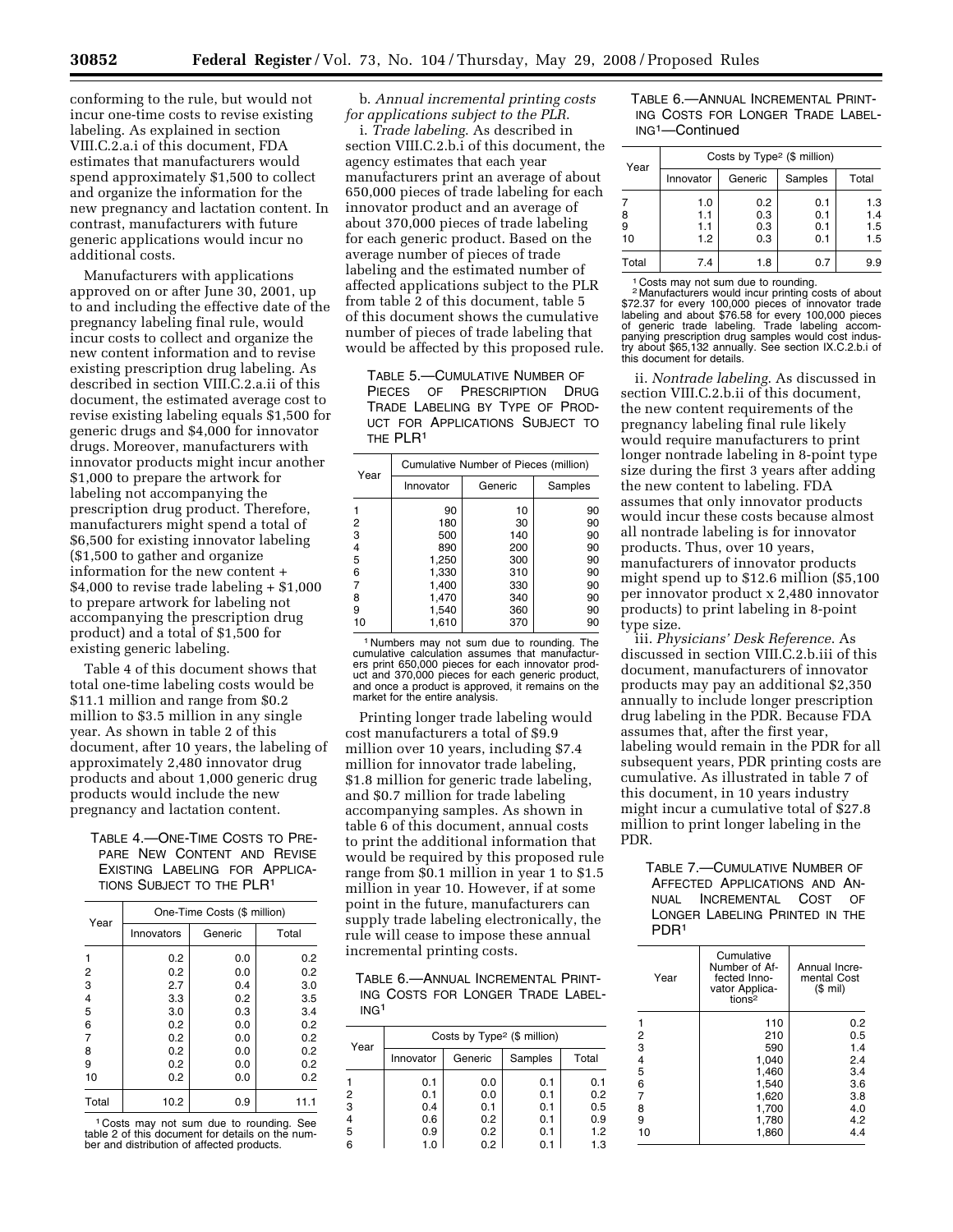TABLE 7.—CUMULATIVE NUMBER OF AFFECTED APPLICATIONS AND AN-NUAL INCREMENTAL COST OF LONGER LABELING PRINTED IN THE PDR1—Continued

| Year       | Cumulative<br>Number of Af-<br>fected Inno-<br>vator Applica-<br>tions <sup>2</sup> | Annual Incre-<br>mental Cost<br>$($$ mil) |
|------------|-------------------------------------------------------------------------------------|-------------------------------------------|
| Total Cost | 27 R                                                                                |                                           |

1 Costs may not sum due to rounding. 2Seventy-five percent of innovator products adding new content (see table 2 of this docu-ment) would be included in the PDR.

c. *One-time costs for applications not subject to the PLR*. The proposed rule would require that manufacturers with approved prescription drugs not subject to the PLR remove the pregnancy category from labeling if a category exists. To minimize the impact on industry, the agency proposes to give manufacturers 3 years after the effective date of the pregnancy labeling final rule to make these changes. The proposed implementation schedule would give manufacturers sufficient time to deplete their stocks of labeling. Because removing the pregnancy category is a minor labeling change, manufacturers not subject to the PLR would only need to submit revised labeling with their

annual reports. In most cases, the burden on manufacturers would be less than the average standard costs to revise existing labeling (see table 3 of this document). However, some manufacturers with multiple applications not subject to the PLR may need to revise simultaneously the labeling of many products, creating other costs than those estimated for standard labeling revisions. FDA requests detailed comment from industry about the potential burden of the implementation schedule for this provision of the proposed rule.

Based on an analysis of FDA's approval data, an estimated 4,720 prescription drug products would be affected by this provision of the proposed rule. The agency estimates that in year 3, manufacturers would remove the pregnancy category from labeling of 1,700 innovator prescription drug products and 3,020 generic prescription drug products, at a total cost of \$11.3 million ((1,700 innovator products x \$4,000 per innovator product) + (3,020 generic products x \$1,500 per generic product)). This estimate likely overstates the direct compliance costs because many companies would remove the pregnancy category at the same time they

#### TABLE 8.—SUMMARY OF COMPLIANCE COSTS<sup>1</sup>

voluntarily revise product labeling for other reasons.

d. *Summary of compliance costs*. The industry compliance costs of the proposed rule include the following: (1) One-time cost to prepare the new ''Pregnancy'' and ''Lactation'' subsections of trade labeling and labeling not accompanying prescription drug products, and (2) annual incremental costs to print longer labeling.

Similar to the rollout for PLR, FDA would provide training to medical reviewers on the requirements of the final pregnancy labeling rule. Nevertheless, reviewing the new labeling, including the longer content, would increase the review times and workloads of medical reviewers in the review divisions. Because the long-term impact of the rule depends on a number of uncertain factors, we are unable to quantify this burden on the agency.

As shown in table 8 of this document, the total present value of all costs equals \$50.3 million with a 7-percent discount rate or \$61.7 million with a 3-percent discount rate. The annualized cost would be \$7.2 million with both a 7 percent discount rate and a 3-percent discount rate.

| Year           |                         |                       |                      | Present Value (\$ mil) |         |
|----------------|-------------------------|-----------------------|----------------------|------------------------|---------|
|                | One-time Costs (\$ mil) | Annual Costs (\$ mil) | Total Costs (\$ mil) | 3%                     | 7%      |
|                | 0.2                     | 0.6                   | 0.8                  | 0.8                    | $0.8\,$ |
| 2              | 0.2                     | 1.2                   | 1.3                  | 1.3                    | 1.2     |
| 3              | 14.4                    | 3.2                   | 17.6                 | 16.1                   | 14.4    |
| 4              | 3.5                     | 5.4                   | 8.9                  | 7.9                    | $6.8\,$ |
| 5              | 3.4                     | 7.4                   | 10.8                 | 9.3                    | 7.7     |
| 6              | 0.2                     | 7.0                   | 7.1                  | 6.0                    | 4.7     |
| $\overline{7}$ | 0.2                     | 6.4                   | 6.6                  | 5.3                    | 4.1     |
| 8              | 0.2                     | 5.9                   | 6.1                  | 4.8                    | $3.5\,$ |
| 9              | 0.2                     | 6.2                   | 6.3                  | 4.9                    | 3.5     |
| 10             | 0.2                     | 7.0                   | 7.1                  | 5.3                    | 3.6     |
| Total          | 22.5                    | 50.3                  | 72.7                 | 61.7                   | 50.3    |

1 Costs may not sum due to rounding.

## *D. Benefits*

This proposed rule is part of the agency's ongoing efforts to improve the quality of prescription drug labeling. To effectively communicate information about a drug, labeling should be easily accessible, understandable, accurate,

reliable, and up-to-date. The agency's public health initiative to provide labeling in an electronic format is intended to make labeling accessible. This proposed rule would address the other aspects of effective communication and result in better

quality prescription drug labeling. Once a prescription drug is approved, information starts to become available regarding clinical experience on the use of the drug during pregnancy or lactation. The purpose of this proposed rule is to ensure that prescription drug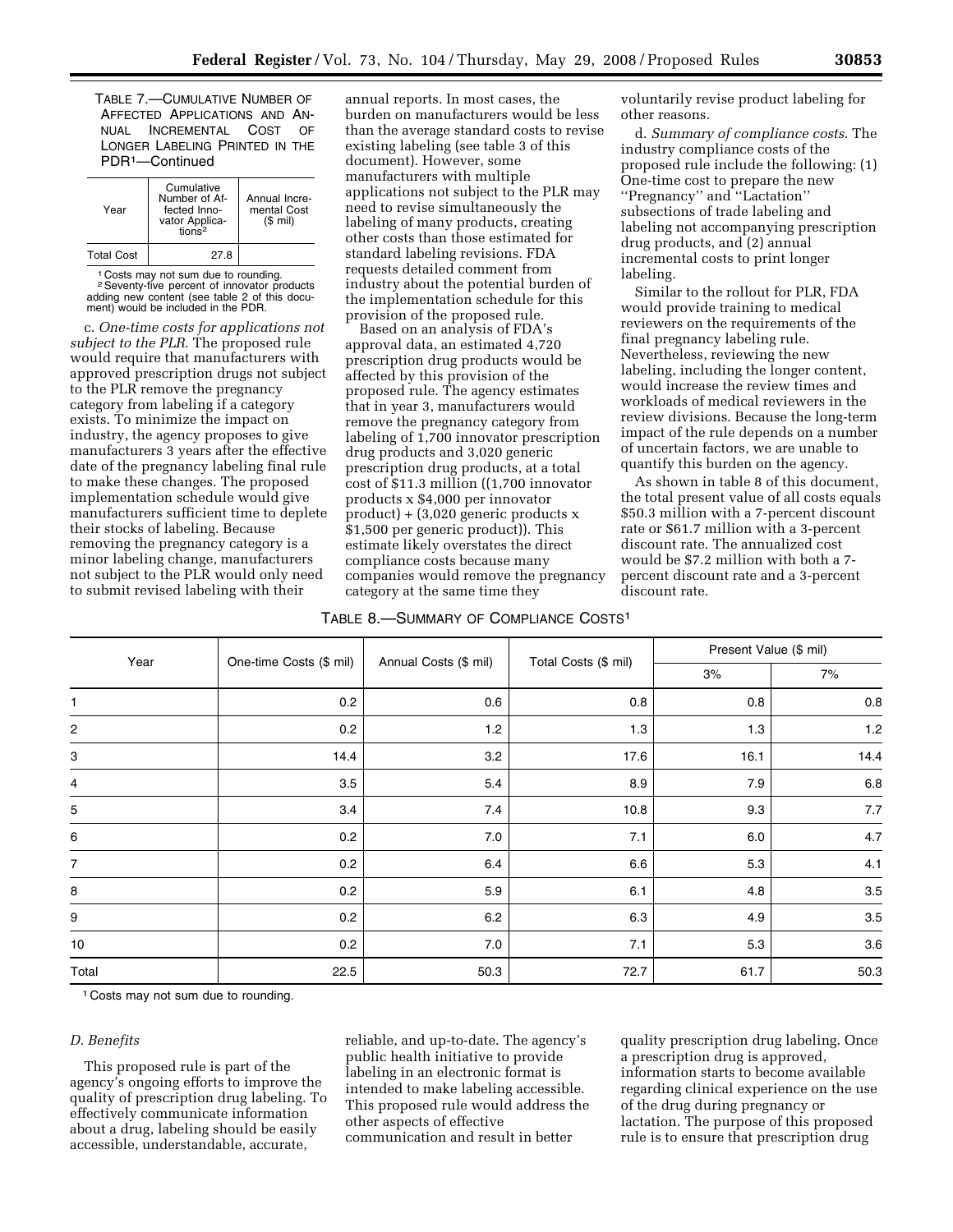labeling includes any available clinical information that can inform health care providers about the safe and effective use of prescription drugs during pregnancy and lactation. By requiring that manufacturers update prescription drug labeling with clinically relevant information, the proposed rule would improve the quality of labeling and could lead to better informed health care providers. The agency is unable to quantify the potential benefits of the proposed rule, but expects that better quality information in prescription drug labeling has the potential to improve the advice that health care providers give women about the safe and effective use of prescription drugs during pregnancy and lactation.

1. Current Use of Prescription Drugs.

a. *Women of reproductive age*. Many women between 15 and 44 years of age take prescription drugs. Data from the Medical Expenditure Panel Survey (MEPS) show that, in 2003, almost 70 percent of the women of reproductive age were prescribed at least one prescription drug (Ref. 32). Moreover, in a recent survey of medication use in adults, 82 percent of the women between 18 and 44 years of age reported using some type of medication in the week preceding the survey and 46 percent of these women reported using at least one prescription drug (Ref. 9).

b. *Pregnant women*. A recent retrospective study of over 150,000 pregnant women enrolled in 8 health maintenance organizations located throughout the United States found that within 270 days before delivery, over 60 percent of the women included in the study were dispensed a prescription drug other than a vitamin or mineral supplement (Ref. 33). Oral anti-infective drugs were the most commonly dispensed prescription drugs, accounting for about 40 percent of all dispensed drugs. Even though almost half of the pregnant women in this study received prescription drugs with pregnancy category A or B, over 30 percent received prescription drugs with pregnancy category C, and 2 percent received category D or X drugs (excluding female reproductive hormones). Similarly, a smaller study of rural obstetric patients in West Virginia found that, excluding prenatal vitamins and minerals, about 60 percent of the pregnant women in the study were prescribed a prescription drug (Ref. 34). Although this study did not examine the pregnancy category of the prescribed drugs, antibiotics were the most frequently prescribed type of drug.

These newer findings support findings reported in a 1994 Institute of Medicine report on women in clinical trials (Ref. 35). The report cited two studies from the 1980s on prescription drug use by pregnant women. One study found that pregnant women took an average of 3.8 medications and the other found that over 75 percent of pregnant women took 3 to 10 drugs during their pregnancy. Studies of pregnant women in several developed countries have found similar results for prescription drug use during pregnancy (Refs. 14, 36, and 37).

c. *Lactating women*. There is less information about the effect of prescription drugs on lactation than about effects on pregnancy. The percentage of new mothers who breastfeed their newborns continues to grow. A recent study found that the percent of mothers who breast-feed their newborns at some time increased from about 50 percent in 1990 to about 70 percent in 2003 (Ref. 38). With improved labeling, health care providers would have more concise clinical information about the use of prescription drugs during lactation, allowing women to make more informed choices about continuing to nurse their newborns while taking prescription drugs.

2. Current Pregnancy Labeling Is Not Adequate

Since 1979, most human prescription drug product labeling includes ''Pregnancy,'' ''Labor and delivery,'' and ''Nursing mothers'' subsections. Besides providing information about a prescription drug's effect on reproduction, pregnancy, and the development of the fetus, each ''Pregnancy'' subsection must include a letter category (A, B, C, D, or X) intended to: (1) Communicate the prescription drug's reproductive and developmental risks or (2) weigh the risks and potential benefits of the prescription drug. The pregnancy letter category suggests increased risk as the letters ascend and equivalent risk for drugs with the same letter. This is a particular problem with category C because a prescription drug can be assigned this category when sponsors: (1) Lack both animal and human data or (2) have adverse animal data, but lack human data.

Pregnant women are rarely included in premarket clinical trials unless a drug is being developed to treat a condition unique to pregnancy. Consequently, few sponsors have any premarket data from pregnant women. Because human data on use during pregnancy are rarely available when a prescription drug is initially approved, category C is the most frequently assigned category. For example, a survey in the early 1990s

found that about two-thirds of all prescription drugs in the hardcopy version of the PDR were in category C (Ref. 39). A recent search of the electronic PDR supports this observation. The study also found that over 60 percent of the prescription drugs with a pregnancy category were in category C (Ref. 40). Furthermore, once approved, prescription drugs tend to retain their initial pregnancy category.

Current labeling fails to provide upto-date information about prescription drug use by pregnant or lactating women. Since the 1990s, the Teratology Society and health care providers have called for the agency to replace the current pregnancy categories with narrative statements that summarize and interpret all available human data.

3. Potential Benefits From Better Quality Labeling

As described in sections II and III of this document, FDA has consulted extensively with stakeholders interested in the use of prescription drugs during pregnancy and lactation. This proposed rule is in part a result of those consultations and would ensure that labeling contains clinically relevant information about prescription drug use during pregnancy and lactation to help health care providers and their patients make informed decisions about their treatment options. Although FDA has little information about adverse outcomes related to incomplete labeling information, better informed decisions about treatment options would likely lead to better outcomes.

a. *Treatment of chronic diseases during pregnancy or while lactating*. Improved information about the safe and effective use of prescription drugs during pregnancy would benefit health care providers and their patients who are pregnant and require medication to treat chronic diseases. The number of women who may benefit from better informed health care providers depends on many factors, including the prevalence of chronic diseases in pregnant women. Some chronic diseases (such as asthma, diabetes, hypertension, mental illness, and epilepsy) may result in negative health outcomes if left uncontrolled during pregnancy and lactation. Without adequate information, women with chronic medical conditions may receive suboptimal treatment, and suboptimal treatment may lead to poor health outcomes for the woman and her fetus. By requiring that manufacturers include human data, labeling will become a reliable source of up-to-date information on prescription drug use during pregnancy. Without complete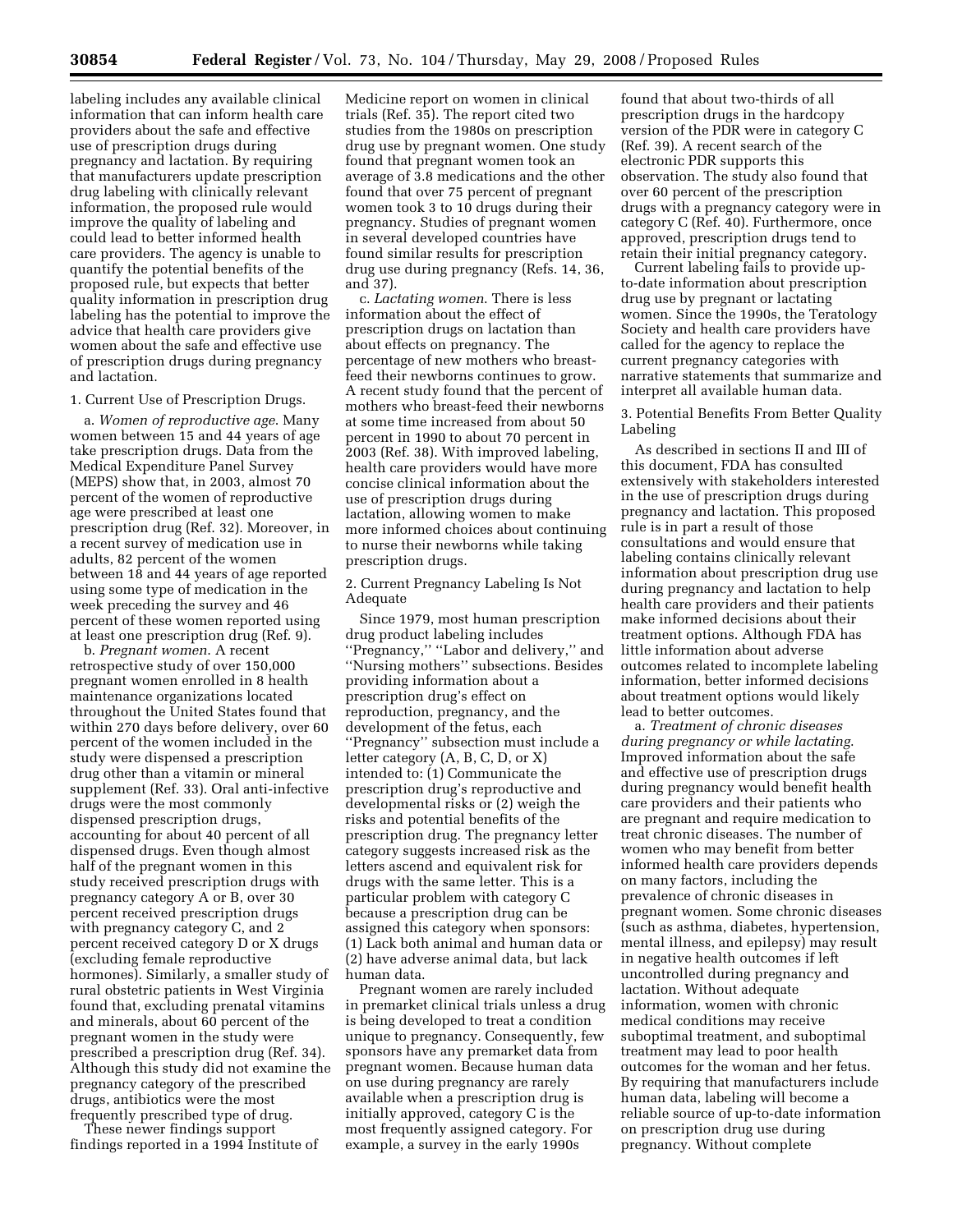information about the benefits and risks of continuing medications during pregnancy, women with chronic medical conditions cannot make informed decisions about whether to stop taking their prescription drugs during pregnancy, and could take actions that might jeopardize their health or the health of their fetuses (Ref. 41).

i. *Pregnancy and asthma*. An estimated 6 million women of reproductive age have asthma. Previous studies have found that from 4 to 7 percent of pregnant women have asthma (Ref. 42); a recent study that used data from national health surveys conducted from 1997 to 2001 found that the annual prevalence of current asthma in pregnant women ranged from 3.7 to 8.4 percent (Ref. 43). Uncontrolled asthma has been associated with negative outcomes for both the pregnant women and the fetus.

ii. *Other chronic conditions*. The Centers for Disease Control and Prevention (CDC) tracks live births for women with several medical risk factors, including some chronic conditions requiring prescription drug therapy. For example, in 2003, of the approximately 4 million live births, some of the most frequent maternal risk factors included diabetes (3.3 percent), cardiac disease (0.5 percent), chronic (not pregnancy-related) hypertension (0.9 percent), and pregnancy-related hypertension (3.7 percent) (Ref. 44). Moreover, it has been reported that about 1 million women of reproductive age have epilepsy (Ref. 45) and up to 9 percent of pregnant women may experience depression (Ref. 46).

b. *Managing inadvertent exposure to drugs*. Improved information about the effects of inadvertent exposure to prescription drugs before women know they are pregnant would help health care providers to advise these women about the consequences of their inadvertent exposure. Because about one-half of the pregnancies in the United States are unintended, many women are taking prescription drugs before they are aware of the pregnancy (Ref. 41). Inadvertent exposure to prescription drugs during pregnancy may be of particular concern for women taking prescription drugs for chronic conditions. Fears about possible fetal harm from early exposure to prescription drugs can create anxiety for pregnant women and their families.

c. *Use of OTC drugs and dietary supplements by pregnant women*. Some studies in the United States have found that pregnant women often take overthe-counter (OTC) drugs and dietary supplements (Refs. 34, 47, and 48). It is

possible that women are substituting these products for prescription drugs because OTC drugs and dietary supplements are perceived as being safer for use during pregnancy than prescription drugs. However, information on the safety of many of these products during pregnancy is as limited, if it is available at all, as that for prescription drugs. Furthermore, unlike prescription and OTC drugs, dietary supplements can be marketed without FDA premarket approval. Providing up-to-date information on the risks and benefits of prescription drugs may encourage more pregnant and lactating women to use safe and effective products that they might otherwise avoid.

4. Potential Benefits for Companies in the International Market

Besides the potential public health benefit of better informed health care providers, the proposed rule may benefit individual manufacturers operating on a global scale. In 1979, the United States began requiring that prescription drug manufacturers include a pregnancy category in the labeling of any systemically absorbed prescription drug. Although many European countries adopted similar category systems, recent guidance from the European Medicines Agency (EMEA) requires that prescription drug labeling include a narrative risk statement rather than a pregnancy category (Ref. 49). FDA's proposed rule would require narrative risk statements similar to those required by the EMEA. More consistent labeling at an international level may create some efficiency gains for global manufacturers marketing prescription drugs in both the United States and the European Union. FDA does not attempt to quantify these potential gains in efficiency.

## *E. Impacts on Small Entities*

1. The Need for, and the Objectives of, the Proposed Rule

The current labeling for pregnant and lactating women provides limited clinical information for health care providers and their patients. The use of pregnancy categories is confusing and can be misinterpreted. The primary objective of the proposed rule is to modernize the content of the ''Pregnancy,'' ''Labor and delivery,'' and ''Lactation'' subsections of prescription drug product labeling and replace the category system with a narrative summary of potential risk. Narrative information can provide a valuable resource to clinicians and their patients about the relative risks and benefits of

prescription drug use during pregnancy and lactation.

2. Description and Estimate of the Number of Small Entities Affected

This proposed rule would affect all small entities with applications required to include ''Pregnancy'' and ''Lactation'' subsections in the labeling. The Small Business Administration (SBA) considers Pharmaceutical Preparation Manufacturing firms (NAICS (North American Industry Classification System) 325412) with fewer than 750 employees and Biological Product Manufacturing firms (NAICS 325414) with fewer than 500 employees to be small entities. The U.S. Census Bureau reports that in 2002 there were 296 biological product manufacturing establishments (Ref. 50) and 901 pharmaceutical preparation manufacturing establishments (Ref. 51). However, Census employment size classes for pharmaceutical preparation manufacturing do not correspond to SBA size categories. For this analysis, any pharmaceutical preparation manufacturing establishment with less than 1,000 employees would be considered a small entity. Census data suggest that approximately 96 percent of biological product manufacturing establishments and no more than 97 percent of the pharmaceutical preparation manufacturing establishments could be considered small entities. Despite the large number of small entities, large companies manufacture most prescription drug products.

Because the labeling of all prescription drugs required to have a pregnancy category would be affected by the pregnancy labeling final rule, the agency expects this rule to have an impact on a substantial number of small entities. An analysis of FDA's approval data shows that about 60 small or privately held entities would be required to revise existing prescription drug labeling to conform to the content requirements between year 3 and year 5 of the proposed rule. An additional 180 small or privately held entities would be required to remove the pregnancy category from existing prescription drug labeling within 3 years of the effective date of the pregnancy labeling final rule, and many of these small entities would be required to remove the pregnancy category from more than 10 existing products. Because some of these entities would be required to make several labeling changes in the same year, the agency requests detailed comment from affected small entities on the potential burden of the proposed rule.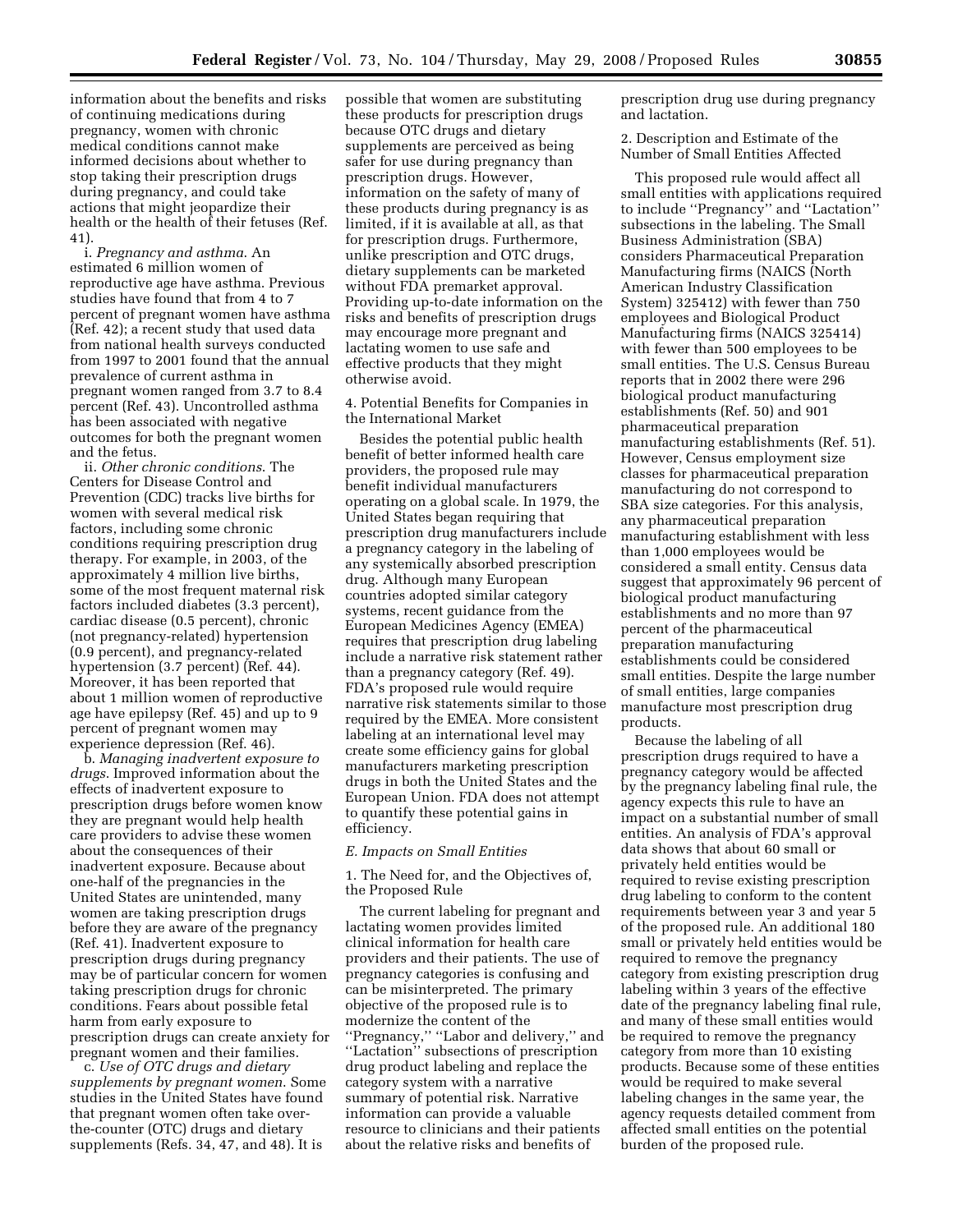The compliance requirements for small entities under this proposed rule are the same as those described above for other affected entities. Compliance primarily involves revising subsections of prescription drug labeling to conform to the requirements of the proposed rule. Because manufacturers already submit labeling to FDA, no additional skills would be required to comply with the proposed rule. The small entities likely to bear the highest total costs

under this proposed rule are those entities that would need to simultaneously revise the prescription drug labeling of several high-volume products. Because these small entities would likely have the highest sales volumes of affected products manufactured by small entities, the incremental cost per unit sold is likely to be relatively low. In contrast, small entities with a single, low-volume product would have a higher

incremental cost per unit sold. The following examples illustrate possible impacts on small entities with different production volumes. Prescription drug labeling costs are estimated for a small entity that must revise labeling of an innovator product. Table 9 of this document outlines the projected perunit and total costs to the entity with three different levels of production: 1,000, 10,000, and 100,000 units produced per year.

# TABLE 9.—ESTIMATED COSTS FOR HYPOTHETICAL SMALL ENTITY WITH A SINGLE INNOVATOR PRODUCT, UNDER THREE ALTERNATIVE LEVELS OF PRODUCTION1

|                                                                                                                                                                                              |                                        | Number of Units Produced and Sold Each Year |                                        |  |  |
|----------------------------------------------------------------------------------------------------------------------------------------------------------------------------------------------|----------------------------------------|---------------------------------------------|----------------------------------------|--|--|
| Cost Category                                                                                                                                                                                | 100,000                                | 10,000                                      | 1,000                                  |  |  |
| One-Time Costs: <sup>2</sup>                                                                                                                                                                 |                                        |                                             |                                        |  |  |
| Add new content to existing trade labeling<br>Prepare labeling not accompanying prescription drug products<br><b>Total One-Time Costs</b>                                                    | \$5,420<br>\$5,100<br>\$10,520         | \$5,420<br>\$5,100<br>\$10,520              | \$5,420<br>\$5,100<br>\$10,520         |  |  |
| Annual Incremental Costs:                                                                                                                                                                    |                                        |                                             |                                        |  |  |
| Printing longer trade labeling <sup>3</sup><br>Printing longer PDR <sup>4</sup><br><b>Total Annual Incremental Costs</b>                                                                     | \$80<br>\$2,350<br>\$2,430             | \$8<br>\$2,350<br>\$2,358                   | \$1<br>N/A<br>\$1                      |  |  |
| Annualized Costs: <sup>5</sup>                                                                                                                                                               |                                        |                                             |                                        |  |  |
| Total Annualized Costs at 3 percent<br>Additional annualized cost per unit sold at 3 percent<br>Total Annualized Costs at 7 percent<br>Additional annualized cost per unit sold at 7 percent | \$3,660<br>\$0.04<br>\$3,920<br>\$0.04 | \$3,590<br>\$0.36<br>\$3,850<br>\$0.39      | \$1,230<br>\$1.23<br>\$1,500<br>\$1.50 |  |  |

1 Numbers may not sum due to rounding.

2 Includes one-time costs to collect and organize information for the new content (\$1,500), revise trade labeling (\$2,920; see Medium firm in table 6 of this document), prepare artwork for labeling in 8-point type size (\$1,000), and print labeling in 8-point type size to distribute directly to<br>health care providers.

<sup>3</sup> Number of pieces of trade labeling printed is calculated as units produced/year plus 10 percent wastage factor, at an incremental printing cost of \$0.0005 per piece.

 $4$  Assumes that products with less than 10,000 units per year will not have labeling in the PDR.

5One-time costs are annualized over 10 years.

Although this is an illustrative example, because the scope of the proposed rule would likely include most small entities, FDA uses the example of 100,000 units annualized over 10 years at a 7-percent discount rate to estimate the compliance costs as a proportion of average annual revenue.

FDA calculated the average annual value of shipments for each employment category from data from the 2002 Economic Census. Because the agency's analysis of FDA's approval data found that at least one small entity might be required to revise the content of labeling for five innovator products in

a single year, tables 10 and 11 of this document show the potential lower and upper bound impact on small manufacturing entities. Even with five affected products in a single year, annualized compliance costs would be less than 1.1 percent of average annual shipments for all establishment sizes.

# TABLE 10.—ANNUALIZED COMPLIANCE COSTS AS A PERCENTAGE OF THE VALUE OF AVERAGE ANNUAL SHIPMENTS FOR SMALL PHARMACEUTICAL PREPARATION MANUFACTURING ESTABLISHMENTS (NAICS 325412)

| Number of Employees | Number of      | Annual Value of<br>Shipments (\$ mil) | Average Per Establishment<br>Annual Value of Shipments | Hypothetical Annualized Costs as a<br>Percentage of Average Annual Value<br>of Shipments <sup>1</sup> |                        |  |
|---------------------|----------------|---------------------------------------|--------------------------------------------------------|-------------------------------------------------------------------------------------------------------|------------------------|--|
|                     | Establishments |                                       | $($$ mil)                                              | Affected<br>Product                                                                                   | 5 Affected<br>Products |  |
| $1 - 19$            | 436            | 1.101.9                               | 2.5                                                    | 0.2%                                                                                                  | 0.8%                   |  |
| 20-49               | 109            | 978.5                                 | 9.0                                                    | 0.0%                                                                                                  | 0.2%                   |  |
| 50-99               | 93             | 2.804.7                               | 30.2                                                   | 0.0%                                                                                                  | 0.1%                   |  |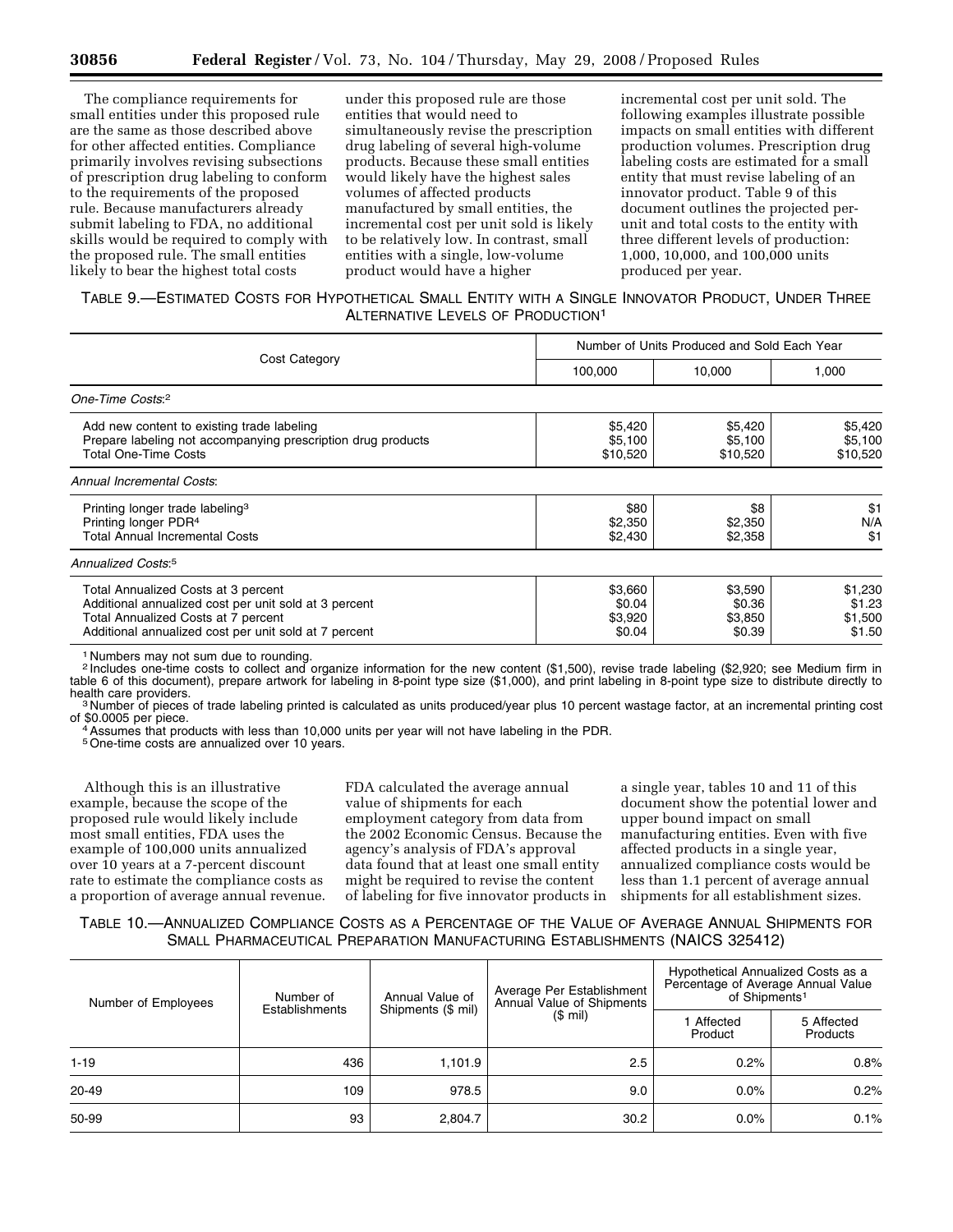TABLE 10.—ANNUALIZED COMPLIANCE COSTS AS A PERCENTAGE OF THE VALUE OF AVERAGE ANNUAL SHIPMENTS FOR SMALL PHARMACEUTICAL PREPARATION MANUFACTURING ESTABLISHMENTS (NAICS 325412)—Continued

| Number of Employees | Annual Value of<br>Number of |                    | Average Per Establishment<br>Annual Value of Shipments | Hypothetical Annualized Costs as a<br>Percentage of Average Annual Value<br>of Shipments <sup>1</sup> |                        |  |
|---------------------|------------------------------|--------------------|--------------------------------------------------------|-------------------------------------------------------------------------------------------------------|------------------------|--|
|                     | Establishments               | Shipments (\$ mil) | $(S \text{ mil})$                                      | Affected<br>Product                                                                                   | 5 Affected<br>Products |  |
| 100-499             | 184                          | 23.773.2           | 129.2                                                  | 0.0%                                                                                                  | $0.0\%$                |  |
| 500-999             | 48                           | 35.262.7           | 734.6                                                  | 0.0%                                                                                                  | $0.0\%$                |  |

Source: Table 4 in Ref. 50.

1One time compliance costs annualized at 7 percent for 10 years. Total annualized costs for this example total \$3,920 per affected innovator product.

In the year that a small entity revises innovator labeling, the entity might spend up to \$13,000 on one-time design costs, one-time printing costs for longer labeling in 8-point type size, and the annual incremental costs of printing longer trade labeling and a PDR listing conforming to the new content

requirements. With five affected innovator products in a single year, compliance costs could total up to \$65,000. However, FDA approval data suggest that it is unlikely that entities in the smallest category of establishments (i.e., less than 20 employees) would have 5 innovator products requiring

revision in a single year. Nevertheless, \$65,000 in compliance costs would total less than 4 percent of average annual revenues for an entity with less than 20 employees and less than 1 percent of average annual revenues for small entities with 20 or more employees.

TABLE 11.—ANNUALIZED COMPLIANCE COSTS AS A PERCENTAGE OF THE VALUE OF AVERAGE ANNUAL SHIPMENTS FOR SMALL BIOLOGICAL PRODUCT MANUFACTURING ESTABLISHMENTS (NAICS 325414)

| Number of Employees | Number of                            | Annual Value of | Average Per Establishment<br>Annual Value of Shipments | Hypothetical Annualized Costs as a<br>Percentage of Average Annual Value<br>of Shipments <sup>1</sup> |      |  |
|---------------------|--------------------------------------|-----------------|--------------------------------------------------------|-------------------------------------------------------------------------------------------------------|------|--|
|                     | Shipments (\$ mil)<br>Establishments | $($$ mil)       | Affected<br>Product                                    | 5 Affected<br>Products                                                                                |      |  |
| $1 - 19$            | 166                                  | 302.4           | 1.8                                                    | 0.2%                                                                                                  | 1.1% |  |
| 20-49               | 58                                   | 378.5           | 6.5                                                    | 0.1%                                                                                                  | 0.3% |  |
| 50-99               | 26                                   | 366.5           | 14.1                                                   | 0.0%                                                                                                  | 0.1% |  |
| 100-499             | 35                                   | 2,719.7         | 77.7                                                   | 0.0%                                                                                                  | 0.0% |  |

Source: Table 4 in Ref. 49.

1One time compliance costs annualized at 7 percent for 10 years. Total annualized costs for this example total \$3,920 per affected innovator product.

# *F. Alternatives Considered*

## 1. No New Regulatory Action

This alternative is the baseline against which FDA measures the costs and benefits of the other regulatory alternatives. The current ''Pregnancy,'' ''Labor and delivery,'' and ''Nursing mothers'' subsections of the labeling, including the pregnancy categories, fail to provide relevant clinical information to health care providers and their patients about the safe and effective use of drug products during pregnancy and lactation. Current labeling also provides no information about the effects of inadvertent exposure before a woman knows she is pregnant.

2. Require the Labeling of Applications Submitted After the Effective Date of the Pregnancy Labeling Final Rule To Conform to the New Content Requirements; Remove the Pregnancy Category From the Labeling of All Other Approved Products (''Prospective Alternative'')

This alternative would require that the new content be added only to the labeling for applications submitted after the effective date of the pregnancy final labeling rule. The scope of this alternative would be narrower than that of the proposed rule. Consequently, FDA estimates that 10 years after the effective date, 1,200 innovator products and 400 generic products would contain the new content. The estimated costs, therefore, would be less than those of the proposed rule. Because the labeling of fewer products would include the new pregnancy labeling content, the

potential benefits of this alternative, although uncertain, might be less than those of the proposed rule.

This alternative would also require that, within 3 years of the effective date, manufacturers remove the pregnancy category (if it exists) from all labeling for products approved before the effective date of the pregnancy labeling final rule. FDA's approval data suggests that this requirement would affect about 2,990 innovator products and 3,630 generic products. Like the proposed rule, these changes to labeling would not require a separate labeling supplement, but would be submitted in an annual report.

FDA assumes that most cost components for this alternative are the same as for the proposed rule (see section VIII.C.2 of this document for details). However, because this alternative would only require new content prospectively, FDA anticipates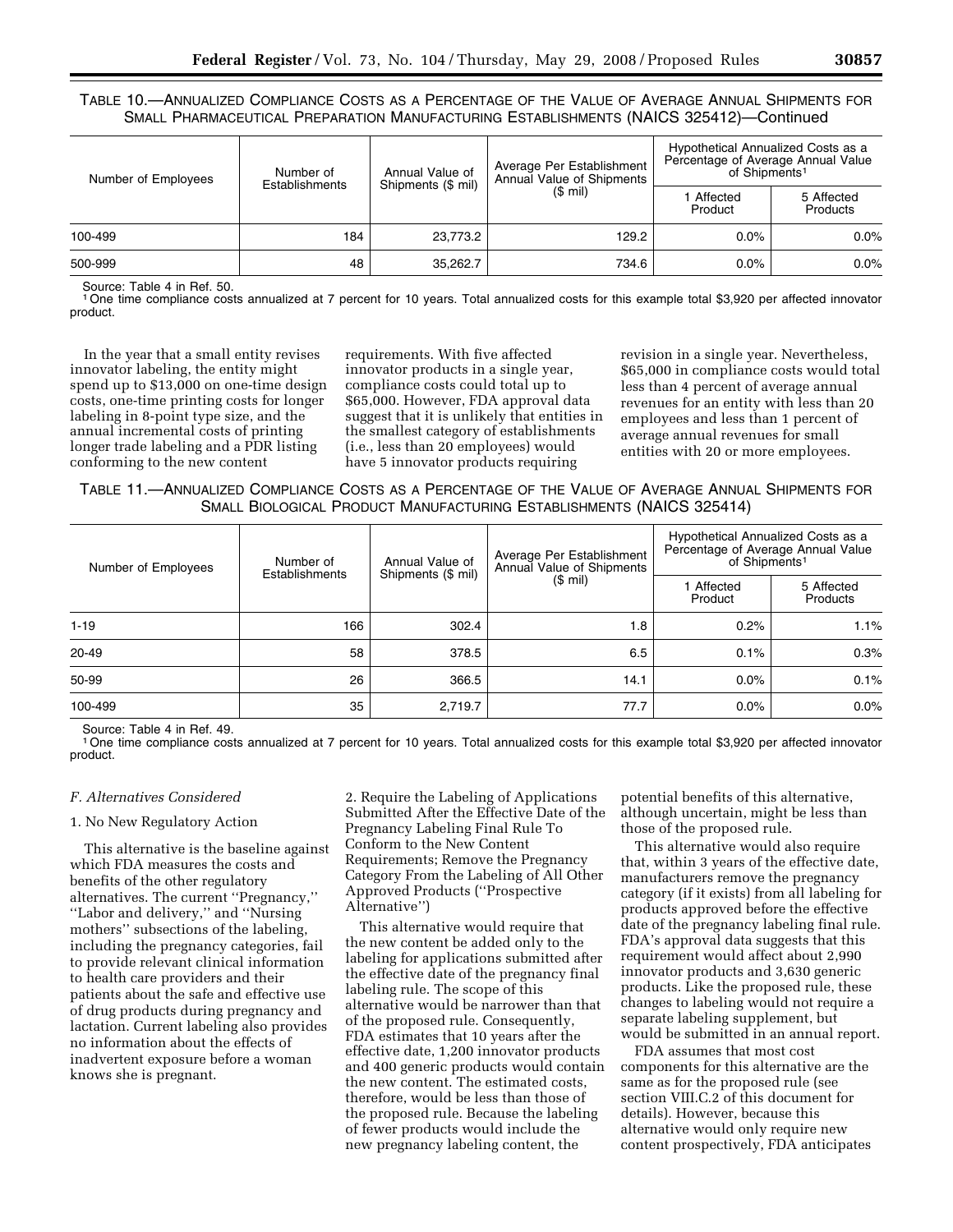that no additional agency resources would be needed.

Table 12 of this document shows the estimated costs of this alternative. The estimated one-time costs to add the new content and remove the pregnancy category are \$19.2 million. The annual incremental costs to print longer labeling that contains the new content

are estimated at \$22.3 million. The present value of the total compliance costs of this option would be approximately \$29.9 million with a 7 percent discount rate or about \$35.8 million with a 3-percent discount rate. The estimated annualized compliance costs for this alternative are \$4.2 million with a 3-percent discount rate and \$4.3

million with a 7-percent discount rate. Moreover, any overlap of the implementation schedules of the PLR and the pregnancy labeling final rule would reduce these costs because firms could make all labeling changes at the same time. However, any potential cost savings depend on the effective date of the pregnancy labeling final rule.

| Table 12.—Estimated Costs of the Prospective Alternative |
|----------------------------------------------------------|
|----------------------------------------------------------|

| Year           | One-Time Revision | <b>Annual Printing</b> | <b>Total Costs</b> | <b>Present Value</b><br>$($$ mil) |      |
|----------------|-------------------|------------------------|--------------------|-----------------------------------|------|
|                | Cost (\$ mil)     | Costs $($$ mil)        | $($$ mil)          | 3%                                | 7%   |
| 1              | 0.2               | 0.6                    | 0.8                | 0.8                               | 0.8  |
| 2              | 0.2               | 1.2                    | 1.3                | 1.3                               | 1.2  |
| 3              | 17.6              | 1.6                    | 19.2               | 17.6                              | 15.7 |
| 4              | 0.2               | 1.9                    | 2.1                | 1.8                               | 1.6  |
| 5              | 0.2               | 2.1                    | 2.3                | 2.0                               | 1.7  |
| 6              | 0.2               | 2.4                    | 2.5                | 2.1                               | 1.7  |
| $\overline{7}$ | 0.2               | 2.6                    | 2.8                | 2.3                               | 1.7  |
| 8              | 0.2               | 2.9                    | 3.0                | 2.4                               | 1.8  |
| 9              | 0.2               | 3.1                    | 3.3                | 2.5                               | 1.8  |
| 10             | 0.2               | 3.9                    | 4.1                | 3.0                               | 2.1  |
| Total          | 19.2              | 22.3                   | 41.5               | 35.8                              | 29.9 |

3. Require the Labeling of Categories of Drugs That Are Most Widely Used by Pregnant Women and Women of Reproductive Age To Conform to the Content Requirements

The scope of this alternative would be greater than that of the proposed rule. In the agency's efforts to develop this proposed rule, it consulted with outside experts concerning what drugs should be covered by this rule. FDA asked the American College of Obstetrics and Gynecology, the American Academy of Pediatrics, and the Association of Women's Health, Obstetric and Neonatal Nurses were asked about which drugs each thought were important to the clinical care of pregnant women and for which drugs more information is needed. FDA asked the Organization of Teratology Information Services and Motherisk, two organizations that counsel pregnant women about exposure to drugs during pregnancy, to list the drugs about which they received the most questions from pregnant women. FDA also consulted the March of Dimes and the Canadian Pediatric Society. In addition, FDA asked the Pregnancy Labeling Subcommittee of the Advisory

Committee for Reproductive Health Drugs to consider how to determine which drugs merited priority implementation of the new content and format for pregnancy labeling. Consultation with these experts resulted in numerous lists of drugs for which revised pregnancy labeling was considered a priority. However, no clear core set of drugs or drug classes emerged from this process. The agency compiled a list of drug classes from those suggested by the various sources. The list included analgesics, antiinfective drugs, anticoagulants, antidepressants, antiemetics, anticonvulsants, antifungals, antihypertensives, antimigraine drugs, antivirals, respiratory agents, thyroid drugs, tranquilizers, oral contraceptives, glucocorticoids, estrogens, gastrointestinal drugs, and antihistamines. Changing the content and format of pregnancy labeling for such a large universe of drugs would be a large burden for both industry and FDA. Because of the difficulties of identifying the products affected by this alternative, FDA did not estimate the costs of this alternative, but expects that they would fall somewhere between

those of the proposed rule and the highest cost alternative described below.

4. Require the Labeling of All Approved Products To Conform to the New Content Requirements

In contrast to the proposed rule, this alternative has the broadest scope and would require that new content be added to the labeling of about 4,170 innovator products and 4,030 generic products. Consequently the estimated costs and potential benefits would be greatest with this alternative.

The implementation schedule and estimated costs for future applications and for approved applications subject to the PLR would be the same as for the proposed rule. Approved applications not subject to the PLR would follow a staggered implementation schedule in which manufacturers would be given from 6 to 10 years to revise product labeling, depending on the approval date. Under this staggered schedule, manufacturers with applications approved before June 30, 1975, would have 6 years to revise labeling; manufacturers with applications approved between June 30, 1975, and June 29, 1984, would have 7 years to revise labeling; manufacturers with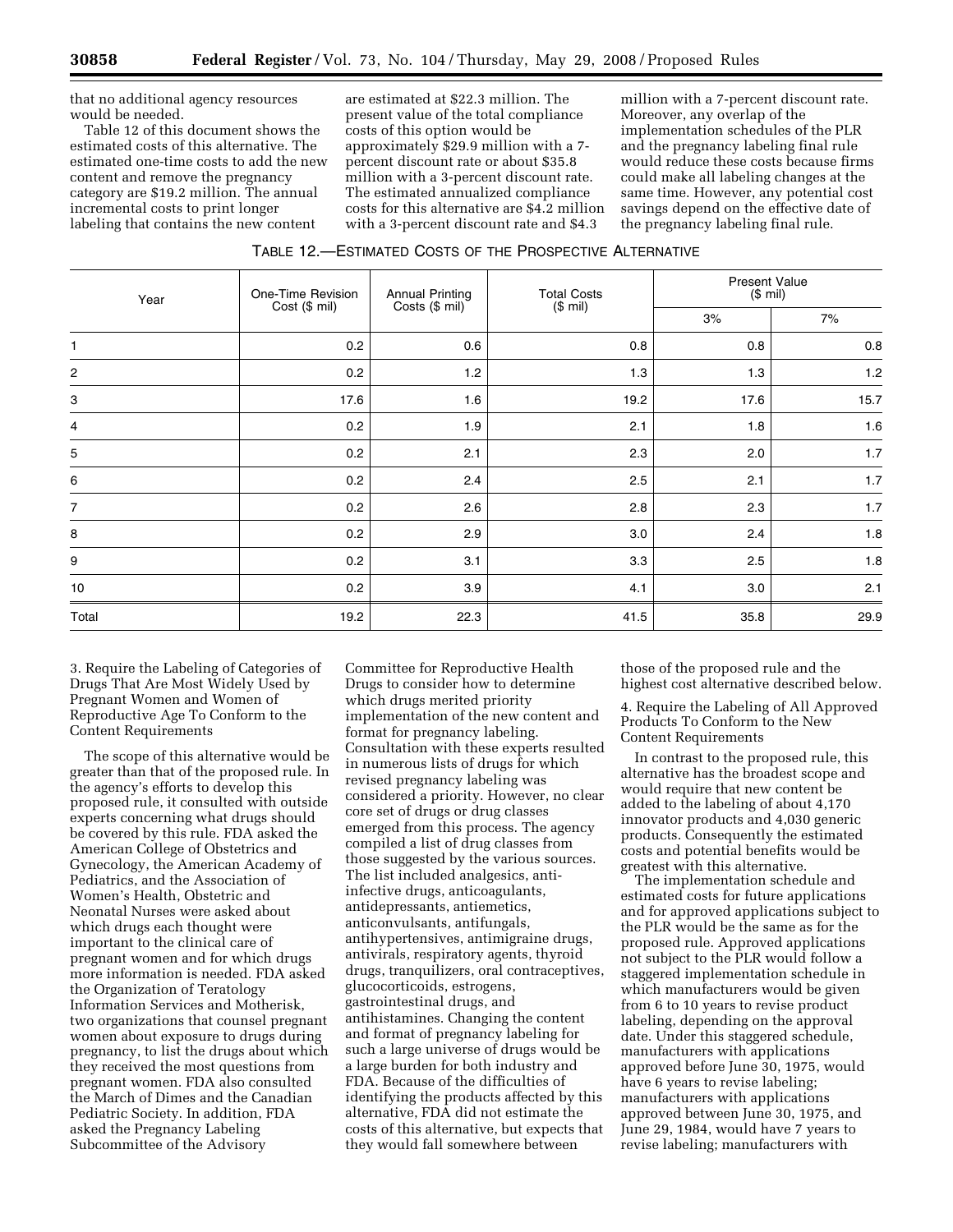applications approved between June 30, 1984, and June 29, 1990, would have 8 years to revise labeling; manufacturers with applications approved between June 30, 1990, and June 29, 1996, would have 9 years to revise labeling; and manufacturers with applications approved between June 30, 1996, to June 29, 2001, would have 10 years to revise labeling.

The length of time since a product's approval determines the amount of information available for the new content. In general, more information about clinical experience is available for older products than for newly approved products. Thus, FDA expects that manufacturers with applications not subject to the PLR might spend more time collecting and organizing the new content and that the costs to print longer labeling may exceed those estimated for applications subject to the PLR. Because the new content for older products could be longer than that for newly approved products, additional FDA

personnel might be needed to review the labeling supplements for older products.

To account for these potential differences in the costs for the labeling of older products, this analysis uses a range of costs for products not subject to the PLR. One-time costs to collect and organize information range from \$3,000 to \$6,000 for innovator products. The length of trade labeling might increase by 12-square inches at a cost of \$750 for innovator products and \$450 for generic products. If the labeling of older products is longer than that of newly approved products, manufacturers with older innovator products might incur costs for labeling distributed directly to consumers and health care providers and costs to print longer labeling in the PDR. For this alternative, FDA estimates that, on average, labeling printed in 8 point type size would increase by 38 square inches at a cost of \$8,050, and the PDR would be about 0.3 page longer at a cost of \$3,950. Finally, to account

for a potential increase in FDA resources for this alternative, the number of additional FTEs would double from two to four for the last 5 years of the analysis.

Over 10 years, the one-time costs to revise labeling to add the new content could range from \$29.2 million to \$34.3 million. Annual incremental printing costs might total about \$91.5 million over 10 years. The present value of the total compliance costs range from about \$75.3 million to about \$78.2 million with a 7-percent discount rate and from about 97.9 million to about \$101.9 million with a 3-percent discount rate. The estimated annualized compliance costs for this alternative, therefore, range from \$11.5 million to \$11.9 million with a 3-percent discount rate and range from \$10.7 million to \$11.1 million with a 7-percent discount rate. Table 13 shows the upper bound estimate for this alternative.

| Year           |           | Number of Approved Applications by<br>Type of Product | Total Costs (\$ mil) | Present Value (\$ mil) |         |  |
|----------------|-----------|-------------------------------------------------------|----------------------|------------------------|---------|--|
|                |           |                                                       |                      | 3%                     | 7%      |  |
|                | Innovator | Generic                                               |                      |                        |         |  |
|                | 140       | 40                                                    | 1.3                  | 1.2                    | $1.2\,$ |  |
| 2              | 130       | 40                                                    | 1.8                  | 1.7                    | 1.5     |  |
| 3              | 500       | 300                                                   | 6.7                  | 6.1                    | 5.5     |  |
| 4              | 600       | 170                                                   | 9.3                  | 8.3                    | 7.1     |  |
| 5              | 560       | 250                                                   | 11.2                 | 9.7                    | 8.0     |  |
| 6              | 480       | 630                                                   | 15.5                 | 13.0                   | 10.3    |  |
| $\overline{7}$ | 430       | 720                                                   | 16.7                 | 13.6                   | 10.4    |  |
| 8              | 390       | 650                                                   | 17.7                 | 13.9                   | 10.3    |  |
| 9              | 450       | 670                                                   | 20.0                 | 15.3                   | 10.9    |  |
| 10             | 490       | 560                                                   | 25.6                 | 19.1                   | 13.0    |  |
| Total          | 4,170     | 4,030                                                 | 125.8                | 101.9                  | 78.2    |  |

#### 5. Summary of Regulatory Options

Table 14 of this document shows the total and incremental costs of the proposed rule and regulatory alternatives. The total benefits of the regulatory alternatives would be directly related to the costs, because the more costly the alternative the more products that would be covered. It should be noted that although the total benefits would correspond to the total costs, the

marginal benefits of these alternatives may not correspond directly to marginal costs. FDA is unable, however, to quantify the total or incremental benefits of these regulatory alternatives.

The requirements of this proposed rule are the result of the agency's efforts to revise the regulations concerning the content and format of the ''Pregnancy,'' ''Labor and delivery,'' and ''Nursing mothers'' subsections of prescription

drug labeling. Although the prospective alternative has lower costs than the proposed rule, it would result in two types of PLR labeling—one with the revised pregnancy and lactation content and one without the revised content. To ensure the consistent quality of labeling subject to the PLR, the agency, therefore, proposes that the pregnancy labeling rule apply to all labeling subject to the PLR.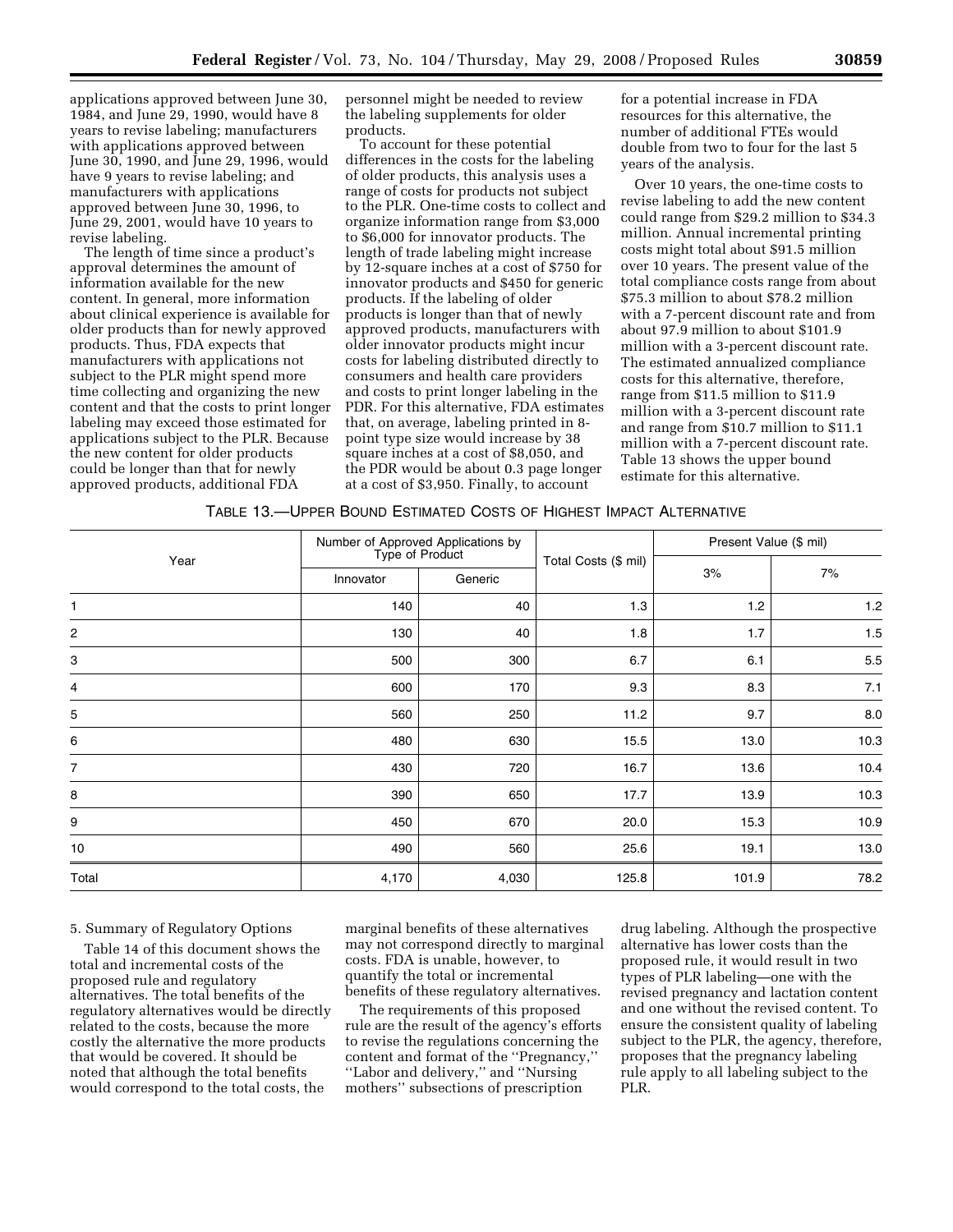| _______________                                            |                |                               |             |                                |  |  |  |
|------------------------------------------------------------|----------------|-------------------------------|-------------|--------------------------------|--|--|--|
| Alternatives                                               |                | Annualized costs (\$ million) |             | Incremental costs (\$ million) |  |  |  |
|                                                            | 3 percent      | 7 percent                     | 3 percent   | 7 percent                      |  |  |  |
| No new regulatory action                                   | 0              | 0                             | N/A         | N/A                            |  |  |  |
| Content required for labeling prospectively                | 4.2            | 4.3                           | 4.2         | 4.3                            |  |  |  |
| Proposed rule                                              | 7.7            | 7.6                           | 3.5         | 3.3                            |  |  |  |
| Content required for labeling of most widely<br>used drugs | 7.7 < x < 11.9 | 7.6 < x < 11.1                | 0 < x < 4.2 | 0 < x < 3.5                    |  |  |  |
| Content required for labeling of all approved<br>drugs     | 11.5 to 11.9   | 10.7 to 11.1                  | 3.8 to 4.2  | 3.1 to 3.5                     |  |  |  |

| TABLE 14.—COMPARISON OF THE ESTIMATED COMPLIANCE COSTS OF THE PROPOSED RULE AND THE REGULATORY |                           |  |  |  |
|------------------------------------------------------------------------------------------------|---------------------------|--|--|--|
|                                                                                                | ALTERNATIVES <sup>1</sup> |  |  |  |

1The present value of the total estimated compliance costs are annualized over 10 years at a 3–percent discount rate or a 7–percent discount rate. Compliance costs include the costs to remove the pregnancy categories from labeling not subject to the content requirements of each alternative.

#### **IX. Paperwork Reduction Act of 1995**

This proposed rule contains information collection requirements that are subject to review by the Office of Management and Budget (OMB) under the Paperwork Reduction Act of 1995 (the PRA) (44 U.S.C. 3501 3520). A description of these requirements is given below, along with an estimate of the annual reporting burden. Included in the estimate is the time for reviewing instructions, searching existing data sources, gathering and maintaining the data needed, and completing and reviewing the collection of information.

FDA invites comments on: (1) Whether the collection of information is necessary for the proper performance of FDA's functions, including whether the information will have practical utility; (2) the accuracy of FDA's estimate of the burden of the proposed collection of information, including the validity of the methodology and assumptions used; (3) ways to enhance the quality, utility, and clarity of the information to be collected; and (4) ways to minimize the burden of the collection of information on respondents, including through the use of automated collection techniques, when appropriate, and other forms of information technology.

*Title*: Content and Format of Labeling for Human Prescription Drug and Biological Products; Requirements for Pregnancy and Lactation Labeling

*Description*: The proposed rule would amend FDA regulations concerning the format and content of the ''Pregnancy,'' ''Labor and delivery,'' and ''Nursing mothers'' subsections of the ''Use in Specific Populations'' section of the labeling for human prescription drugs. The proposal would require that labeling include a summary of the risks of using a drug during pregnancy and lactation and a discussion of the data

supporting that summary. The labeling would also include relevant clinical information to help health care professionals make prescribing decisions and counsel women about the use of drugs during pregnancy and lactation. The proposal would eliminate the current pregnancy categories A, B, C, D, and X. The ''Labor and delivery'' subsection would be eliminated because information on labor and delivery would be included in the ''Pregnancy'' subsection. The proposed rule is intended to create a consistent format for providing information about the effects of a drug on pregnancy and lactation that will be useful for decisionmaking by women of childbearing age and their health care providers.

Under proposed §§ 201.57(c)(9)(i) and 201.57(c)(9)(ii), holders of approved applications7 would be required to provide new labeling content in a new format—that is, to completely rewrite the pregnancy and lactation portions of each drug's labeling. These application holders would be required to submit supplements requiring prior approval by FDA before distribution of the new labeling, as required in § 314.70(b) or  $§ 601.12(f)(1).$ 

Under proposed § 201.80(f)(6)(i), holders of approved applications would be required to remove the pregnancy category designation (e.g., ''Pregnancy Category C'') from the ''Pregnancy'' subsection of the ''Precautions'' section of the labeling. These application holders would report the labeling change in their annual reports, as required in § 314.70(d) or § 601.12(f)(3).

The new content and format requirements of the proposed rule would apply to all applications that are

required to comply with the PLR, including: (1) Applications submitted on or after the date the proposed rule becomes final; (2) applications pending on the date the proposed rule becomes final; and (3) applications approved from June 30, 2001, to the effective date of the pregnancy labeling rule.

Information collection subject to the PRA would consist of the following submissions under the proposed rule:

(1) Applications submitted on or after the effective date of the proposed rule (§§ 314.50; 314.70(b); 601.2;  $601.12(f)(1);$ 

(2) Amendments to applications pending on the effective date of the final rule (§ 314.60);

(3) Supplements to applications approved from June 30, 2001, to the effective date of the final rule  $(S \cdot 314.70(b); 601.12(f)(1));$ 

(4) Holders of applications approved before June 29, 2001, that contain a pregnancy category would be required to remove the pregnancy category designation by 3 years after the effective date of the final rule and include this labeling change in their annual report  $(\S 314.70(d), 601.12(f)(3)).$ 

The information collection requirements and burden estimates are summarized in table 12 of this document. Based on data provided in section VIII of this document, FDA estimates that approximately 1,6138 applications containing labeling consistent with this rulemaking would be submitted to FDA by approximately 885 applicants. Based on data provided in section VIII of this document, FDA estimates that it would take applicants approximately 20 hours to prepare and submit labeling consistent with this rulemaking. The estimate of 20 hours is

<sup>7</sup>As discussed previously, the term ''application'' refers to NDAs, BLAs, and efficacy supplements.

<sup>8</sup> 1,613 includes approximately 1,197 innovator and 416 generic drug products.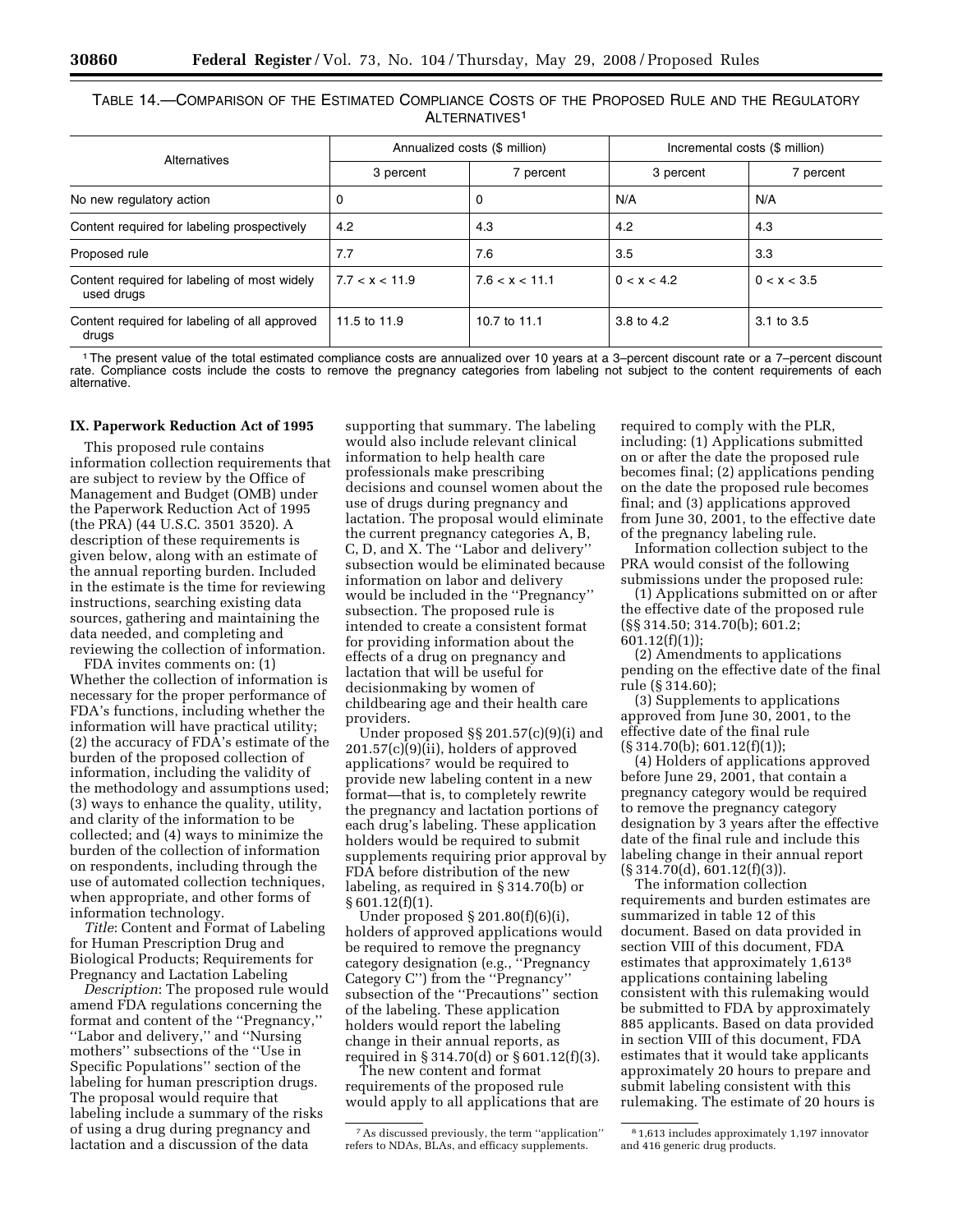incremental, in that it applies only to the requirements for this rulemaking and does not indicate the total hours required to prepare and submit complete labeling for these applications. The information collection burden to prepare and submit labeling in accordance with §§ 201.56, 201.57, and 201.80 is approved by OMB under Control Number 0910–0572.

FDA also estimates that approximately 111 amendments to applications pending on the effective date of the pregnancy labeling final rule would be submitted to FDA as a result of this proposal, by approximately 81 applicants, and that it would take those applicants approximately 20 hours (incremental) to prepare and submit each amendment.

In addition, FDA estimates that approximately 1,789 supplements to approved applications would be submitted to FDA to update labeling in accordance with this proposal, that approximately 210 application holders would submit these supplements, and that it would take those application holders approximately 85 hours<sup>9</sup> (incremental) to prepare and submit each supplement.

FDA also estimates that approximately 4,72010 annual reports containing labeling changes resulting from this rulemaking would be submitted to FDA by approximately 300 application holders, and that it would take application holders approximately 50 hours<sup>11</sup> to prepare and submit each revision.

| TABLE 15.—ESTIMATED ANNUAL REPORTING BURDEN <sup>1</sup> |  |  |  |
|----------------------------------------------------------|--|--|--|
|----------------------------------------------------------|--|--|--|

FDA must request an extension of approval of this information collection every 3 years. For purposes of OMB approval for the first 3-year period, FDA divided the total hours in table 15 of this document (422,545 hours) by 3 to provide OMB an annualized estimate of burdens associated with this rulemaking (i.e., 140,848 hours).

*Description of Respondents*: Persons and businesses, including small businesses and manufacturers.

*Burden Estimate*: Table 15 of this document provides an estimate of the annual reporting burden for the proposed pregnancy and lactation labeling requirements. FDA specifically requests comments on these estimates.

| Category (21 CFR section)                                                                                                                                           | Number of<br>Respondents | Number of Responses<br>per Respondent | Total<br>Responses | Hours per<br>Response | <b>Total Hours</b> |
|---------------------------------------------------------------------------------------------------------------------------------------------------------------------|--------------------------|---------------------------------------|--------------------|-----------------------|--------------------|
| New NDAs/ANDAs/BLAs/efficacy<br>supplements submitted on or after<br>effective date (§§ 314.50;<br>$314.70(b)$ ; 601.2; 601.12(f)(1))                               | 885                      | 1.82                                  | 1,613              | 20                    | 32,260             |
| Amendments to applications pend-<br>ing on effective date $(\S 314.60)$                                                                                             | 81                       | 1.37                                  | 111                | 20                    | 2,220              |
| Supplements to applications ap-<br>proved 6/30/01 to effective date<br>(S314.70(b); 601.12(f)(1))                                                                   | 210                      | 8.52                                  | 1,789              | 85                    | 152,065            |
| Annual report submission of revised<br>labeling for applications approved<br>before 6/29/01 that contain a<br>pregnancy category $(\S 314.70(d))$ ;<br>601.12(f)(3) | 300                      | 15.73                                 | 4,720              | 50                    | 236,000            |
| Total                                                                                                                                                               |                          |                                       |                    |                       | 422.545            |

1There are no capital costs or operating and maintenance costs associated with this collection of information.

In compliance with section 3507(d) of the PRA, the agency has submitted the information collection requirements of this proposed rule to OMB for review. The information collection provisions of this proposed rule have been submitted to OMB for review. Interested persons are requested to fax comments regarding information collection by June 30, 2008, to the Office of Information and Regulatory Affairs, OMB. To ensure that comments on information collection are received, OMB recommends that written comments be faxed to the Office of Information and Regulatory Affairs, OMB, Attn: FDA Desk Officer, FAX:

202–395–6974, or e-mailed to: *baguilar@omb.eop.gov.* 

#### **X. Federalism**

We have analyzed this proposed rule in accordance with the principles set forth in Executive Order 13132. Section 4(a) of the Executive order requires agencies to ''construe \* \* \* a Federal statute to preempt State law only where the statute contains an express preemption provision or there is some other clear evidence that the Congress intended preemption of State law, or where the exercise of State authority conflicts with the exercise of Federal

authority under the Federal statute.'' In this proposed rule, FDA is proposing to revise its existing requirements concerning the format and content of the ''Pregnancy,'' ''Labor and delivery,'' and ''Nursing mothers'' subsections of labeling for human prescription drug and biological products. To the extent that a State requires labeling that conflicts with these requirements, the State required labeling would be subject to implied conflict preemption.

As stated in the preamble, this proposed rule would amend portions of FDA's regulations that were recently revised by the PLR. When FDA finalized

<sup>9</sup>The estimate for innovator companies is approximately 85 hours, and the estimate for generic companies is approximately 22 hours. For purposes of this information collection analysis, FDA used the higher estimate and invites comment

on the time needed to prepare and submit these supplements.

<sup>10</sup> 4,720 includes approximately 1,697 innovator and 3,023 generic drug products.

<sup>11</sup>The estimate for innovator companies is approximately 50 hours, and the estimate for

generic companies is approximately 22 hours. For purposes of this information collection analysis, FDA used the higher estimate and invites comment on the time needed to prepare and submit these supplements.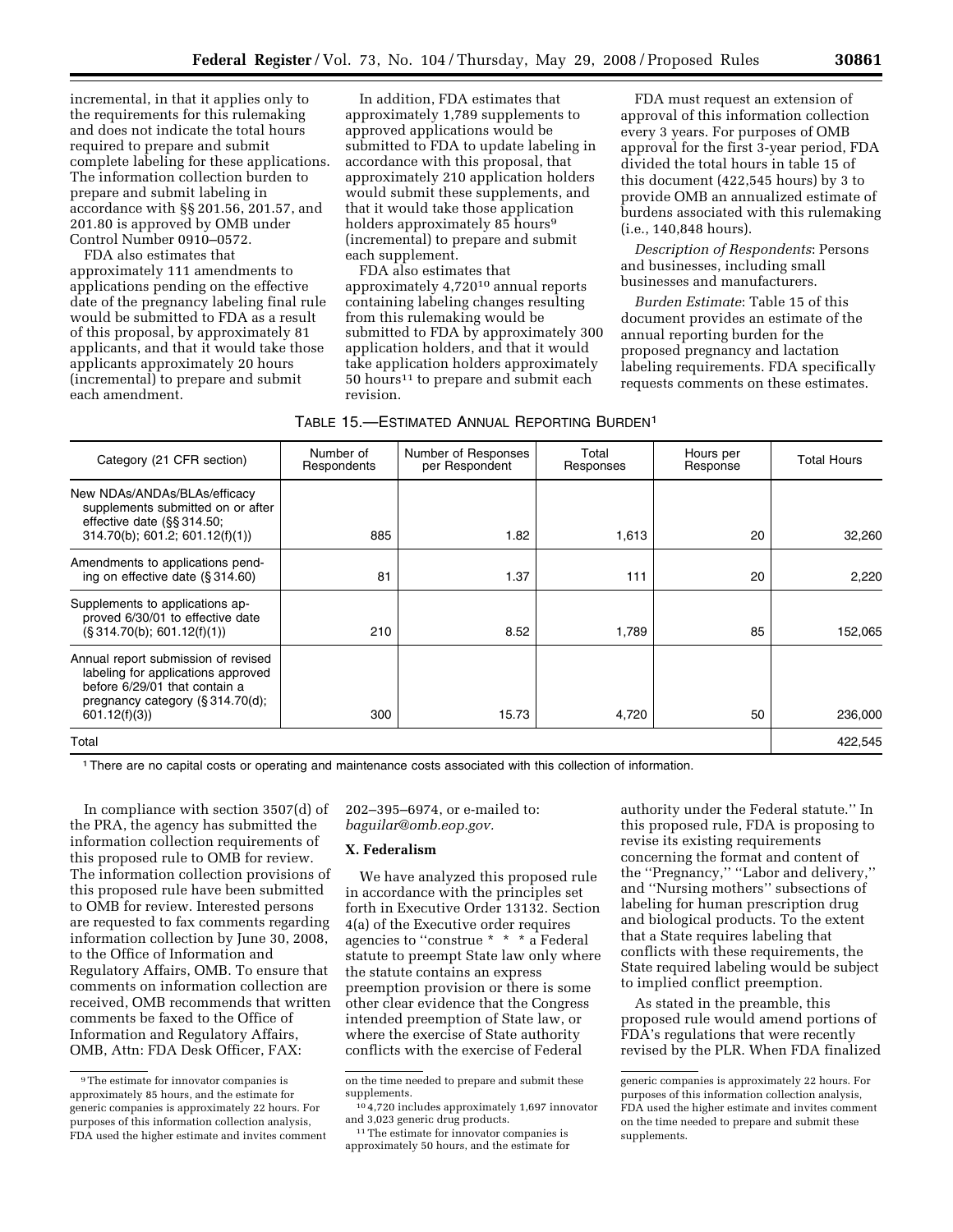the PLR, the agency responded to comments regarding the product liability implications of revising the labeling for prescription drugs. Several comments on the proposed PLR had raised concerns about State requirements on drug labeling, often as a result of product liability lawsuits, that conflict with federal requirements. As a result of those comments, and in discussing federalism issues, FDA restated its longstanding views on preemption. For further discussion of this issue, see 71 FR 3922 at 3933 through 3936 and 3967 through 3969. FDA's statements in this regard are applicable to this proposed rule as well, and reflect the agency's current position on this issue. Section 4(c) of Executive Order 13132 instructs us to restrict any Federal preemption of State law to the ''minimum level necessary to achieve the objectives of the statute pursuant to which the regulations are promulgated.'' This proposed rule meets the preceding requirement because as discussed above, it would preempt State laws that conflict with these Federal requirements. Section 4(d) of Executive Order 13132 states that when an agency foresees the possibility of a conflict between State law and federally protected interests within the agency's area of regulatory responsibility, the agency ''shall consult, to the extent practicable, with appropriate State and local officials in an effort to avoid such a conflict.'' In this case, FDA foresees the possibility of a conflict between State law and federally protected interests within the agency's area of regulatory responsibility. Section 4(e) of Executive Order 13132 adds that ''when an agency proposes to act through adjudication or rulemaking to preempt State law, the agency ''shall provide all affected State and local officials notice and an opportunity for appropriate participation in the proceedings.''

FDA is seeking input from all stakeholders on the proposed requirements for the content and format of pregnancy labeling through publication of the proposed rule in the **Federal Register** and will consult with State and local officials in an effort to avoid conflict between State law and federal protected interests.

#### **XI. Request for Comments**

Interested persons may submit to the Division of Dockets Management (see **ADDRESSES**) written or electronic comments regarding this document. Submit a single copy of electronic comments or two paper copies of any mailed comments, except that individuals may submit one paper copy. Comments are to be identified with the

docket number found in brackets in the heading of this document. Received comments may be seen in the Division of Dockets Management between 9 a.m. and 4 p.m., Monday through Friday.

Please note that on January 15, 2008, the FDA Division of Dockets Management Web site transitioned to the Federal Dockets Management System (FDMS). FDMS is a Government-wide, electronic docket management system. Electronic comments or submissions will be accepted by FDA only through FDMS at *http://www.regulations.gov*.

# **XII. References**

The following references have been placed on display in the Division of Dockets Management (see **ADDRESSES**) and may be seen by interested persons between 9 a.m. and 4 p.m., Monday through Friday. (FDA has verified the Web site addresses, but FDA is not responsible for any subsequent changes to the Web sites after this document publishes in the **Federal Register**.)

1. ''PRAMS and . . . Unintended Pregnancy,'' Centers for Disease Control and Prevention, National Center for Chronic Disease Prevention and Health Promotion, *http://www.cdc.gov/PRAMS/PDFs/ PRAMSUnintendPreg.pdf* (last viewed 4/23/ 08).

2. American Academy of Pediatrics, ''Policy Statement: Breastfeeding and the Use of Human Milk, *Pediatrics*, vol. 115, pp. 496– 506, 2005.

3. Ryan, A. S., Z. Wenjun, and A. Acosta, ''Breast-feeding Continues to Increase Into the New Millenium,'' *Pediatrics*, vol. 110, pp. 1103–1109, 2002.

4. *Drugs and Human Lactation*, edited by P. N. Bennett, Elsevier, Amsterdam, 1988.

5. *Williams Obstetrics*, 21st ed., edited by F. G. Cunningham et al., McGraw-Hill, New York, pp. 201–219, 2001.

6. March of Dimes, Fact Sheet: Miscarriage, *http:/www.marchofdimes.com/professionals/ 14332*\_*1192.asp* (last viewed 4/23/08).

7. March of Dimes, Fact Sheet: Stillbirth, *http:/www.marchofdimes.com/professionals/ 14332*\_*1198.asp* (last viewed 4/23/08).

8. Leppig, K. A. et al., ''Predictive Value of Minor Anomalies,'' *The Journal of Pediatrics*, vol. 110, pp. 531–537, 1987.

9. Christian, M. S., ''Test Methods for Assessing Female Reproductive and Developmental Toxicology,'' *Principles and Methods of Toxicology*, 4th ed., edited by A. W. Hayes, Taylor & Francis, Philadelphia, p. 1301–1381, 2001.

10. Kaufman, D. W. et al., ''Recent Patterns of Medication Use in the Ambulatory Adult Population of the United States: the Sloane Survey,'' *Journal of the American Medical Association*, vol. 287, pp. 337–344, 2002.

11. Ventura, S. J. et al., ''Trends in Pregnancies and Pregnancy Rates by Outcome: United States, 1976–96,'' National Center for Health Statistics, *Vital and Health Statistics*, 21(56), p. 1, *http://www.cdc.gov/ nchs/data/series/sr*\_*21/sr21*\_*056.pdf* (last viewed 4/23/08).

12. Schardein, J. L., *Chemically Induced Birth Defects*, 3rd ed., Marcel Dekker, Inc., New York, pp. 5–7, 2000.

13. De Vigan, C. et al., ''Therapeutic Drug Use During Pregnancy: A Comparison in Four European Countries,'' *Journal of Clinical Epidemiology*, vol. 52, pp. 977–982, 1999.

14. Lacroix, I. et al., ''Prescription of Drugs During Pregnancy in France,'' *The Lancet*, vol. 356, pp. 1735–1736, 2000.

15. Mitchell, A. A. et al., ''Medication Use in Pregnancy 1976–2000,''

*Pharmacoepidemiology and Drug Safety*, vol. 10, Supplement 1, pp. S146–S147, 2001.

16. Mitchell, A. A., ''Special Considerations in Studies of Drug-Induced Birth Defects,'' in *Pharmacoepidemiology*, 3rd ed., edited by B. L. Strom, John Wiley & Sons, Ltd., England, pp. 749–763, 2000.

17. Ward, R. M., ''Difficulties in the Study of Adverse Fetal and Neonatal Effects of Drug Therapy During Pregnancy,'' in *Seminars in Perinatology: Proceedings from the NIH Workshop to Label Drugs During Pregnancy*, vol. 25, pp. 191-195, 2001.

18. Rogers, J. M., and R. J. Kavlock, ''Developmental Toxicity,'' in *Toxicology: The Basic Science of Poisons*, 5th ed., edited by C. D. Klaassen, McGraw-Hill, New York, pp. 301–332, 1996.

19. Matsui, D. et al., ''Drugs and Chemicals Most Commonly Used by Pregnant Women,'' in *Maternal-Fetal Toxicology*, edited by G. Koren, Marcel Dekker, Inc., New York, pp. 115–135, 2001.

20. Jasper, J. D. et al., ''Effects of Framing on Teratogenic Risk Perception in Pregnant Women,'' *The Lancet*, vol. 358, pp. 1237– 1238, 2001.

21. Kallen, B., ''Drugs in Pregnancy—The Dilemma of Labeling,'' *Drug Information Journal*, vol. 33, pp. 1135–1143, 1999.

22. Koren, G., ''Misrepresentation and Miscommunication of Teratogenic Risk of Drugs; Analysis of Three Highly Publicized International Cases,'' *Reproductive Toxicology*, vol. 15, pp. 1–3, 2000.

23. Pole, M. et al., ''Drug Labeling and Risk Perceptions of Teratogenicity: A Survey of Pregnant Canadian Women and Their Health Professionals,'' *Journal of Clinical Pharmacology*, vol. 40, pp. 573–577, 2000.

24. Sanz, E., T. Gomez-Lopez, and M. J. Martinez-Quintas, ''Perception of Teratogenic Risk of Common Medicines,'' *European Journal of Obstetrics & Gynecology and Reproductive Biology*, vol. 95, pp. 127–131, 2001.

25. Thurmann, P. A., and A. Steioff, ''Drug Treatment in Pregnancy,'' *International Journal of Clinical Pharmacology and Therapeutics*, vol. 39, pp. 185–191, 2001.

26. Webster, W. S., and J. A. D. Freeman, ''Is This Drug Safe in Pregnancy?'' *Reproductive Toxicology*, vol. 15, pp. 619–

629, 2001. 27. Doering, P. L., L. A. Boothby, and M. Cheok, ''Review of Pregnancy Labeling of Prescription Drugs: Is the Current System Adequate to Inform of Risks?'' *American Journal of Obstetrics and Gynecology*, vol. 187, pp. 333–339, 2002.

28. Alan Guttmacher Institute, ''Facts in Brief: Contraceptive Use,'' 1999, *http:// www.guttmacher.org/pubs/fb*\_*contr*\_*use.html*  (last viewed 4/23/08).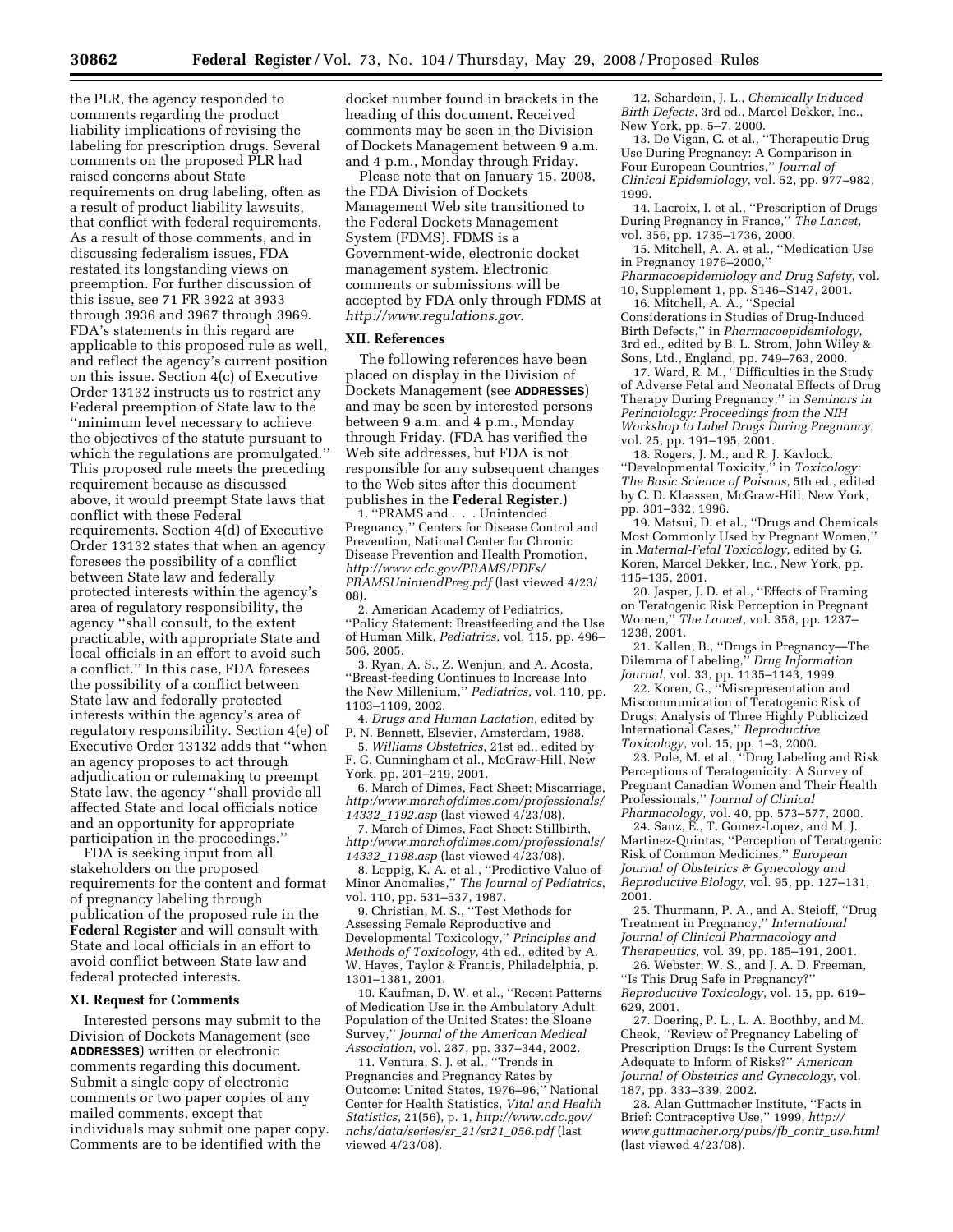29. Centers for Disease Control and Prevention, ''Current Estimates from the National Health Interview Survey, 1996,'' *Vital and Health Statistics*, 1999, *http:// www.cdc.gov/nchs/data/series/sr*\_*10/ sr10*\_*200.pdf* (last viewed 4/23/08).

30. Meadows, M., ''Pregnancy and the Drug Dilemma,'' *FDA Consumer*, May-June 2001.

31. *Drugs and Human Lactation*, 2nd ed., edited by P. N. Bennett, Elsevier, Amsterdam, 1996.

32. Agency for Healthcare Research and Quality, Medical Expenditure Panel Survey Household Component Data for 2003, generated using MEPSnet/HC, *http:// www.meps.ahrq.gov/mepsweb* under ''Database of Household Component (HC) Files'' housed in the on-line PUF (public use file) database (last viewed 4/23/08).

33. Andrade, S. E. et al., ''Prescription Drug Use in Pregnancy,'' *American Journal of Obstetrics and Gynecology*, vol. 191, pp. 398– 407, 2004.

34. Glover, D. D. et al., ''Prescription, Overthe-Counter, and Herbal Medicine use in a Rural, Obstetric Population,'' *American Journal of Obstetrics and Gynecology*, vol. 188, pp. 1039–1045, 2003.

35. Mastroianni, A. C., R. Faden, and D. Federman, Editors, *Women and Health Research: Ethical and Legal Issues of Including Women in Clinical Studies, Volume 1*; Committee on Ethical and Legal Issues Relating to the Inclusion of Women in Clinical Studies, Institute of Medicine, p. 188, 1994.

36. Donati, S. et al., ''Drug Use in Pregnancy Among Italian Women,'' *European Journal of Clinical Pharmacology*, vol. 56, pp. 323–328, 2000.

37. Irl, C., P. Kipferler, and J. Hasford, ''Drug Use Assessment and Risk Evaluation in Pregnancy—The PEGASUS-Project,'' *Pharmacoepidemiology and Drug Safety*, vol. 6, suppl. 3, pp. S37–S42, 1997.

38. Centers for Disease Control and Prevention, Department of Health and Human Services ''2004 National Immunization Survey, Table 3: Any and Exclusive Breastfeeding Rates by Age, 2004.'' *http://www.cdc.gov/breastfeeding/data/ NIS*\_*data/2004/age.htm* (last viewed 4/23/ 08).

39. Friedman, J. M., ''Report of the Teratology Society Public Affairs Committee Symposium on FDA Classification of Drugs,' *Teratology*, vol. 48, pp. 5–6, 1993.

40. Uhl, K., D. L. Kennedy, and S. L. Kweder, ''Risk Management Strategies in the Physicians' Desk Reference Product Labels for Pregnancy Category X Drugs,'' *Drug Safety*, vol. 25, pp. 885–892, 2002.

41. Lagoy, C. T. et al., ''Medication Use during Pregnancy and Lactation: an Urgent Call for Public Health Action,'' *Journal of Women's Health*, vol. 14, pp. 104–109, 2005.

42. Namazy, J. A., and M. Schatz, ''Treatment of Asthma During Pregnancy and Perinatal Outcomes,'' *Current Opinions Allergy Clinical Immunology*, vol. 5, pp. 229– 233, 2005.

43. Kwon, H. L., K. Belanger, and M. B. Bracken, ''Asthma Prevalence among Pregnant and Childbearing-aged Women in the United States: Estimates from National Health Surveys,'' *Annals of Epidemiology*, vol. 13, pp. 317–24, 2003.

44. Martin, J. A. et al., *Births: Final data for 2003. National Vital Statistics Reports*, vol. 54, no. 2, Hyattsville, MD, National Center for Health Statistics, 2005.

45. The North American Pregnancy and Epilepsy Registry, ''A North American Registry for Epilepsy and Pregnancy, a Unique Public/Private Partnership of Health Surveillance,'' *Epilepsia*, vol. 39, pp. 793– 799, 1998.

46. Wisner, K. L., ''Risk-Benefit Decision Making for Treatment of Depression During Pregnancy,'' *American Journal of Psychiatry*, vol. 157, pp. 1933–1940, 2000.

47. Refuerzo, J. S. et al., ''Use of Over-the-Counter Medications and Herbal Remedies in Pregnancy,'' *American Journal of Perinatology*, vol. 22, pp. 321–4, 2005.

48. Werler, M. M. et al., and the National Birth Defects Prevention Study, ''Use of Over-the-Counter Medications During Pregnancy,'' *American Journal of Obstetrics and Gynecology*, vol. 193, pp. 771–7, 2005.

49. Committee for Medicinal Products for Human Use (CHMP), ''Guideline on Risk Assessment of Medicinal Products on Human Reproduction and Lactation: From Data to Labelling, Annex I'' European Medicines Agency, Evaluation of Medicines for Human Use, Doc Reference EMEA/CHMP/203927/ 2005, London, 23 March 2006 *http:// www.emea.europa.eu/htms/human/qrd/ qrdtemplate.htm* (last viewed 4/23/08).

50. U.S. Department of Commerce, Economics and Statistics Administration, U.S. Census Bureau, ''Biological Product (Except Diagnostic) Manufacturing: 2002,'' *2002 Economic Census Manufacturing Industry Series*, EC02–31I–325414, December 2004.

51. U.S. Department of Commerce, Economics and Statistics Administration, U.S. Census Bureau, ''Pharmaceutical Preparation Manufacturing: 2002,'' *2002 Economic Census Manufacturing Industry Series*, EC02–31I–325412, December 2004.

#### **List of Subjects in 21 CFR Part 201**

Drugs, Labeling, Reporting and recordkeeping requirements.

Therefore, under the Federal Food, Drug, and Cosmetic Act and under authority delegated to the Commissioner of Food and Drugs, it is proposed that 21 CFR part 201 be amended as follows:

#### **PART 201—LABELING**

1. The authority citation for 21 CFR part 201 continues to read as follows:

**Authority:** 21 U.S.C. 321, 331, 351, 352, 353, 355, 358, 360, 360b, 360gg–360ss, 371, 374, 379e; 42 U.S.C. 216, 241, 262, 264.

#### **§ 201.56 [Amended]**

2. Amend § 201.56 in paragraph (d)(1) by removing from the list of headings and subheadings the subheadings ''8.2 Labor and delivery'' and ''8.3 Nursing mothers'' and adding in their place the subheading "8.2 Lactation".

3. Section 201.57 is amended by removing and reserving paragraph (c)(9)(iii) and by revising paragraphs  $(c)(9)(i)$  and  $(c)(9)(ii)$  to read as follows:

**§ 201.57 Specific requirements on content and format of labeling for human prescription drug and biological products described in § 201.56(b)(1).** 

- \* \* \* \* \*
	- (c) \* \* \*
	- $(9) * * * *$

(i) *8.1 Pregnancy*. This subsection of the labeling must contain the following information in the following order:

(A) *Pregnancy exposure registry*. If there is a pregnancy exposure registry for the drug, the telephone number or other information needed to enroll in the registry or to obtain information about the registry must be stated at the beginning of the ''Pregnancy'' subsection of the labeling.

(B) *General statement about background risk*. The following statement must be included:

''All pregnancies have a background risk of birth defect, loss, or other adverse outcome regardless of drug exposure. The fetal risk summary below describes (*name of drug*)'s potential to increase the risk of developmental abnormalities above the background risk.''

(C) *Fetal risk summary*. Under the subheading ''Fetal Risk Summary,'' the labeling must contain a risk conclusion, contain a narrative description of the risk(s) (if the risk conclusion is based on human data), and refer to any contraindications or warnings and precautions.

(*1*) Using the risk conclusions provided in paragraphs (c)(9)(i)(C)(*2*) and (c)(9)(i)(C)(*3*) of this section, the fetal risk summary must characterize the likelihood that the drug increases the risk of developmental abnormalities in humans (i.e., structural anomalies, fetal and infant mortality, impaired physiologic function, alterations to growth) and other relevant risks (e.g., transplacental carcinogenesis). More than one risk conclusion may be needed to characterize the likelihood of risk for different developmental abnormalities, doses, durations of exposure, or gestational ages at exposure. All available data, including human, animal, and pharmacologic data, that are relevant to assessing the likelihood that a drug will increase the risk of developmental abnormalities and other relevant risks must be considered. The source(s) of the data that are the basis for the fetal risk summary must be stated. If data demonstrate that a drug is not systemically absorbed, the fetal risk summary must contain only the following statement, without any other risk conclusion:

''(*Name of drug*) is not absorbed systemically from (part of body) and cannot be detected in the blood.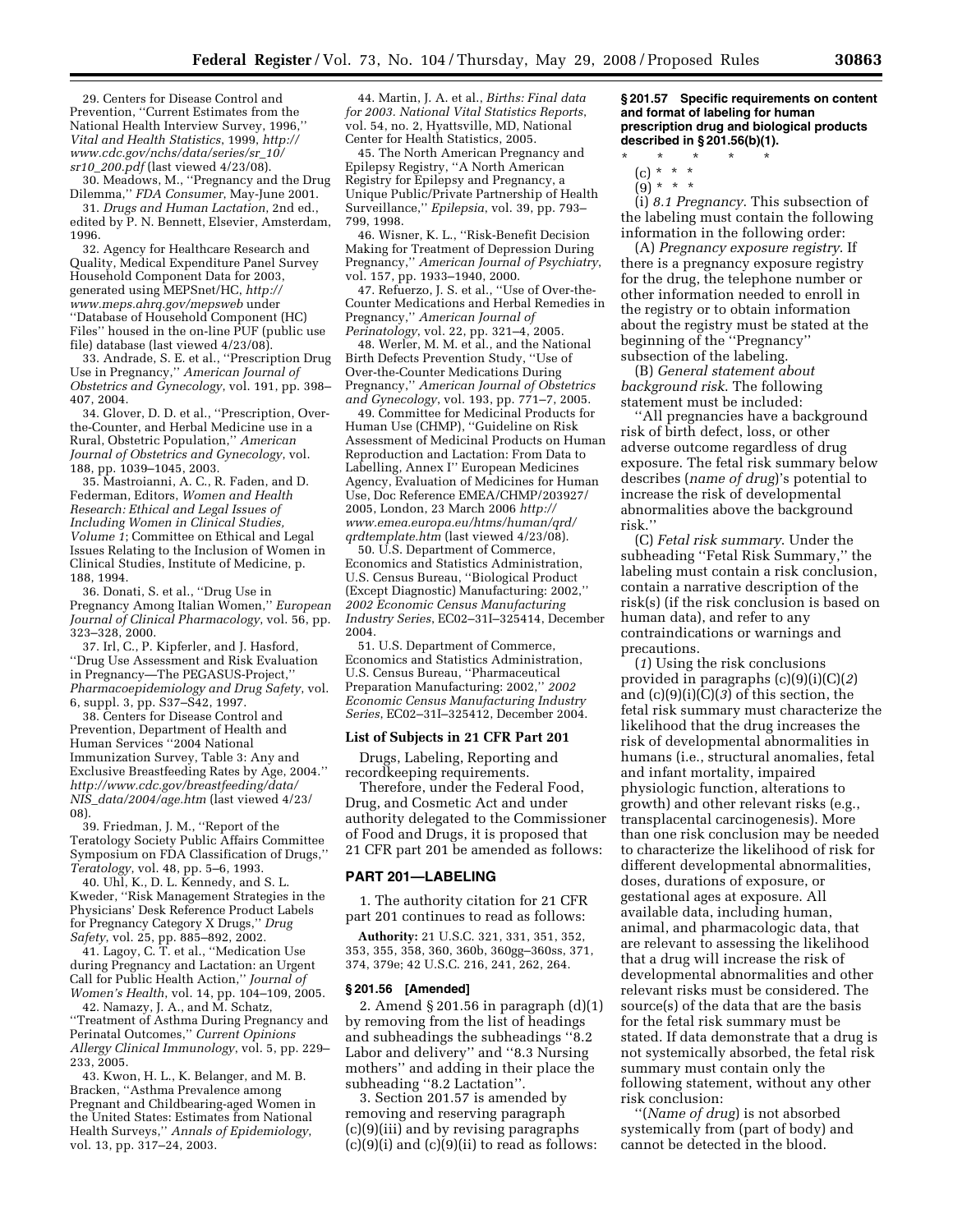Maternal use is not expected to result in fetal exposure to the drug.''

(*2*) *Risk conclusions based on human data*. When both human and animal data are available, risk conclusions based on human data must be presented before risk conclusions based on animal data. A risk conclusion based on human data must be followed by a narrative description of the risks as described in paragraph (c)(9)(i)(C)(*4*) of this section.

(*i*) *Risk conclusions based on sufficient human data*. Sufficient human data may come from such sources as clinical trials, pregnancy exposure registries or other large scale epidemiologic studies, or case series reporting a rare event. When human data are sufficient to reasonably determine the likelihood that the drug increases the risk of fetal developmental abnormalities or specific developmental abnormalities, the likelihood of increased risk must be characterized using one of the following risk conclusions: ''Human data do not indicate that (*name of drug*) increases the risk of (*type of developmental abnormality or specific developmental abnormality*).'' or ''Human data indicate that (*name of drug*) increases the risk of (*type of developmental abnormality or specific abnormality*).''

(*ii*) *Risk conclusions based on other human data*. When human data are available but are not sufficient to use one of the risk conclusions listed in paragraph (c)(9)(i)(C)(*2*)(*i*) of this section, the likelihood that the drug increases the risk of developmental abnormalities must be characterized as low, moderate, or high.

(*3*) *Risk conclusions based on animal data*. When the data on which the risk conclusion is based are animal data, the fetal risk summary must characterize the likelihood that the drug increases the risk of developmental abnormalities using one of the following risk conclusions:

(*i*) *Not predicted to increase the risk*. When animal data contain no findings for any developmental abnormality, the fetal risk summary must state: ''Based on animal data, (*name of drug*) is not predicted to increase the risk of developmental abnormalities (see Data).''

(*ii*) *Low likelihood of increased risk*. When animal data contain findings of developmental abnormality but the weight of the evidence indicates that the findings are not relevant to humans (e.g., findings in a single animal species that are caused by unique drug metabolism or a mechanism of action thought not to be relevant to humans; findings at high exposures compared with the maximum recommended

human exposure), the fetal risk summary must state: ''Based on animal data, the likelihood that (*name of drug*) increases the risk of developmental abnormalities is predicted to be low (see Data).''

(*iii*) *Moderate likelihood of increased risk*. When animal data contain findings of one or more fetal developmental abnormalities in one or more animal species, and those findings are thought to be relevant to humans, the fetal risk summary must state: ''Based on animal data, the likelihood that (*name of drug*) increases the risk of developmental abnormalities is predicted to be moderate (see Data).''

(*iv*) *High likelihood of increased risk*. When animal data contain robust findings of developmental abnormalities (e.g., multiple findings in multiple animal species, similar findings across species, findings at low exposures compared with the anticipated human exposure) thought to be relevant for humans, the fetal risk summary must state: ''Based on animal data, the likelihood that (*name of drug*) increases the risk of developmental abnormalities is predicted to be high (see Data).''

(*v*) *Insufficient data*. When there are insufficient animal data or no animal data on which to assess the drug's potential to increase the risk of developmental abnormalities, the fetal risk summary must so state (see Data).

(*4*) *Narrative description of risk(s)*. When there are human data, the risk conclusion must be followed by a brief description of the risks of developmental abnormalities as well as other relevant risks associated with the drug. To the extent possible, this description must include the specific developmental abnormality (e.g., neural tube defects); the incidence, seriousness, reversibility, and correctability of the abnormality; and the effect on the risk of dose, duration of exposure, and gestational timing of exposure. When appropriate, the description must include the risk above the background risk attributed to drug exposure and confidence limits and power calculations to establish the statistical power of the study to identify or rule out a specified level of risk.

(*5*) *Contraindications, warnings, and precautions*. If there is information in the ''Contraindications'' or ''Warnings and Precautions'' section of the labeling on an increased risk to the fetus from exposure to the drug, the fetal risk summary must refer to the relevant section.

(D) *Clinical considerations*. Under the subheading ''Clinical Considerations,'' the ''Pregnancy'' subsection of the

labeling must provide the following information:

(*1*) *Inadvertent exposure during pregnancy*. The labeling must discuss the known or predicted risks to the fetus from inadvertent exposure to the drug (exposure in early pregnancy before a woman knows she is pregnant), including human or animal data on dose, timing, and duration of exposure. If there are no human or animal data to assess the risk from inadvertent exposure, the labeling must so state.

(*2*) *Prescribing decisions for pregnant women*. The labeling must provide the following information:

(*i*) The labeling must describe the risk, if known, to the pregnant woman and the fetus from the disease or condition the drug is indicated to treat.

(*ii*) *Information about dosing adjustments during pregnancy must be provided*. This information must also be included in the ''Dosage and Administration'' and ''Clinical Pharmacology'' sections of the labeling. If there are no data on dosing in pregnancy, the labeling must so state.

(*iii*) If use of the drug is associated with maternal adverse reactions that are unique to pregnancy or if known adverse reactions occur with increased frequency or severity in pregnant women, the labeling must describe the adverse reactions. The labeling must describe, if known, the effect of dose, timing, and duration of exposure on the risk to the pregnant woman of experiencing the adverse reaction(s). The labeling must describe any interventions that may be needed (e.g., monitoring blood glucose for a drug that causes hyperglycemia in pregnancy).

(*iv*) If it is known or anticipated that treatment of the pregnant woman will cause a complication in the neonate, the labeling must describe the complication, the severity and reversibility of the complication, and general types of interventions, if any, that may be needed.

(*3*) *Drug effects during labor or delivery*. If the drug has a recognized use during labor or delivery, whether or not the use is stated as an indication in the labeling, or if the drug is expected to affect labor or delivery, the labeling must provide the available information about the effect of the drug on the mother; the fetus/neonate; the duration of labor and delivery; the possibility of complications, including interventions, if any, that may be needed; and the later growth, development, and functional maturation of the child.

(E) *Data*. (*1*) Under the subheading ''Data,'' the ''Pregnancy'' subsection of the labeling must provide an overview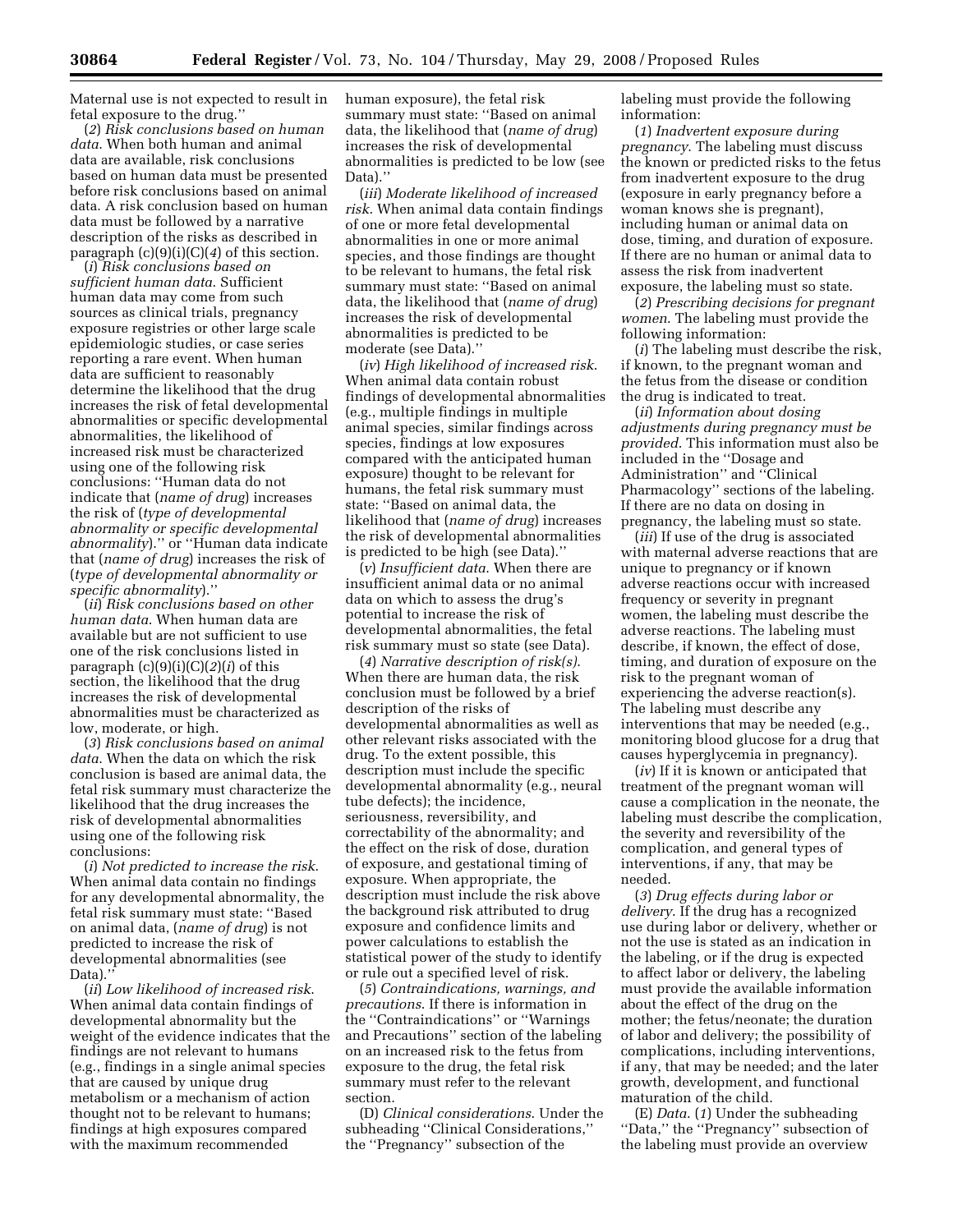of the data that were the basis for the fetal risk summary.

(*2*) Human and animal data must be presented separately, and human data must be presented first.

(*3*) The labeling must describe the studies, including study type(s) (e.g., controlled clinical or nonclinical, ongoing or completed pregnancy exposure registries, other epidemiological or surveillance studies), animal species used, exposure information (e.g., dose, duration, timing), if known, and the nature of any identified fetal developmental abnormalities or other adverse effect(s). Animal doses must be described in terms of human dose equivalents and the basis for those calculations must be included.

(*4*) For human data, positive and negative experiences during pregnancy, including developmental abnormalities, must be described. To the extent applicable, the description must include the number of subjects and the duration of the study.

(*5*) For animal data, the relationship of the exposure and mechanism of action in the animal species to the anticipated exposure and mechanism of action in humans must be described. If this relationship is not known, that should be stated.

(ii) *8.2 Lactation*. This subsection of the labeling must contain the following information in the following order:

(A) *Risk summary*. Under the subheading ''Risk Summary,'' if, as described under § 201.57(c)(9)(ii)(A)(*1*) through (c)(9)(ii)(A)(*3*) of this section, the data demonstrate that the drug does not affect the quantity and/or quality of human milk and there is reasonable certainty either that the drug is not detectable in human milk or that the amount of drug consumed via breast milk will not adversely affect the breastfed child, the labeling must state: ''The use of (*name of drug*) is compatible with breast-feeding.'' After this statement (if applicable), the risk summary must summarize the drug's effect on milk production, what is known about the presence of the drug in human milk, and the effects on the breast-fed child. The source(s) of the data (e.g., human, animal, in vitro) that are the basis for the risk summary must be stated. When there are insufficient data or no data to assess the drug's effect on milk production, the presence of the drug in human milk, and/or the effects on the breast-fed child, the risk summary must so state. If data demonstrate that a drug is not systemically absorbed, the fetal risk summary must contain only the following statement: ''(*Name of drug*) is not absorbed systemically from (part of

body) and cannot be detected in the mother's blood. Therefore, detectable amounts of (*name of drug*) will not be present in breast milk. Breast-feeding is not expected to result in fetal exposure to the drug.'' If the drug is absorbed systemically, the risk summary must describe the following to the extent information is available:

(*1*) *Effects of drug on milk production*. The risk summary must describe the effect of the drug on the quality and quantity of milk, including milk composition, and the implications of these changes to the milk on the breastfed child.

(*2*) *Presence of drug in human milk*. (*i*) The risk summary must describe the presence of the drug in human milk in one of the following ways: The drug is not detectable in human milk; the drug has been detected in human milk; the drug is predicted to be present in human milk; the drug is not predicted to be present in human milk; or the data are insufficient to know or predict whether the drug is present in human milk.

(*ii*) If studies demonstrate that the drug is not detectable in human milk, the risk summary must state the limits of the assay used.

(*iii*) If the drug has been detected in human milk, the risk summary must give the concentration detected in milk in reference to a stated maternal dose (or, if the drug has been labeled for pediatric use, in reference to the labeled pediatric dose), an estimate of the amount of the drug consumed daily by the infant based on an average daily milk consumption of 150 milliliters per kilogram of infant weight per day, and an estimate of the percent of the maternal dose excreted in human milk.

(*3*) *Effects of drug on the breast-fed child*. The risk summary must contain information on the likelihood and seriousness of known or predicted effects on the breast-fed child from exposure to the drug in human milk. The risk summary must be based on the pharmacologic and toxicologic profile of the drug, the amount of drug detected or predicted to be found in human milk, and age-related differences in absorption, distribution, metabolism, and elimination.

(B) *Clinical considerations*. Under the subheading ''Clinical Considerations,'' the labeling must provide the following information to the extent it is available:

(*1*) Information concerning ways to minimize the exposure of the breast-fed child to the drug, such as timing the dose relative to breast-feeding or pumping and discarding milk for a specified period.

(*2*) Information about potential drug effects in the breast-fed child that could be useful to caregivers, including recommendations for monitoring or responding to these effects.

(*3*) Information about dosing adjustments during lactation. This information must also be included in the ''Dosage and Administration'' and ''Clinical Pharmacology'' sections.

(C) *Data*. Under the subheading ''Data,'' the ''Lactation'' subsection of the labeling must provide an overview of the data that are the basis for the risk summary and clinical considerations. \* \* \* \* \*

#### **§ 201.80 [Amended]**

4. Amend § 201.80 as follows:

a. Remove the paragraph heading ''Pregnancy category A.'' and the words ''Pregnancy Category A.'' from paragraph  $(f)(6)(i)(a)$ ;

b. Remove the paragraph heading ''Pregnancy category B.'' and the words ''Pregnancy Category B.'' both times

they appear from paragraph (f)(6)(i)(*b*); c. Remove the paragraph heading

''Pregnancy category C.'' and the words ''Pregnancy Category C.'' both times

they appear from paragraph  $(f)(6)(i)(c)$ ;

d. Remove the paragraph heading ''Pregnancy category D.'' and the words ''Pregnancy Category D.'' from paragraph  $(f)(6)(i)(d)$ ; and

e. Remove the paragraph heading ''Pregnancy category X.'' and the words ''Pregnancy Category X.'' from paragraph (f)(6)(i)(*e*).

[This appendix will not appear in the Code of Federal Regulations.]

## **APPENDIX**

This appendix contains examples of how to apply the proposed rule depending on the type of data available. All examples use hypothetical drugs.

# **SAMPLE PREGNANCY SUBSECTION LABELING**

# **1. Drug for which only animal data are available; with developmental toxicity findings:**

All pregnancies have a background risk of birth defect, loss, or other adverse outcome regardless of drug exposure. The fetal risk summary below describes ALPHATHON's potential to increase the risk of developmental abnormalities above the background risk.

# *Fetal Risk Summary*

Based on animal data, the likelihood that ALPHATHON increases the risk of developmental abnormalities is predicted to be high (see Data). *Clinical Considerations*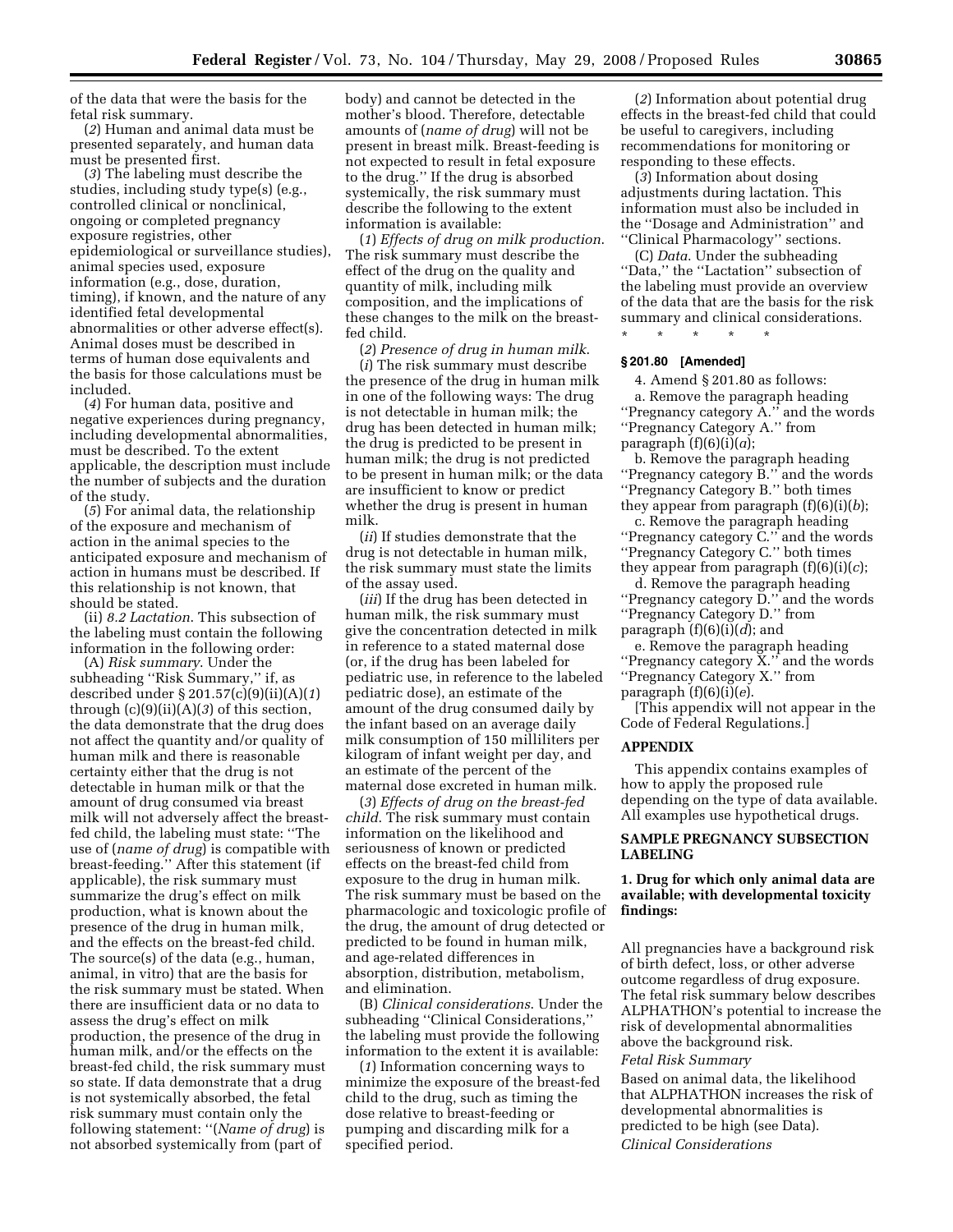Asthma complicates approximately 1 percent of all pregnancies resulting in higher perinatal mortality, low birth weight infants, preterm births, and pregnancy-induced hypertension compared to outcomes for nonasthmatic women. Because of the risks of even mild maternal hypoxia to the developing fetus, asthma should be clinically well-controlled during pregnancy. There are no human studies evaluating ALPHATHON use in pregnant women. The time of gestation at which risk may be greatest is unknown; therefore, risks of inadvertent exposure in early gestation cannot be evaluated. Animal data suggest that ALPHATHON exposure may result in early fetal loss and anomalies of major organ systems. There are no data regarding dose adjustment needs in pregnancy. Given the lack of human data and the risks suggested by animal data, prescribers should consider alternative treatments for asthma for pregnant women when possible (especially during the first trimester) and women planning pregnancy.

# *Data*

Human data.

• There are no data on human pregnancies exposed to ALPHATHON. Animal Data.

• Reproductive studies performed during early pregnancy in rats at oral doses 0.75 to 1.0 times the recommended human dose (adjusted for body surface area) showed implantation loss, fetal resorptions, and major congenital anomalies of the cardiac, skeletal and renal systems without signs of maternal toxicity.

• Reproductive studies performed in early pregnancy in rabbits at doses approximately 0.33 to 1.0 times the recommended human dose (adjusted for body surface area) showed increased post-implantation loss. Studies at 3 times the human dose showed significant fetal loss without signs of maternal toxicity.

• The effects of ALPHATHON on fetal growth, labor, or post-natal complications were not evaluated in the animal studies.

# **2. Drug for which only animal data are available; lack of developmental toxicity findings:**

All pregnancies have a background risk of birth defect, loss, or other adverse outcome regardless of drug exposure. The fetal risk summary below describes GAMMAZINE's potential to increase the risk of developmental abnormalities above the background risk.

*Fetal Risk Summary* 

Based on animal data, GAMMAZINE is not predicted to increase the risk of developmental abnormalities. *Clinical Considerations* 

Infection of the urinary tract in pregnant women carries a higher risk of morbidity than in the general population and is associated with an increased incidence of preterm delivery, low birth weight, and progression to pyelonephritis. It is not known whether the dose of GAMMAZINE requires adjustment during pregnancy. *Data* 

# Human Data.

• There are no data on human pregnancies exposed to GAMMAZINE. Animal Data.

• No teratogenic effects were seen when pregnant rats and rabbits were treated throughout pregnancy with doses equivalent to 1.5 times the maximum recommended human dose adjusted for body surface area. There were no findings of increased fetal loss, mortality or resorptions, reductions in body weights in fetuses, or other developmental abnormalities.

# **3. Drug for which animal and some human (insufficient) data are available:**

All pregnancies have a background risk of birth defect, loss, or other adverse outcome regardless of drug exposure. The fetal risk summary below describes KAPPAATE's potential to increase the risk of developmental abnormalities above the background risk.

## *Fetal Risk Summary*

Based on limited human data from one retrospective cohort study and postmarketing adverse event reporting, the likelihood that KAPPAATE increases the risk of major congenital abnormalities or spontaneous abortions is low. Short term (less than 3 weeks), first trimester exposure to 5 to 10 milligrams per (mg/) day of KAPPAATE did not result in an increase in major congenital abnormalities or spontaneous abortions over the background rate. The limited number of pregnant women that were exposed to KAPPAATE during the second and third trimesters delivered infants with no major congenital abnormalities. Based on animal data, the likelihood that KAPPAATE increases the risk of developmental abnormalities is predicted to be moderate.

## *Clinical Considerations*

Symptoms of heartburn and gastroesophageal reflux disease (GERD) are common during pregnancy, occurring in about 50 percent of women in the third trimester. During pregnancy, untreated GERD can lead to reflux esophagitis and can increase nausea and

asthma exacerbations in asthmatics. Based on limited human data, inadvertent exposure to KAPPAATE in early pregnancy is unlikely to be associated with major congenital abnormalities or spontaneous abortions; however, animal data suggest that early fetal loss may result from KAPPAATE exposure. Pharmacokinetic studies have shown that no dose adjustment of KAPPAATE is needed for pregnant women in the third trimester (see DOSAGE AND ADMINISTRATION and CLINICAL PHARMACOLOGY). Pharmacologically similar drugs have demonstrated delayed parturition in animal studies, but the relevance of this finding in humans is not known. *Data* 

# Human Data.

• A retrospective cohort study reported on 400 pregnant women who used 5 to 10 mg/day of KAPPAATE in the first trimester.<sup>1</sup> The majority of use (90 percent) was short term (less than 3 weeks). The overall malformation rate for first trimester exposure to KAPPAATE was 3.4 percent (95 percent CI 1.3-7.2) compared to 4.1 percent (95 percent CI 1.6-6.2) in the comparator group. The study could effectively rule out a relative risk greater than 2.0 for overall malformations. Rates of spontaneous abortions did not differ between the groups.

• Postmarketing reports on 125 women exposed to 5 to 10 mg/day of KAPPAATE during pregnancy did not suggest an increased risk of major congenital malformations compared to the background rate in the general population. However, gestational ages and durations of exposure were not available for all cases. Interpretation of these results are limited by the voluntary nature of postmarketing adverse event reporting and underreporting.

• No change in pharmacokinetics were seen in pregnant women at 32 to 36 weeks gestation given a single dose of KAPPAATE (see CLINICAL PHARMACOLOGY).

## Animal Data.

• In rats, no teratogenic or embryocidal effects were observed when KAPPAATE was administered at doses up to 7 times the human dose on a body surface area basis).

• In rabbits, KAPPAATE at maternal doses about 5 to 50 times the human dose on a body surface area basis produced dose-related increases in embryo-lethality, fetal resorptions,

<sup>1</sup>Smith J.D., M.R. Perkins, ''Retrospective study on pregnant women exposed to Kappaate,'' *Some Medical Journal*, 121(55):123–134, 2002.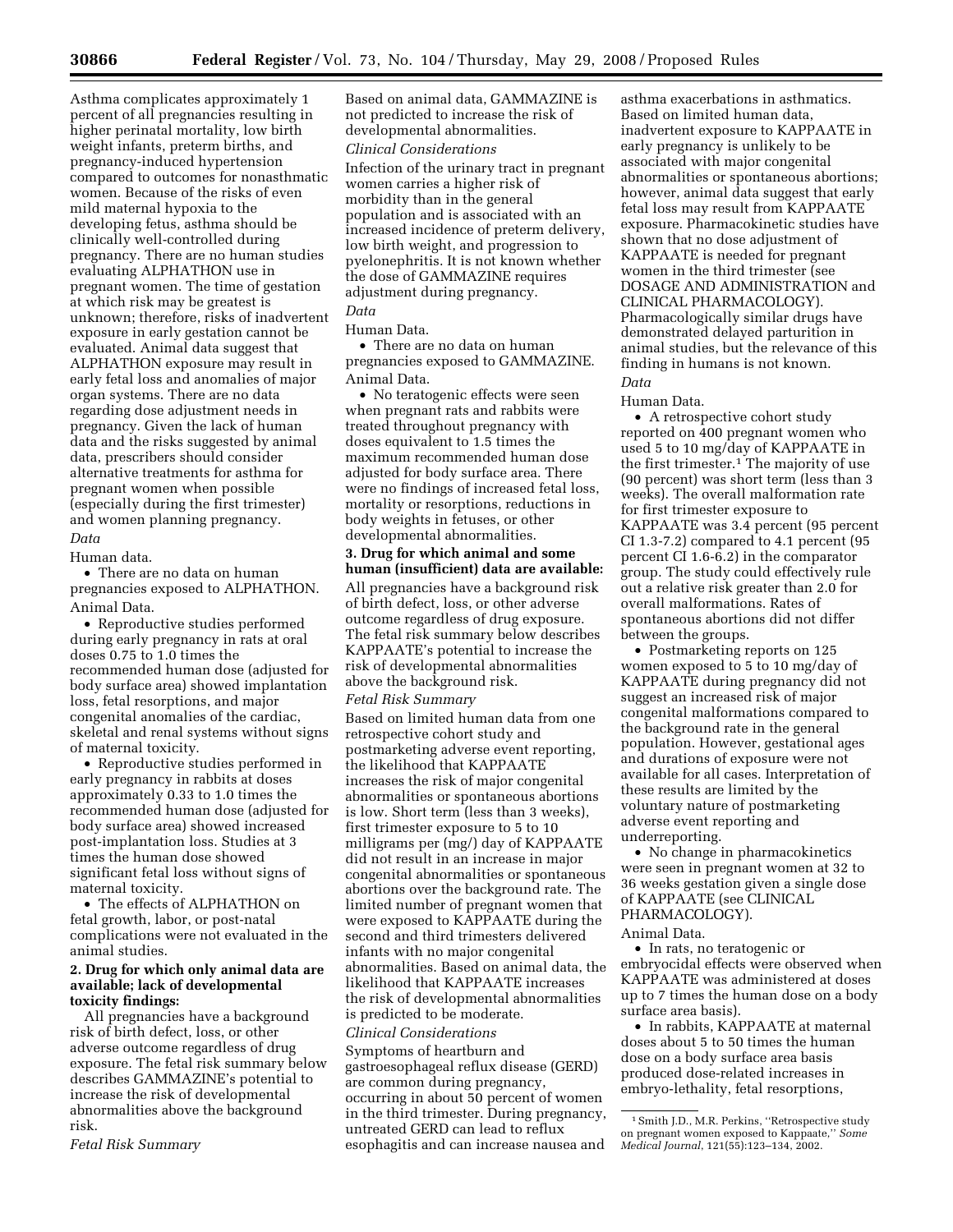pregnancy disruptions, and fetal growth impairment.

# • No effects were seen on parturition. **4. Drug for which sufficient human data are available:**

All pregnancies have a background risk of birth defect, loss, or other adverse outcome regardless of drug exposure. The fetal risk summary below describes Deltaman's potential to increase the risk of developmental abnormalities above the background risk.

## *Fetal Risk Summary*

Human data do not indicate that DELTAMAN increases the overall risk of congenital malformations or neural tube defects. The majority of reported human exposures to DELTAMAN are first trimester exposures. Epidemiology studies adequate to detect a 2.5-fold increase in the rate of major malformations and a 10-fold increase in the rate of neural tube defects did not detect a risk. Based on animal data, the likelihood that DELTAMAN increases the risk of other developmental abnormalities is predicted to be low. *Clinical Considerations* 

About 1 in 100 women of childbearing age has diabetes. During pregnancy, diabetic women have increased risks of miscarriage, preterm labor, stillbirth, macrosomia, and congenital malformations, including heart defects and neural tube defects. Neonates born to women with poorly controlled diabetes are at increased risk of breathing difficulties, low blood sugar levels and jaundice. Based on human data, inadvertent exposure to DELTAMAN in early pregnancy is not associated with an increased risk of major congenital abnormalities or neural tube defects. There are no data regarding whether dosing adjustments are needed when DELTAMAN is used in pregnancy.

# *Data*

Human Data.

• The DELTAMAN Pregnancy Exposure Registry, a population-based prospective cohort epidemiological study, has collected data since January 2000. As of December 2007, the registry documented outcomes on 1,055 infants exposed to DELTAMAN during pregnancy (997 exposed during the first trimester and 58 exposed after the first trimester) have been documented. In utero exposure to DELTAMAN was not associated with an increased risk of major congenital malformations at birth (odds ratio 0.93, 95 percent CI 0.52- 1.39). The number of infants born with neural tube defects was similar in the DELTAMAN exposed infants and

controls. The sample size in this study had 90 percent power to detect a 2.5 fold increase in the rate of major malformation and 80 percent power to detect a 10-fold increase in the rate of neural tube defects.

• A retrospective cohort study reported on 869 pregnant women exposed to either DELTAMAN or pharmacologically similar drugs in the first trimester (245 exposed to DELTAMAN).2 The overall major malformation rate was 4.1 percent (95 percent CI 3.2-5.1) and the malformation rate for first trimester exposure to DELTAMAN was 3.4 percent (95 percent CI 1.3-7.8). The relative risk of major malformations associated with first trimester exposure to DELTAMAN compared with nonexposed women was 0.92 (95 percent CI 0.34-2.3). The sample size in this study had 80 percent power to detect a 4-fold increase in the rate of major malformations. Animal Data.

• Exposure of pregnant rats or mice to DELTAMAN at doses comparable to the maximum recommended human dose (based on body surface area) resulted in embryonic death and malformations in the offspring. Skeletal abnormalities were the most common malformations observed in rats and cardiac, skeletal and urinary tract abnormalities were seen most often in mice. Neural tube defects were observed in pregnant mice and rats at doses of 15 to 25 and 5 to 20 times the human dose (based on body surface area), respectively. Behavioral alterations and poor weight gain were seen among the offspring of rats treated with DELTAMAN during pregnancy at doses greater than 15 times the maximum human dose (based on body surface area).

• Studies in cynomolgus monkeys at 1 to 10 times the maximum recommended human dose (based on a body surface area) demonstrated a dose dependent increase in neural tube and skeletal anomalies.

# **SAMPLE LACTATION SUBSECTION LABELING**

# **1. Drug for which no data are available:**  *Risk Summary*

No studies have been conducted to assess ALPHAZINE's impact on milk production, its presence in breast milk or its effects on the breast-fed child. *Clinical Considerations* 

Other medical therapies are available for the treatment of maternal hypertension. *Data* 

No data available.

# **2. Drug for which pharmacologic class information is available, but no human data are available:**

## *Risk Summary*

No studies have been conducted to assess THETAM's effect on milk production, its presence in breast milk, or its effects on the breast-fed child. Based on experience with other products in this class, maternal THETAM use has the potential to cause neutropenia in the breast-fed child. Because of the potential for neutropenia in the breast-fed child, a decision should be made whether to discontinue breast-feeding or discontinue using THETAM.

#### *Clinical Considerations*

Other medical therapies are available for the treatment of maternal fungal infection.

# *Data*

No data available.

# **3. Drug for which human data are available:**

# *Risk Summary*

GAMMATOL is secreted in human milk. At a maternal dose of 400 mg daily, the average milk concentration, collected over 24 hours after dosing, was 10 mcg/milliliter (mL) which is lower than maternal serum drug concentrations at steady state. Based on an average milk consumption of 150 mL/kilogram (kg)/day, a 2-month-old infant would consume approximately 6 mg/day of GAMMATOL via breast milk, which is approximately 1.3 percent of the maternal dose. No studies have been performed to assess infant absorption and exposure to GAMMATOL from breast milk. No studies have been performed to assess the impact of GAMMATOL on milk production or its effects on the breast-fed child.

*Clinical Considerations* 

Because GAMMATOL is taken once daily, mothers can reduce infant exposure by taking their GAMMATOL dose immediately after breast-feeding at the time of day when feedings are less frequent.

#### *Data*

• A lactation study was performed in 30 women who were 2 months postpartum and exclusively breastfeeding their infants. All women enrolled in the study were taking a 400 mg single dose of GAMMATOL daily. Breast milk samples were collected from each breast at the beginning and end of each feeding for 24 hours after a GAMMATOL dose. An average

<sup>2</sup> Jones A.B. and C.D. Smith, ''Exposure to Deltaman during pregnancy,'' *Medical Journal*, 98:56–68, 2000.